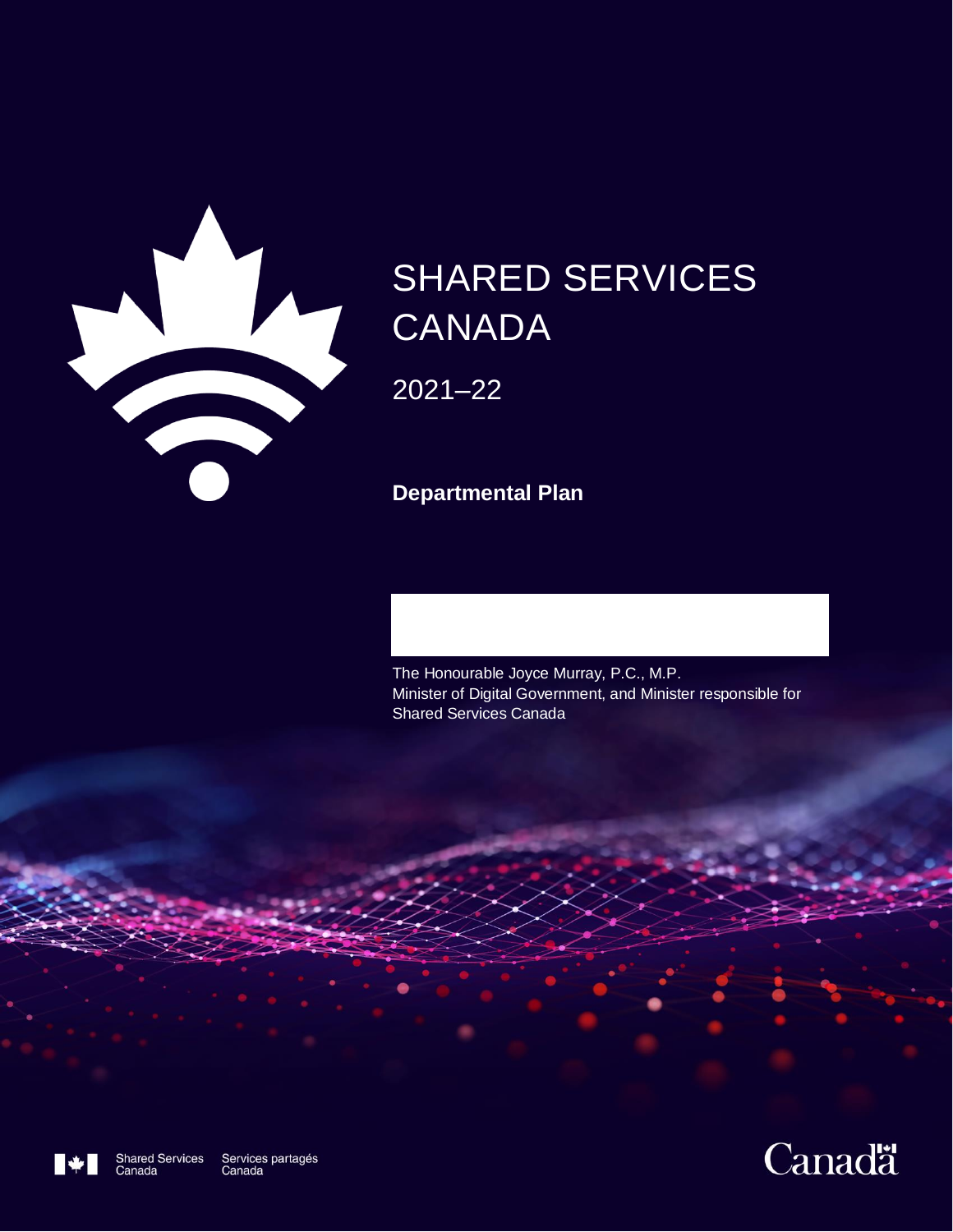This publication is also available online o[n Shared Services Canada's website.](https://www.canada.ca/en/shared-services/corporate/publications.html)

#### **Permission to Reproduce**

Except as otherwise specifically noted, the information in this publication may be reproduced, in part or in whole and by any means, without charge or further permission from Shared Services Canada, provided that due diligence is exercised to ensure the accuracy of the information reproduced is maintained; that the complete title of the publication is produced; that Shared Services Canada is identified as the source institution; and that the reproduction is not represented as an official version of the information reproduced, nor as having been made in affiliation with, or with the endorsement of the Government of Canada.

Commercial reproduction and distribution is prohibited except with written permission from Shared Services Canada. For more information, please contact Shared Services Canada at [SSC.information](mailto:SSC.information-information.SPC@canada.ca)[information.SPC@canada.ca.](mailto:SSC.information-information.SPC@canada.ca)

© Her Majesty the Queen in Right of Canada, as represented by the Minister responsible for Shared Services Canada, 2021

2021–22 Departmental Plan (Shared Services Canada) Cat. No. P115-6E-PDF ISSN 2371-7904

Publié aussi en français sous le titre : Plan ministériel 2021-2022 (Services partagés Canada) Cat. No. P115-6F-PDF ISSN 2371-7912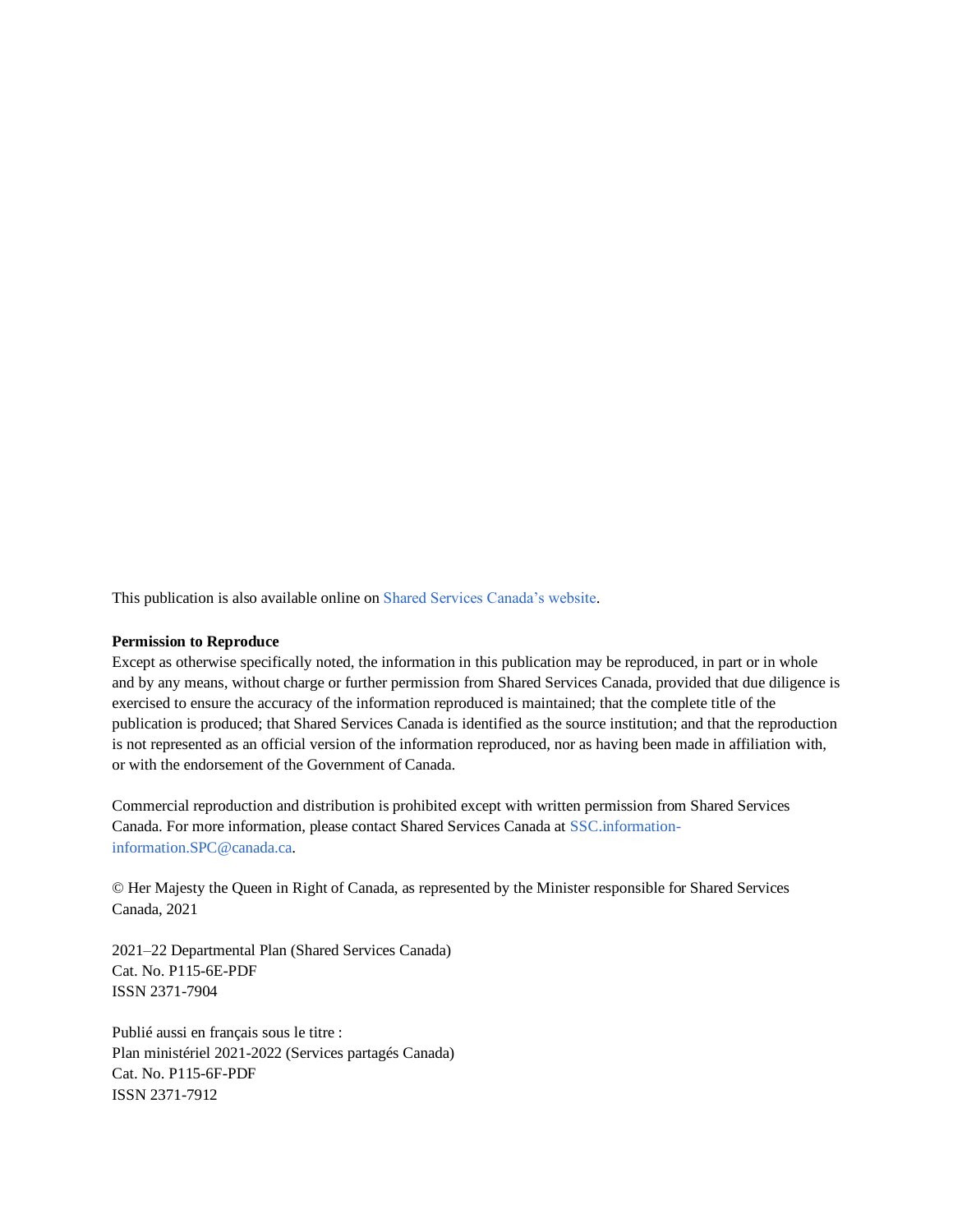# <span id="page-2-0"></span>**TABLE OF CONTENTS**

| Core responsibility: planned results and resources, and key risks  7 |  |
|----------------------------------------------------------------------|--|
| Common Government of Canada Information Technology (IT)              |  |
|                                                                      |  |
|                                                                      |  |
|                                                                      |  |
|                                                                      |  |
|                                                                      |  |
| Condensed future-oriented statement of operations 34                 |  |
|                                                                      |  |
|                                                                      |  |
| Raison d'être, mandate and role: who we are and what we do  37       |  |
|                                                                      |  |
|                                                                      |  |
| Supporting information on the program inventory 41                   |  |
|                                                                      |  |
|                                                                      |  |
|                                                                      |  |
|                                                                      |  |
|                                                                      |  |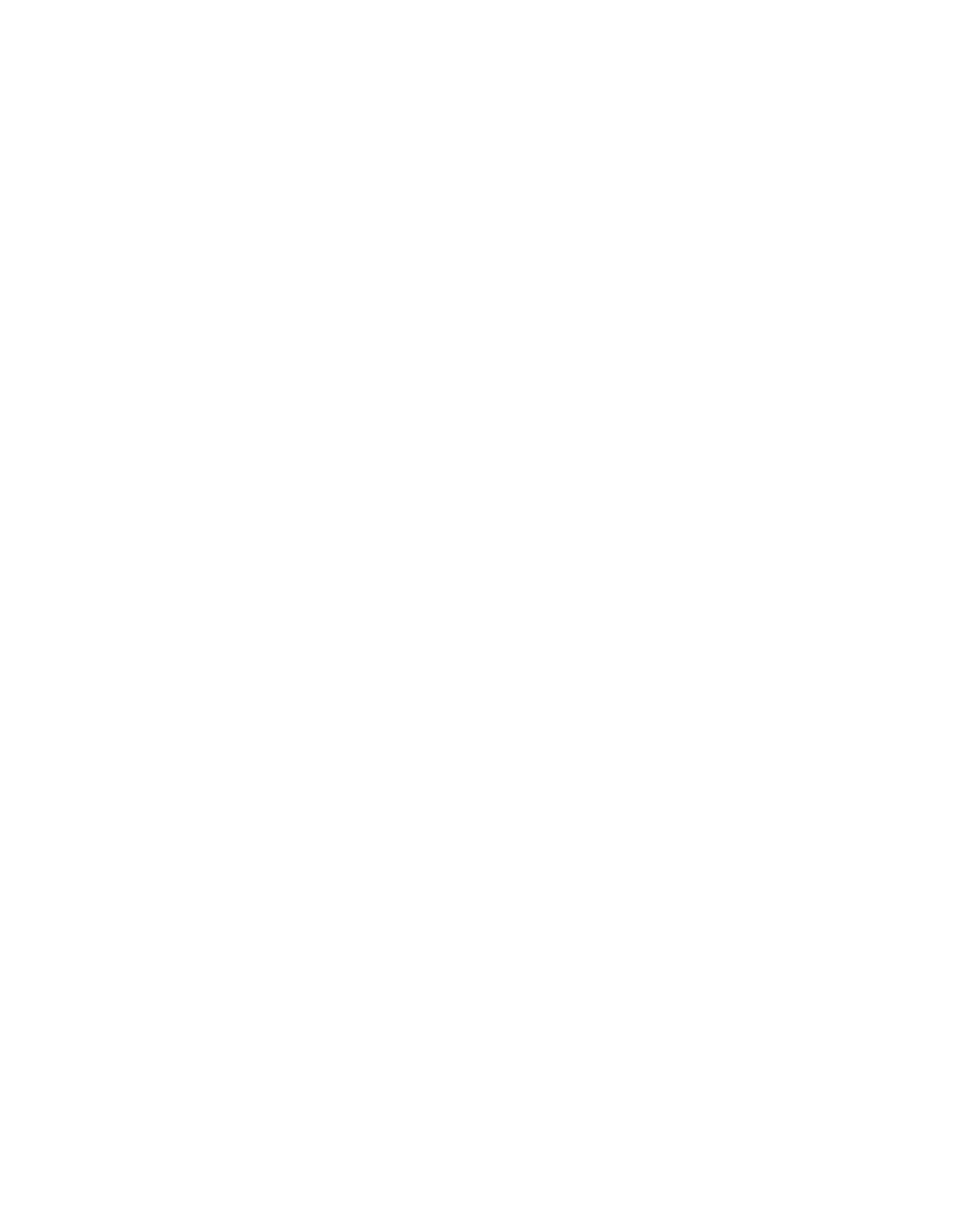# <span id="page-4-0"></span>**FROM THE MINISTER**

As Minister of Digital Government, my mandate is to lead the Government of Canada's digital transformation so every Canadian can access any federal government service, at any time, from any device. This plan sets out our priorities for the coming fiscal year, and how we intend to deliver on them.

The COVID-19 pandemic is a devastating circumstance that served to accelerate generational digital transformation. It now compels us to put forward an ambitious plan to build better, and requires dedication and innovation in how we deliver. Canadians expect responsive services and transactions with their government, supported by reliable and secure digital infrastructure. Digital capability underpins the Government of Canada's ability to deliver on every priority



and implement every policy, from reducing call centre wait times, to coordinating pandemic health measures and providing financial supports to businesses and Canadians.

Shared Services Canada's (SSC) response to the pandemic included supporting the overnight shift to telework for the majority of the Public Service, and the accelerated rollout of collaborative tools to ensure the continuity of service to Canadians when they needed it most. We do this in addition to the ongoing work to increase access to cloud services and digital tools for departments, implementation of a standardized email service, and continued agile development of the Next Generation Human Resources and Pay project. These successes will catalyze new opportunities and solutions. Throughout the year ahead, SSC will continue to play an essential role in supporting the digital transformation of the Government of Canada by providing common, integrated and reliable information and communication solutions to public servants who deliver services to Canadians.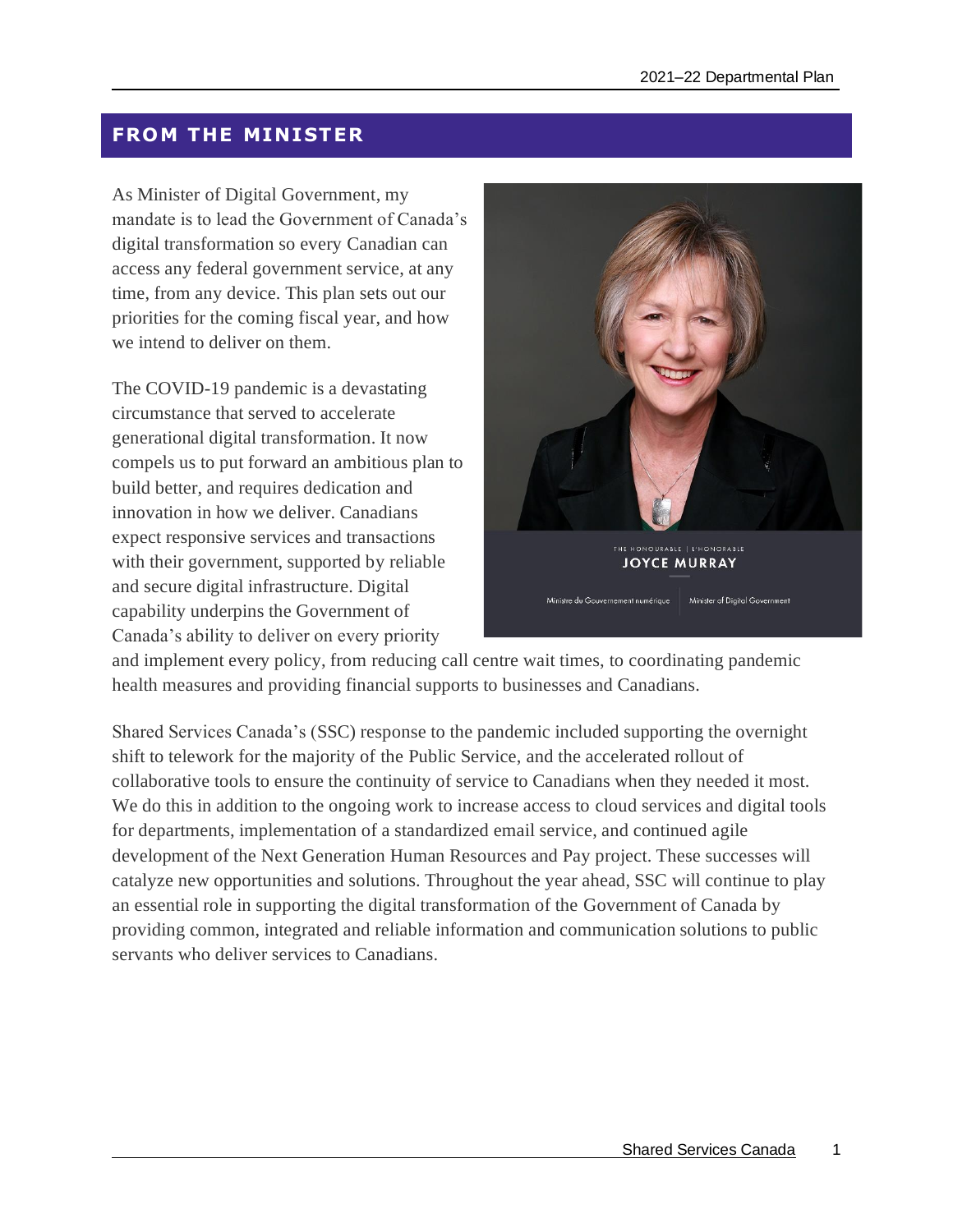SSC's work to modernize and strengthen the foundation of the Government of Canada's digital infrastructure is critical to meeting the diverse and evolving needs of members of the public, and organizations. I encourage you to take a closer look at our Departmental Plan to learn more about how SSC will make the most of the gains achieved so far, and with its partners, continue forging the path to becoming a modern, digitally enabled government.

> The Honourable Joyce Murray, P.C., M.P. Minister of Digital Government, and Minister responsible for Shared Services Canada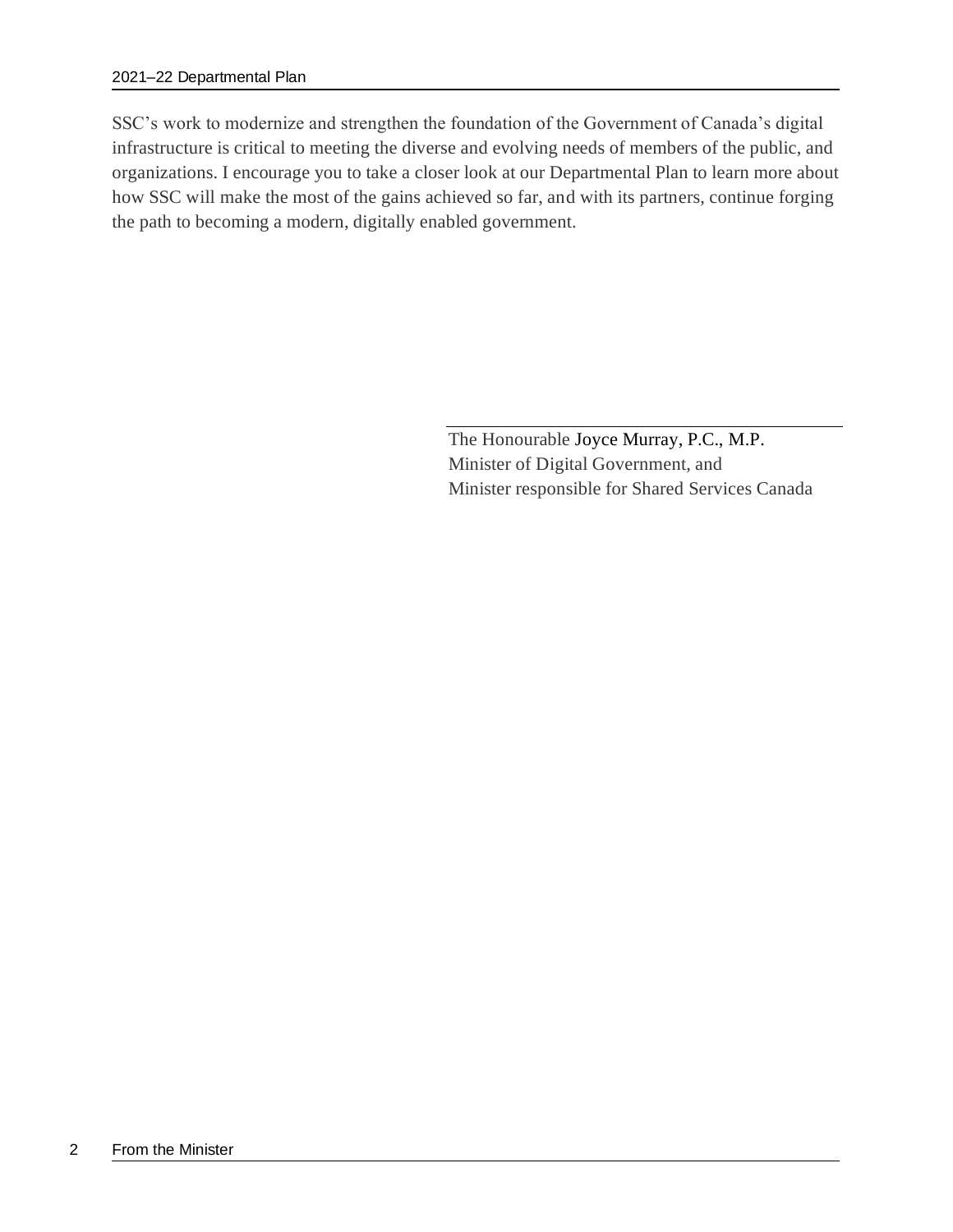# <span id="page-6-0"></span>**PLANS AT A GLANCE**

# DIGITAL GOVERNMENT

The Government of Canada's (GC) move to digital service delivery is framed by the modernization and transformation vision of the Minister of Digital Government. The digital world continues to grow quickly, with innovations in technological capabilities and use by Canadians.

SSC will support the GC's digital vision in expanding and improving the scope of digital service capacity, accelerating the pace of digital

# Strategic Direction

The GC is an open, service-oriented organization that operates and delivers programs, information and user-centric services securely, and in simple, modern and effective ways that are optimized for a digital world.

modernization, and, strengthening the ongoing support for digital tools, systems and networks government wide.

To advance the digital government vision over the next three years, SSC will support the Treasury Board of Canada Secretariat (TBS) in providing government-wide leadership in the following areas:

| <b>Modernizing legacy</b>                                                                                  | <b>Improving service</b>                                                                                                                                                                        | <b>Implementing</b><br>enterprise                                                                                                                                | <b>Transforming the</b><br>institution                                                                                                                                                       |
|------------------------------------------------------------------------------------------------------------|-------------------------------------------------------------------------------------------------------------------------------------------------------------------------------------------------|------------------------------------------------------------------------------------------------------------------------------------------------------------------|----------------------------------------------------------------------------------------------------------------------------------------------------------------------------------------------|
| Using new modular<br>methods to rebuild,<br>replace and maintain<br>mission-critical<br>legacy IT systems. | Ensuring that<br>outward-facing<br>digital platforms and<br>components are<br>consistent across the<br>Government of<br>Canada and are<br>designed for the<br>person or<br>organization served. | Implementing a<br>modern, strategic<br>enterprise-management<br>approach to<br>information and data<br>stewardship and to IT<br>operations, tools and<br>assets. | Ensuring that<br>Government of<br>Canada Public<br>Service culture and<br>norms are flexible,<br>collaborative,<br>digitally<br>knowledgeable and<br>supported by an<br>enabling leadership. |

## DIGITAL TRANSFORMATION

The GC was tested with the arrival of the COVID-19 global pandemic. In a very short time, the GC needed to create new digitally-accessible services that were essential to the livelihood of millions of Canadians. This needed to be done while supporting remote work for the vast majority of the Public Service that, up until that point, were used to working from government office buildings.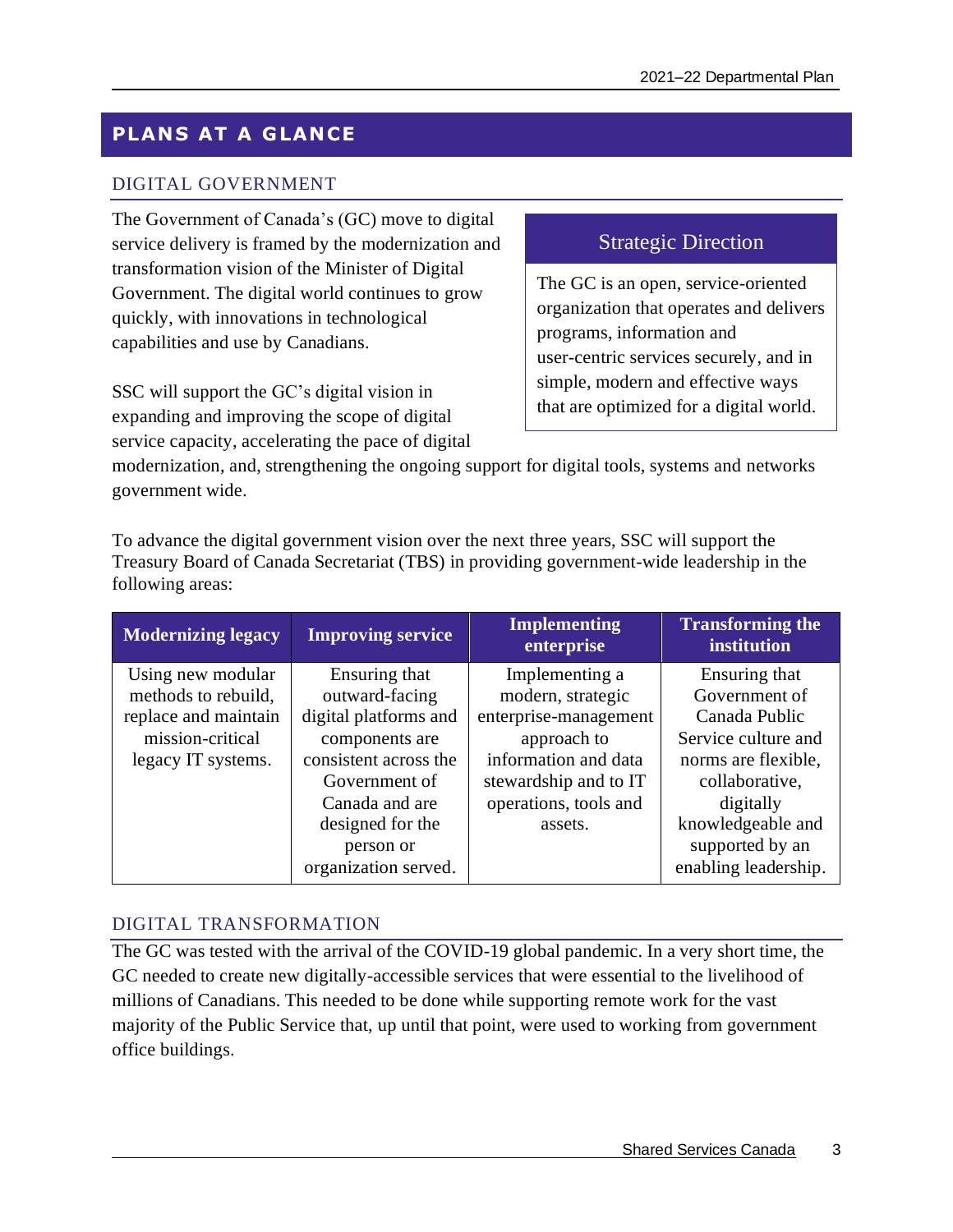SSC proved up to the task and successfully improved remote access, increased network capacity, and rolled out collaborative tools, such as Microsoft Teams. This work, which would have taken years to accomplish under normal circumstances, instead took place over a few months. This accomplishment demonstrated that SSC and its partners could move at speed and at scale to deliver responsive modern digital services. The GC had plans to advance to digital government before the arrival of the pandemic. However, the pandemic acted as a catalyst to fast-tracking some digital elements to modernize government operations.

SSC's support of the GC's response to COVID-19 shows that efforts to build and strengthen the digital infrastructure that forms the foundation for enterprise operations was well placed. Having demonstrated an ability to implement improvements within the digital environment, SSC will continue to advance digital government by consolidating, standardizing, and modernizing the GC's information technology (IT) infrastructure and services. In 2021–2022, SSC will build on lessons learned during the pandemic response and continue working with partners and stakeholders to advance the essential elements of digital government. This includes moving towards a modern, accessible, interoperable, and digitally enabled enterprise service delivery model that will provide value to government departments and agencies, and Canadians.

# SSC 3.0—FOCUS ON THE ENTERPRISE

SSC 3.0 set the priorities to lead SSC's efforts to transform and deliver value to government and continues to guide SSC's approach to supporting digital government. While recognizing that there is no single "one-size-fits-all" approach to digital services, SSC is working to move the GC away from the current patchwork of systems and networks towards an enterprise approach to managing digital infrastructure and services.

SSC 3.0 identifies four priority areas—robust networks, modern collaboration tools, reliable applications and enabling factors. Working on these foundational components will advance the Minister's vision for the GC.

#### What Does Enterprise Mean?

The enterprise approach (SSC 3.0) focuses on the GC in its entirety and moves away from providing unique services for each department and agency. While there is no single "onesize-fits-all" approach, SSC is working with its federal partners and customers to improve the user experience by consolidating, modernizing and standardizing digital services wherever possible. Our collective knowledge, expertise and working relationships will be leveraged to achieve a collaborative, user-focused approach that will benefit everyone and meet the real needs of Canadians.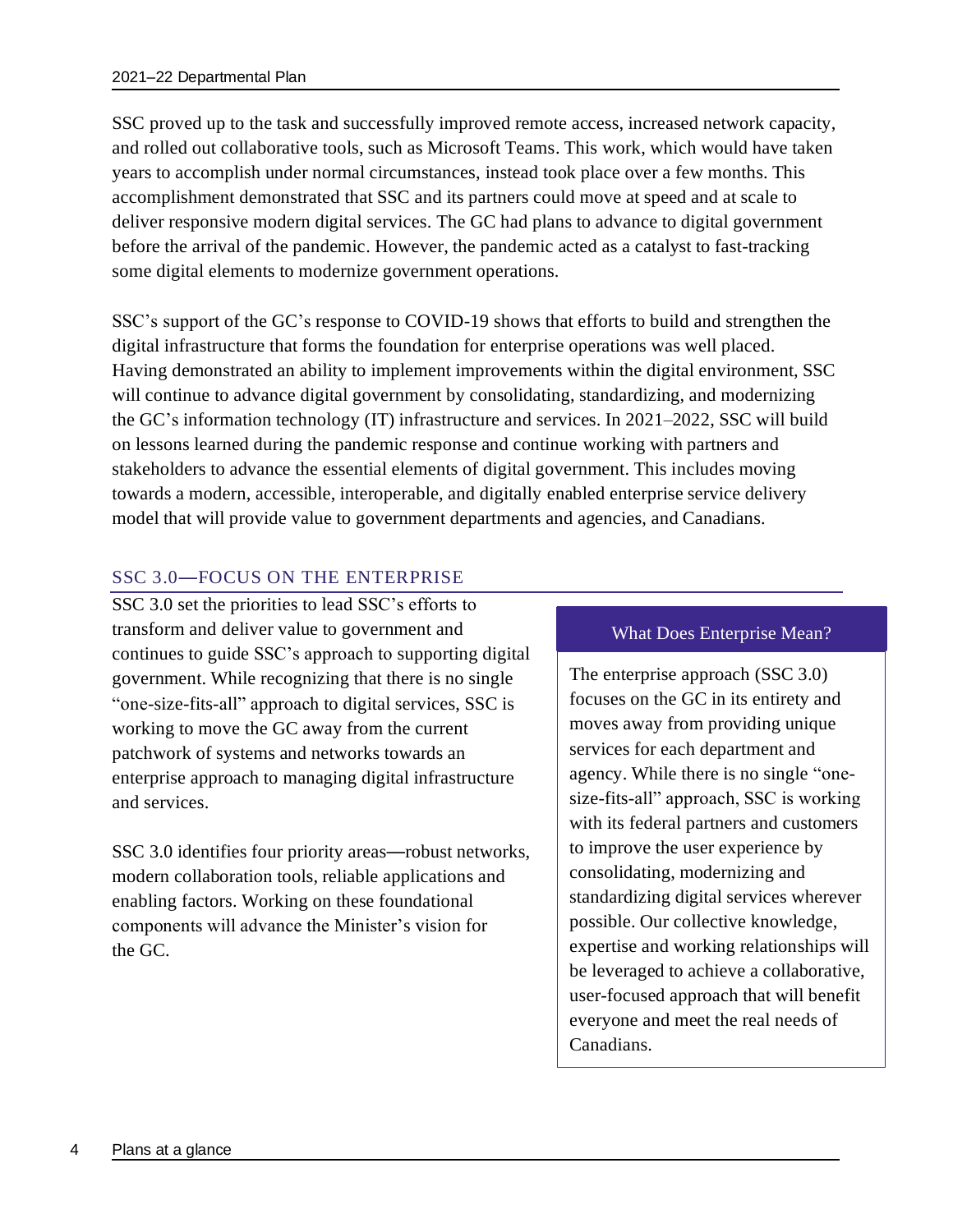| <b>Priority</b>                               | <b>Description</b>                                                                            | Key initiatives for 2021-2022                                                                                                                                                                                                                                                                                                                                        |
|-----------------------------------------------|-----------------------------------------------------------------------------------------------|----------------------------------------------------------------------------------------------------------------------------------------------------------------------------------------------------------------------------------------------------------------------------------------------------------------------------------------------------------------------|
| <b>Network and</b><br><b>Security</b>         | Networks are fast, reliable<br>and secure                                                     | • Cloud and Internet Connectivity<br>Upgrades<br>• Network Modernization<br>• Secure Cloud Enablement and<br>Defence<br>• Cyber and IT Security Program<br>• Secret Secure Remote Access                                                                                                                                                                             |
| <b>Collaboration Tools</b>                    | Public servants have the<br>digital tools needed for a<br>modern workplace                    | • Microsoft Office 365 (M365)<br>Deployment<br>• Standardize and Simplify Email<br>• Telecom Modernization<br><b>Implement Science Collaboration</b><br>Project                                                                                                                                                                                                      |
| <b>Application</b><br><b>Modernization</b>    | Digital government is<br>supported by modern<br>systems and applications                      | • Workload Migration and Data<br><b>Centre Closure</b><br>• Critical IT Repair and Replacement<br>• Development and Evolution of the<br><b>Cloud Operating Model</b><br>• Modernizing a Human Resources<br>and Pay System                                                                                                                                            |
| <b>Enabling the</b><br><b>Enterprise</b><br>ౡ | Critical elements to a<br>successful transition to an<br>enterprise approach are in<br>place. | <b>Customer-led Projects</b><br>• Deliver the Canadian Digital<br><b>Exchange Platform</b><br><b>Establish Artificial Intelligence and</b><br>$\bullet$<br><b>Automation Service</b><br><b>Enterprise IT Service Management</b><br><b>Enterprise Service Delivery</b><br>Solutions<br>Funding Model for Enterprise IT<br>Services<br>Modernization of IT Procurement |

# **SSC 3.0 Priorities**

For more information on SSC's plans, priorities and planned results, see the "Core responsibility: planned results and resources, and key risks" section of this report.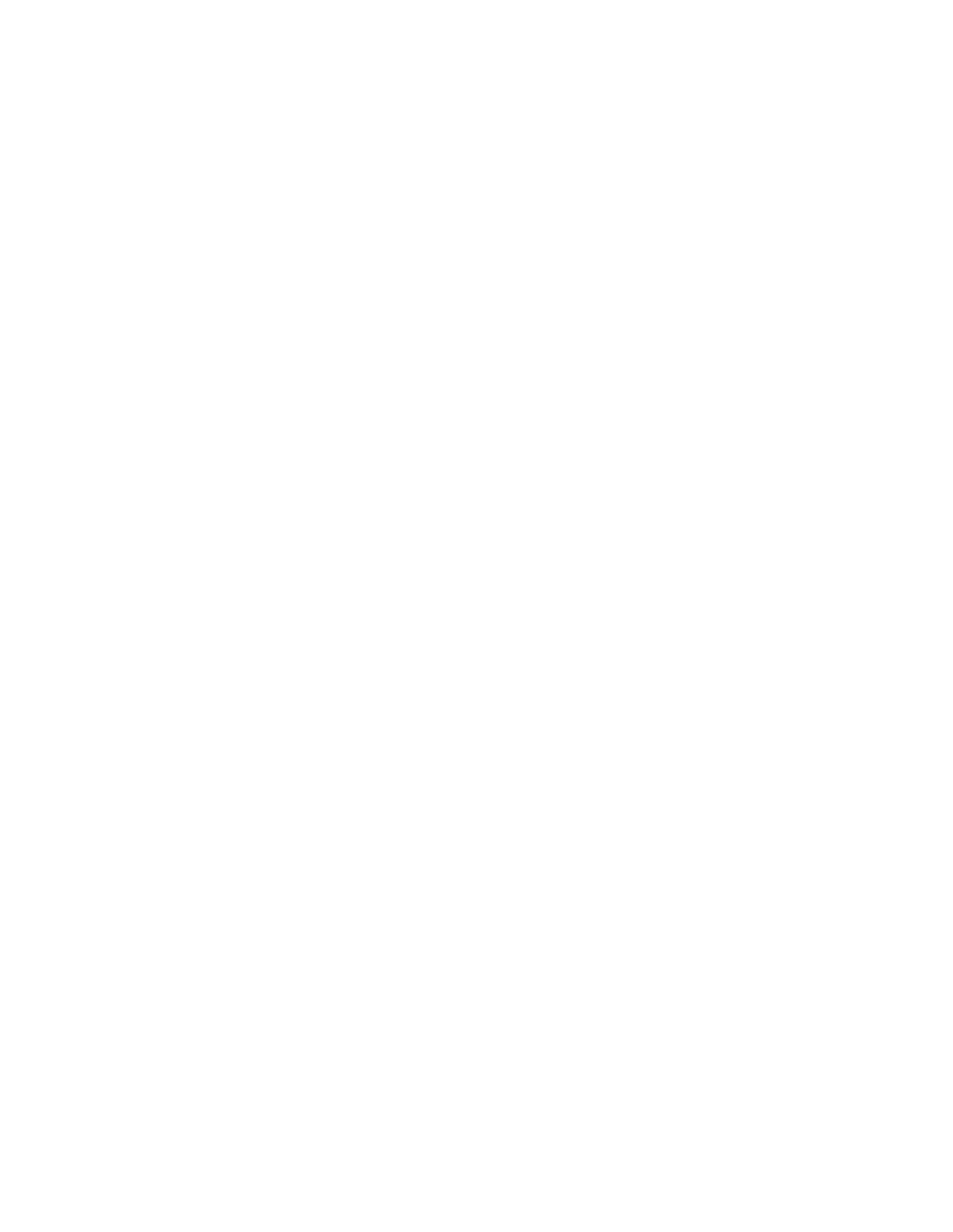# <span id="page-10-0"></span>**CORE RE SPON SIB IL IT Y: PLANNED RE SULT S AND RESOURCES, AND KEY RISKS**

This section contains detailed information on the department's planned results and resources for its core responsibility.

# <span id="page-10-1"></span>**COMMON GOVERNMENT OF CANADA IT OPERATIONS**

## DESCRIPTION

Using a government-wide approach, SSC delivers reliable and secure IT operations, IT infrastructure and communication and workplace technology services that support and enable government-wide programs and digital services for the Public Service.

# PLANNING HIGHLIGHTS

SSC is a key player in delivering on the GC's digital vision. To continue making strides within this space, adopting an enterprise approach involves the alignment of the Department's priorities to four key areas: network and security, collaboration tools, application modernization and enabling the enterprise to position the GC in a way that it can continue to meet the needs of today while preparing to meet the needs of tomorrow. As such, the Departmental Plan for 2021–2022 will identify these four priority areas, aligned with the SSC 3.0 transformation through which the Department will achieve its core responsibility and departmental results.

# SSC's New Core Responsibility

Starting in 2021–2022, SSC will be reporting against one overarching core responsibility that includes all aspects of SSC's technology-focused mandate. This streamlining—from five discrete core responsibilities to one—is a reflection of the rapid evolution and convergence of technologies and will make it easier to provide a coherent and integrated performance narrative that continues to capture the work of the Department. The core responsibility is supported by seven departmental results, and will play a key role in driving digital transformation in the Government of Canada.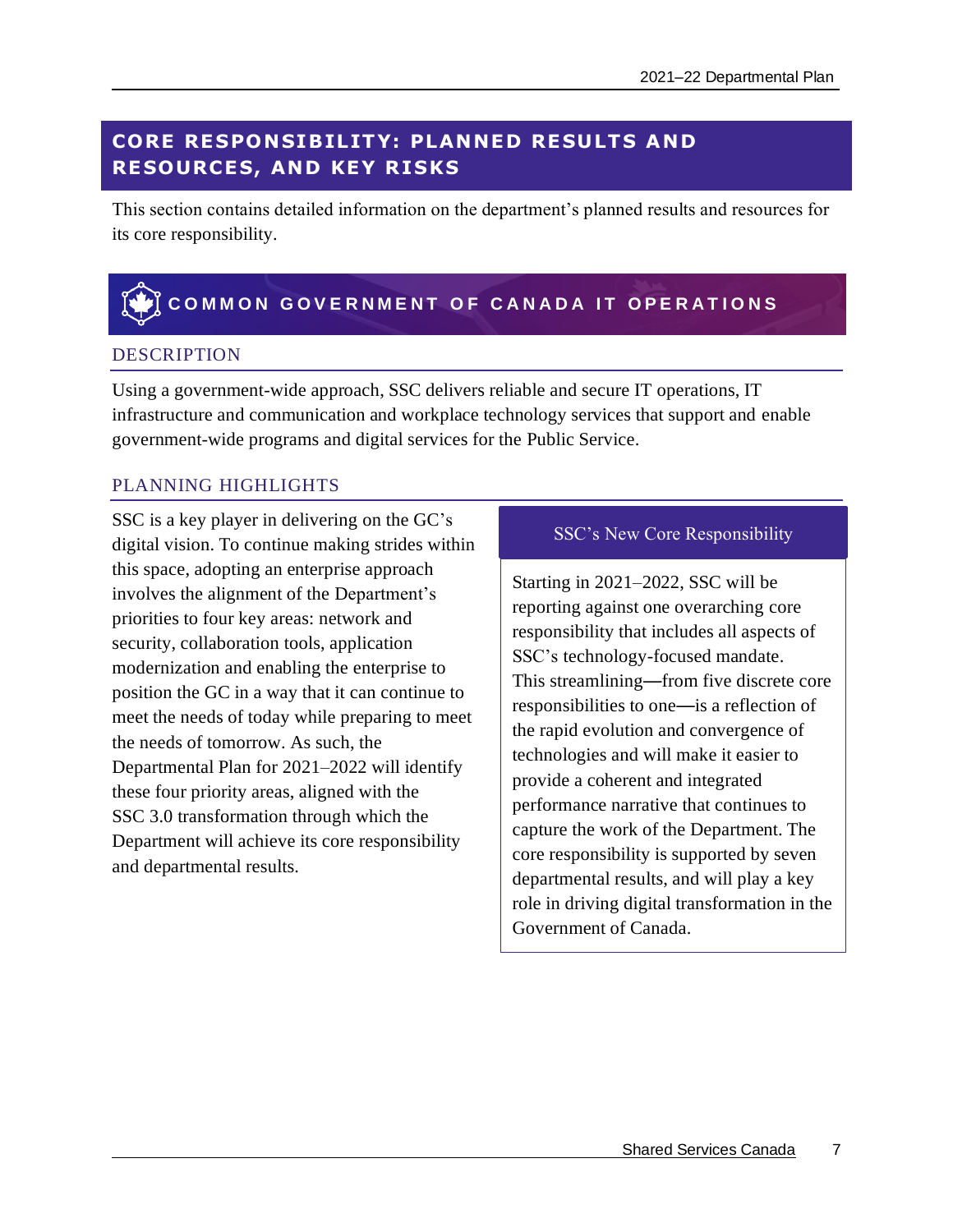# **NETWORK AND SECURITY—PRIORITY 1**

Network and security provide the foundation of a digital government and the basis of all government services. They are indispensable for delivering services for millions of Canadians. As new technologies require more network capacity to perform as designed and as new security threats emerge, SSC needs to continue to invest in maintaining and building an agile, secure and resilient network that enables mobility for users, and is optimized for cloud.

## DEPARTMENTAL RESULT

**Government departments and agencies receive modern and reliable network services:** Reliable network services ensure that Canadians can access GC websites, that public servants have access to the Internet, and that networks within the GC exist to transport data, voice and video between all users and devices. Through SSC's provision of ongoing availability of the network infrastructure, operations and services, and government departments and agencies have reliable networks that enable productivity and connectivity.

#### **Planning Highlights**

The importance of fast and reliable access to the network for both Canadians and public servants cannot be overemphasized. Connectivity upgrades to the network infrastructure as outlined below, will allow SSC to provide users with modern, appropriately secured and reliable access to GC websites and applicable network providers, allowing them access to important services and tools.

#### Cloud and Internet Connectivity Upgrades

As more and more government programs rely on Internet and cloud-based services, high-speed, scalable, securitycontrolled Internet and cloud access will be important to

#### What is a Network?

A network is a collection of computers and devices connected together via communication devices and transmission media. A network allows communication and resource sharing (e.g., printers, servers) among a wide range of users.

improve the connectivity of public servants and Canadians. Regional Communication Hubs will provide direct, appropriately-secured and consolidated access to network providers at national geographically-distributed sites. Moving the network closer to the user with a high-performance direct path to applications and services will ensure a high-quality user experience. To support connections to these hubs, SSC will ensure each partner has the upgraded network infrastructure required to accommodate increased bandwidth requirements.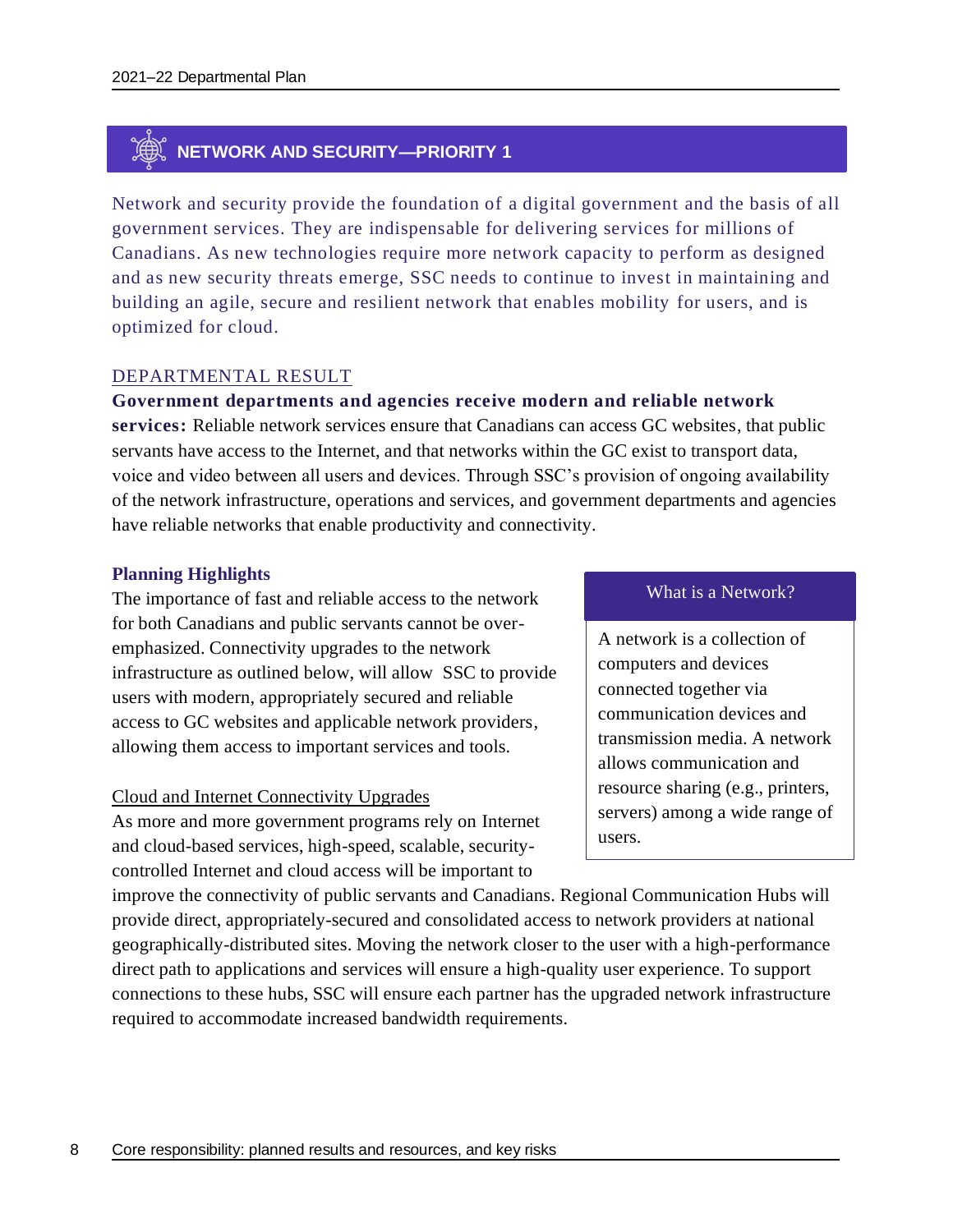## Network Modernization

The current digital landscape resides on a highly complex system of network infrastructure. SSC is working to deliver continuous upgrades to meet increasing demand for higher bandwidth for users, reduction of single points of failures, standardization and modernization of networks and to meet pressing needs (e.g., building redundancy into the secure remote access connections

that were implemented quickly in response to COVID-19, and upgrades to the network used by science portfolio departments). SSC will deliver a modernized approach for network services, leveraging software-defined infrastructure and a Zero Trust strategy, improving network manageability and performance, to enable the GC's cloud-first strategy. Additionally, SSC will work to bring the network closer to a utility model for its users, especially in the regions and abroad, thus simplifying network access and making it widespread and simple to use.

# What is Zero Trust?

Zero Trust is a security concept founded on an organization not automatically trusting anything inside or outside its perimeters. Everything that tries to connect to its systems must be verified before access is granted.

The National Secure Science Network will build on the foundational elements in place dispersed throughout the federal scientific community. The design uses the latest innovation in software-defined networking and Zero Trust Architecture. The Science Network will allow our science and research community to rapidly share data, collaborate and have access to a wide range of enterprise capabilities, including cloud, high-powered computing and Edge capabilities. Extending this capability to the whole of the federal science community will not only prepare Canada for future emergency situations, but will demonstrate our commitment to science, research and fact-based decision making on the world stage.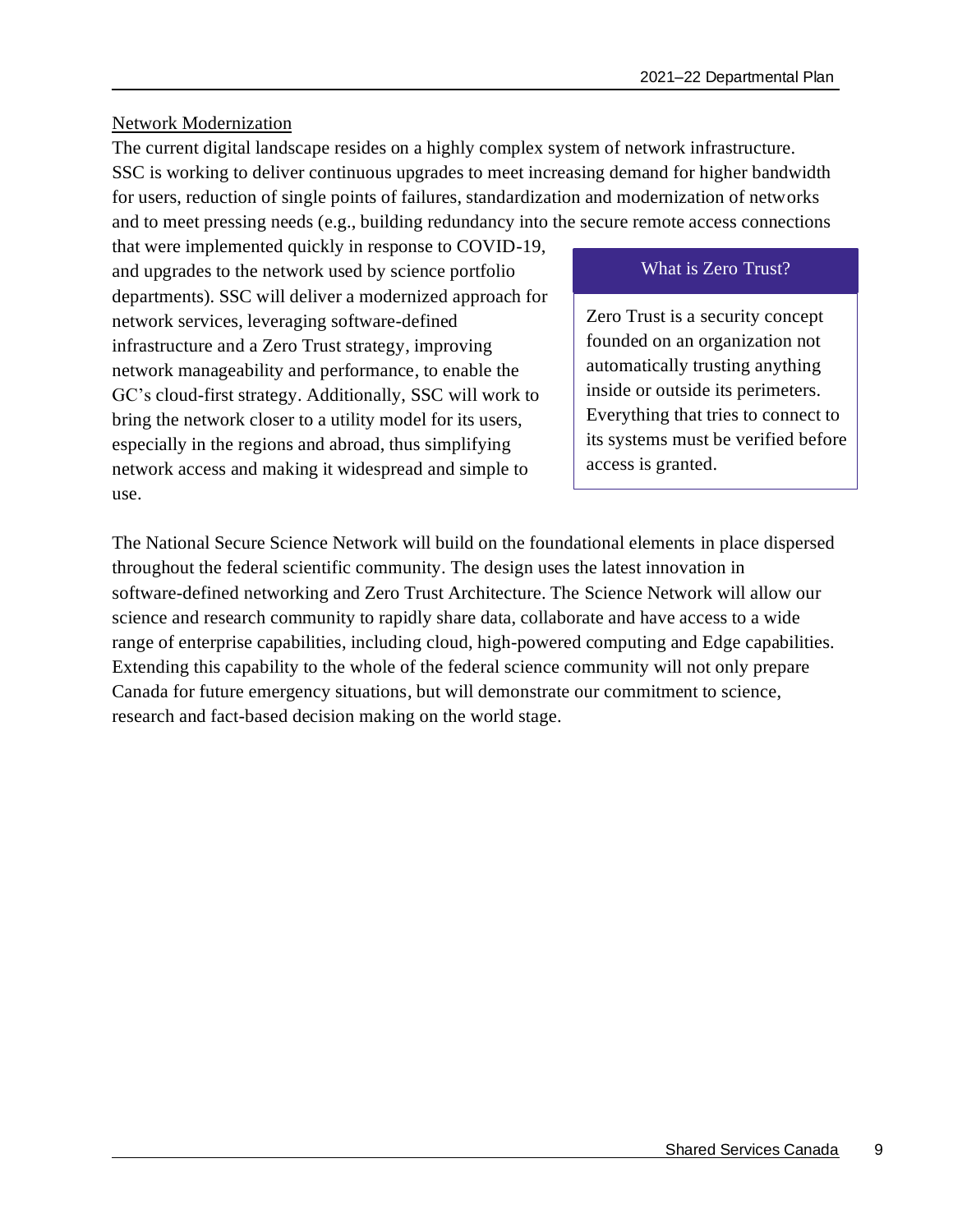## DEPARTMENTAL RESULT

#### **Government departments and agencies receive secure and reliable IT**

**infrastructure and services:** By providing secure infrastructure, SSC ensures that people, information, assets and services are safeguarded in accordance with policy requirements. Through this work, SSC helps to manage IT-related risks throughout the GC. The provision of consistent, available security services ensures ongoing and effective risk management.

#### **Planning Highlights**

Without properly secured GC IT infrastructure and services, Canadians would be reluctant to embrace the use of digital services. The additional safeguarding mechanisms being put in place by SSC will strengthen cyber and IT security, and ensure user confidence remains strong in the measures employed to protect Canadians' data and information.

#### Secure Cloud Enablement and Defence

Increased demand from teleworking, and early adoption of cloud services by departments has highlighted a need to provide better and secure access to cloud workloads. The Secure Cloud Enablement and Defence (SCED) program allows verified users access to the cloud, but keeps viruses and malware out. SSC, the TBS and Communications Security Establishment Canada have all identified the importance of SCED as a way to use public cloud access while maintaining the security posture of GC IT assets deployed. To ensure redundancy and security are provided when storing and processing data in public cloud computing environments, SSC has accelerated SCED implementation.

#### Cyber and IT Security Program

In 2021–2022, SSC will establish a Cyber and IT Security Program that will evolve the government's enterprise security posture. The program will ensure appropriate funding for all government departments and agencies so a security baseline can be met through targeted security product upgrades. The Program Management Office will lead ongoing strategy development and drive policy change to secure annual funding for these improvements. The provision of enterprise security services, capabilities and controls that are standardized will align with the GC's digital mandate.

#### Secret Secure Remote Access

SSC will continue to develop secret secure remote access that will connect users to the GC Secret Infrastructure.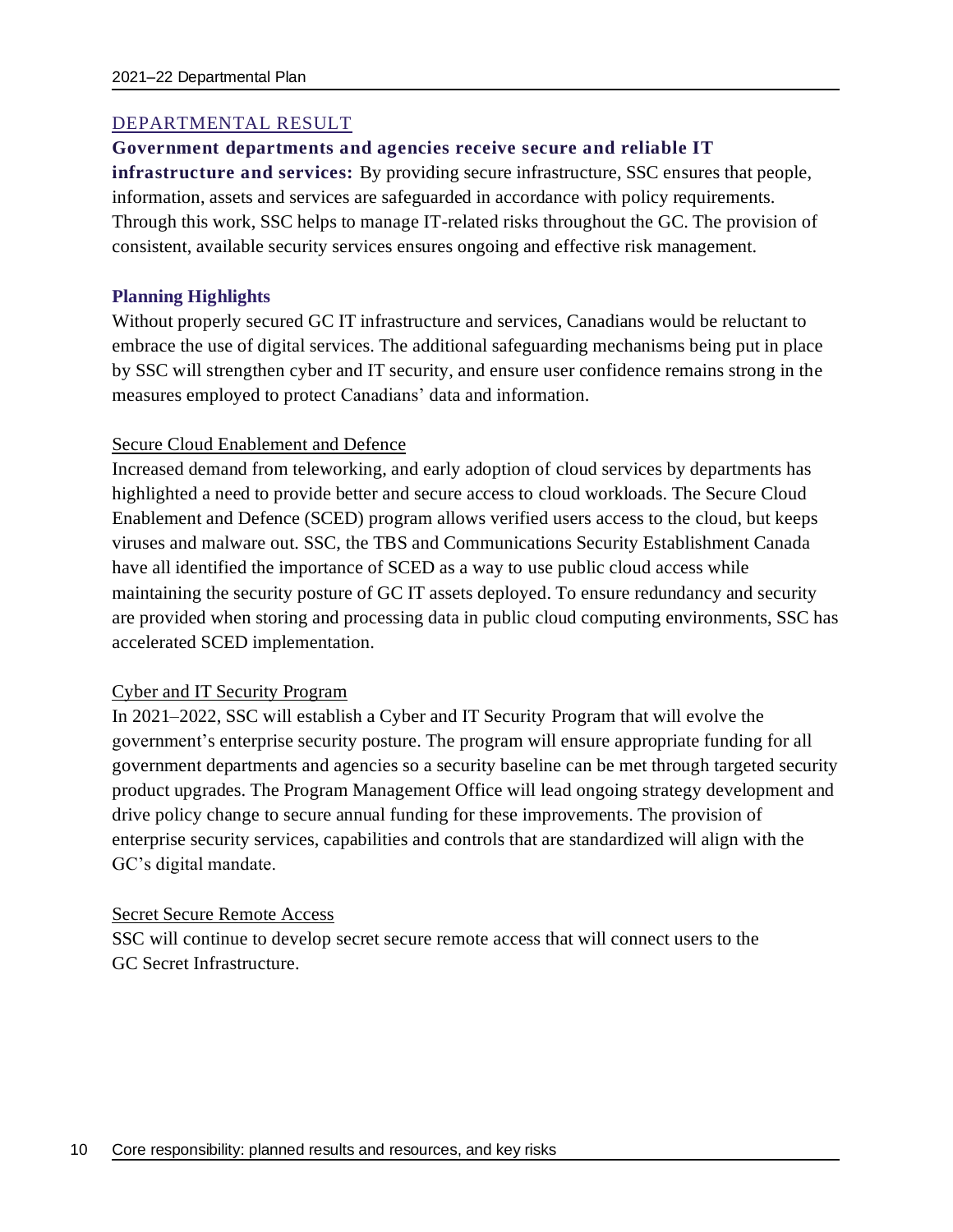# **COLLABORATION TOOLS—PRIORITY 2**

To deliver on their departmental mandates and provide high-value services to Canadians, public servants need modern and effective workplace tools. By providing a modern and tailored set of workplace tools with accessibility features built in from the outset, SSC will help public servants deliver on their departments' priorities and better serve Canadians.

#### DEPARTMENTAL RESULT

#### **Government departments and agencies receive modern and reliable**

**communications and workplace technology services:** By providing communications and workplace technologies, SSC ensures public servants have access to technologies and programs that allow for communications between internal and external stakeholders and enable collaboration and productivity. To deliver the GC mandate, SSC provides efficient provisioning services required by government departments and agencies.

#### **Planning Highlights**

Without proper tools to respond to requests and collaborate online as necessary, government departments and agencies would be unable to provide Canadians with services that are efficient and effective. Previous efforts to use the GC infrastructure as the "default" mechanism for primary communications and collaboration are being revised to enable workstations throughout the GC to be connected and managed through the cloud. The following initiatives will provide public servants with access to modern, up-to-date technologies, regardless of work location, allowing for communication between internal and external stakeholders and increased collaboration and productivity.

#### Microsoft Office 365 deployment

Nationwide, public servants are increasingly able to work in more connected ways using digital collaboration tools such as instant messaging, videoconferencing, web applications, enterprise-wide social networks and more. SSC will continue to roll out Microsoft Office 365 (M365), a suite of tools that enables new levels of efficiency and collaboration via the cloud. Leveraging M365 throughout the GC enables SSC to accelerate its deployment of new digital communications and collaboration tools and services.

#### Standardize and Simplify Email

SSC provides email services for its customer organizations and is migrating all email customers from the current platform to M365. This is aligned with the GC's cloud-first direction, and will provide public servants with a modern communications and collaboration suite of tools allowing them to work from anywhere.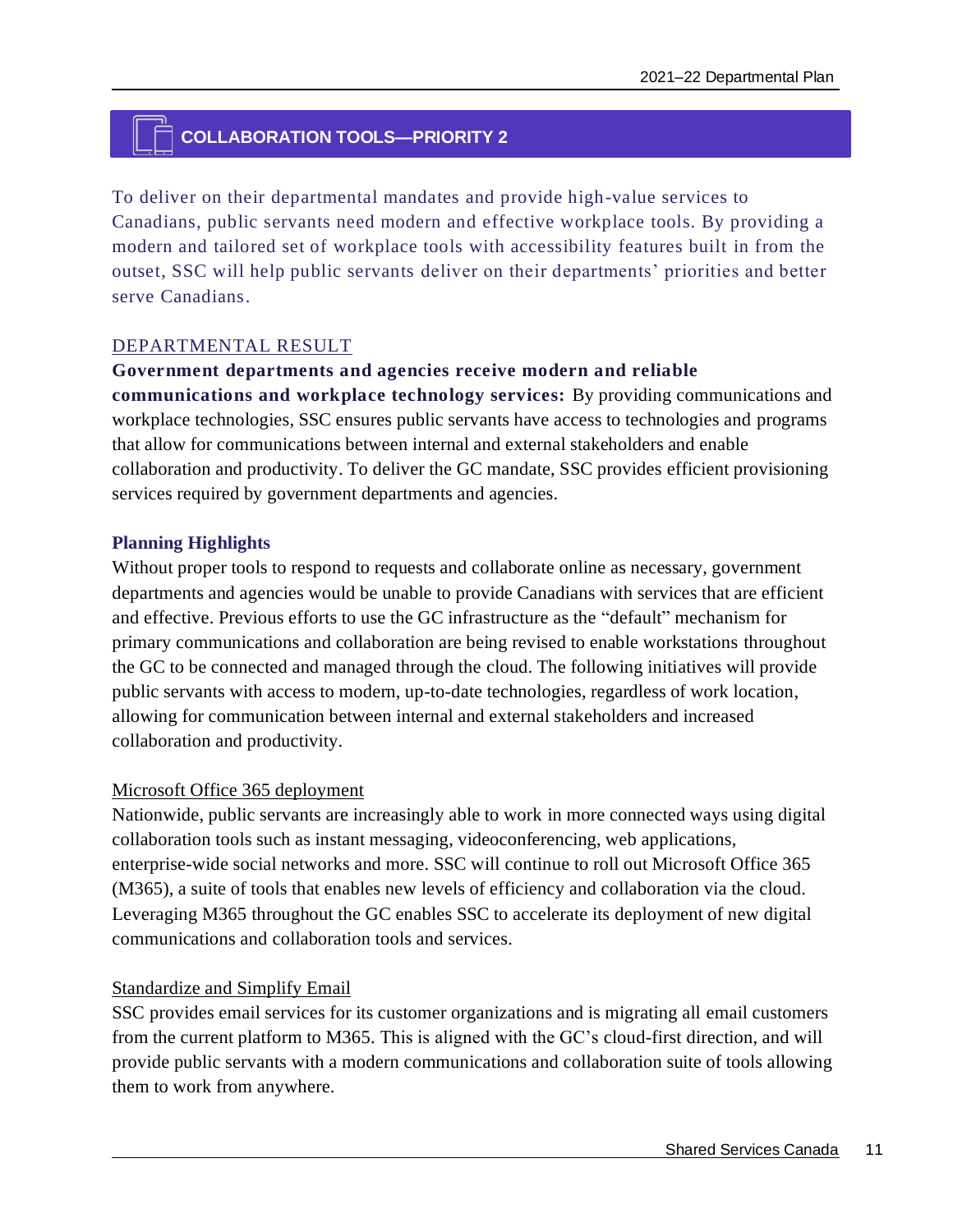#### Telecom Modernization

The increased use of mobile devices and desktop communications throughout the GC—further accelerated by the COVID-19 pandemic—has reduced the need for traditional, wired, office desk phones that employ technologies that are under-used and out-of-date, but costly to maintain. To align with upcoming TBS policy standards that will define the digital technologies required for a mobile, collaborative and digital workforce, SSC will aggressively retire all but essential landline services. In addition, evolving SSC's current Government Telecom Services and Videoconferencing Services through the Canada Conferencing Services will enable SSC to meet the immediate conferencing demands of the GC during and after the COVID-19 pandemic, for increased capacity, flexibility, accessibility, and reliability.

#### Initiate Science Collaboration Project

Science departments have identified specific needs for collaboration tools such as the ability to share unclassified scientific data with a defined user community, an ability to connect and collaborate with both domestic and international organizations on research, and capabilities to share and distribute structured and unstructured data systematically with academia, industry and in the context of Open Science.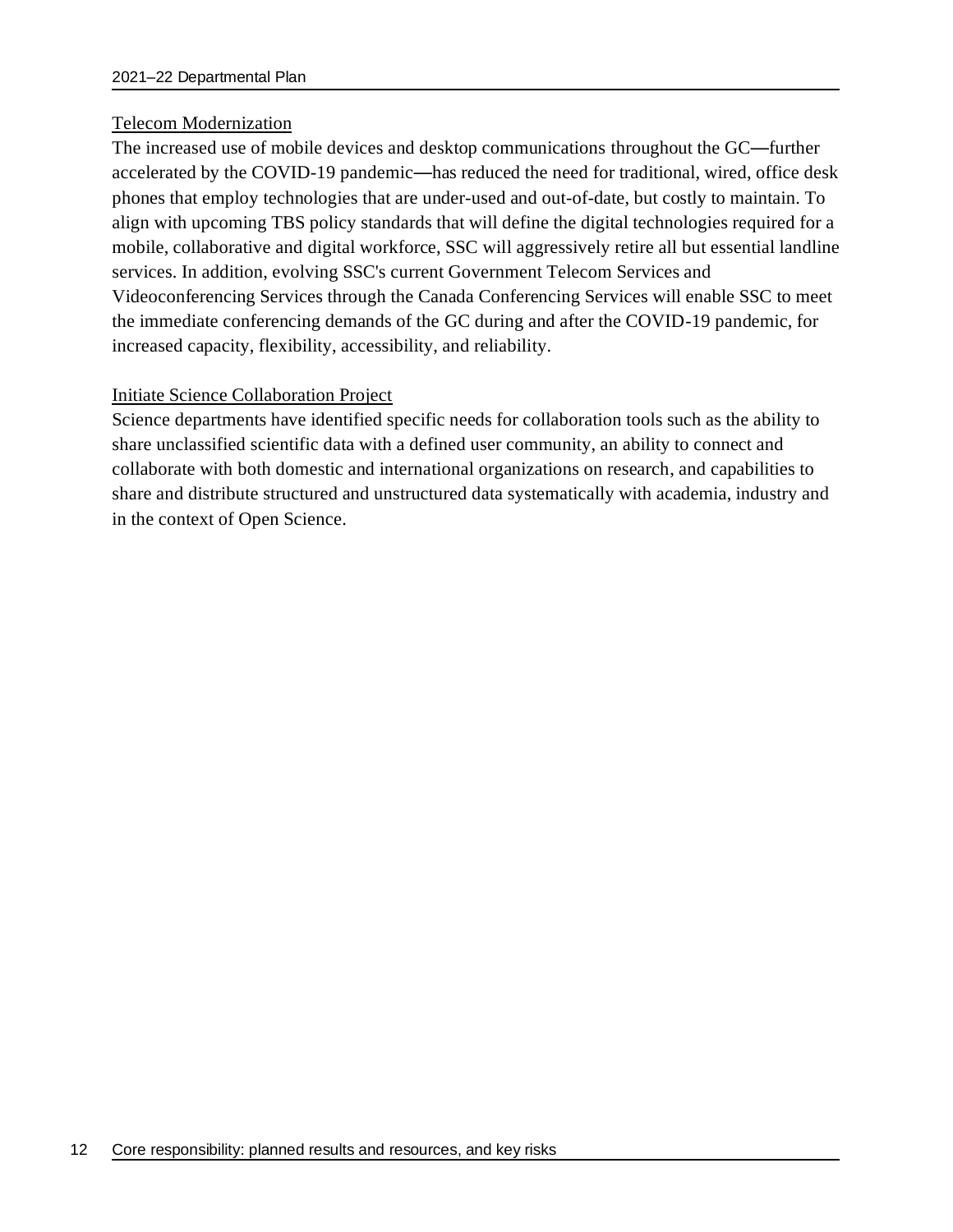# **APPLICATION MODERNIZATION—PRIORITY 3**

The objective of this priority is to ensure hardware and software systems are robust, secure, and keep pace with changing technology. Nearly 80 percent of the GC's applications currently reside in aging data centres at risk of service outages and failures. SSC will work with customers to identify applications most at risk and to determine solutions to update or create new applications that can run on modern hosting solutions—whether cloud or state-of-the-art Enterprise Data Centres.

#### DEPARTMENTAL RESULT

**Government departments and agencies receive modern and reliable hosting solutions and platforms:** The provision of reliable hosting solutions and platforms—through SSC's Enterprise Data Centres or through Cloud options—reduces the risk of service outages and failures for the applications hosted on these solutions. SSC works to provide efficient procurement of solutions as well as the availability of hosting solutions and platforms for government departments and agencies to serve Canadians.

#### **Planning Highlights**

We live in a world where changes to IT are occurring at an ever-increasing pace. To ensure that Canadians continue to receive uninterrupted quality services that benefit from the latest technologies, applications are being moved to modern hosting solutions, such as to the cloud or to Enterprise Data Centres wherever possible. Of equal importance, SSC will continue the ongoing repair and upgrade of its hardware and software assets. This includes refreshing operating systems that are near their end-of-life cycle, and conducting critical IT repair and replacement of assets for key government undertakings.

## Workload Migration and Data Centre Closure

The Workload Migration program coordinates and accelerates the migration of GC applications from at-risk legacy data centres to modern, secure and reliable hosting services. Workload Migration projects are multi-year endeavours based on the analysis of current and future requirements through consultation with customers and industry experts. The Data Centre Closure program focuses on the small and medium legacy data centres scattered throughout the country. The program moves applications from existing, aging data centres to modern hosting solutions. While the initial focus was on smaller sites, the next step will focus on the closure of more complex, medium-sized data centres.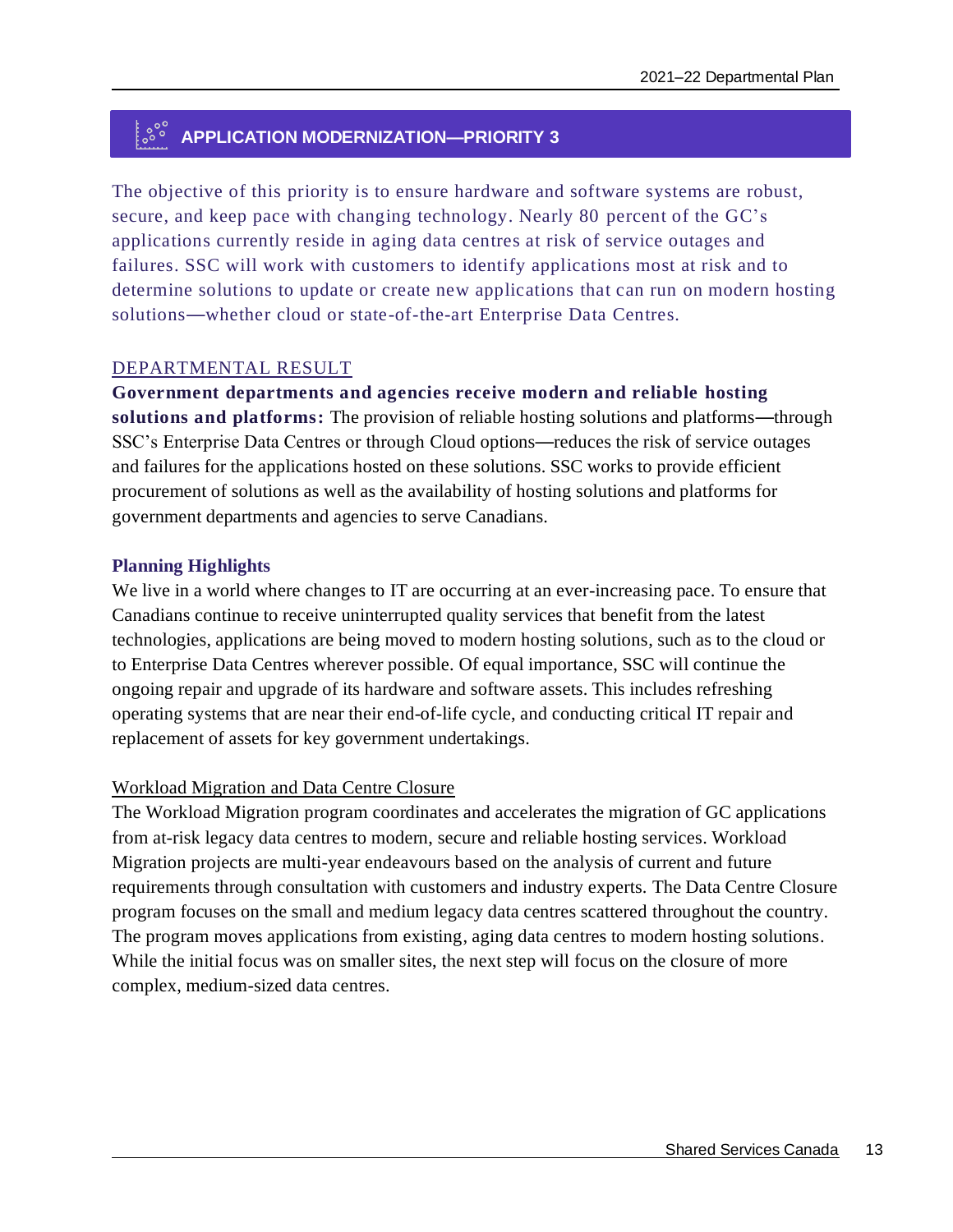## Critical IT Repair and Replacement

The routine, ongoing repair and upgrade of tangible (e.g., hardware) and intangible (e.g., software) assets supports the reliability of digital government, including the security and protection of government's and Canadians' data. Continued maintenance of SSC-managed IT infrastructure ensures its sustainability and integrity, which is critical for delivering GC departmental programs, and providing digital services to Canadians. Some of the key IT repair and replacement activities to be undertaken by SSC during 2021–2022 include:

- Continuing the asset inventory of IT equipment;
- Refining requirements to secure long-term funding of the Program;
- Consolidating and modernizing network and computer infrastructure, storage and operating systems; and
- Migrating Windows Server 2008 and planning migration for Windows Server 2012.

# Develop and Evolve the Cloud Operating Model

To enable the GC to take full advantage of cloud services, SSC will continue efforts to adopt and strengthen support to enterprise cloud operations. This work includes the establishment of an enterprise platform, the development of roadmaps and strategies for the use of hybrid and private cloud, and the evolution of standards and tools necessary to implement and measure application reliability.

## Modernizing a Human Resources and Pay System

SSC is leading a program of results-based work in collaboration with TBS's Office of the Chief Human Resources Officer and Public Services and Procurement Canada, to test Human Resources (HR) and Pay solutions and chart a path forward to an HR and pay solution that will serve the needs and expectations of GC employees. The Next Generation HR and Pay (NextGen) initiative aims to robustly test and recommend a new digital solution that is mobile, accessible, available 24/7 and designed in accordance with modern people management processes, and the reality of the GC's complex set of HR and pay parameters.

NextGen will involve up to two pilots and a feasibility study, with the pilot process allowing the GC to pivot between pre-qualified vendors on the basis of lessons learned. This will allow SSC to provide an evidence-based recommendation to the government regarding the replacement of the current pay system (Phoenix), and the replacement of 34 separate HR systems, with an integrated solution with proven functionality. The process will also build on ongoing engagement with key stakeholders, such as employees and managers, HR practitioners, compensation advisors and bargaining agents to simplify processes where possible, and ensure the proposed solution meets primary user needs.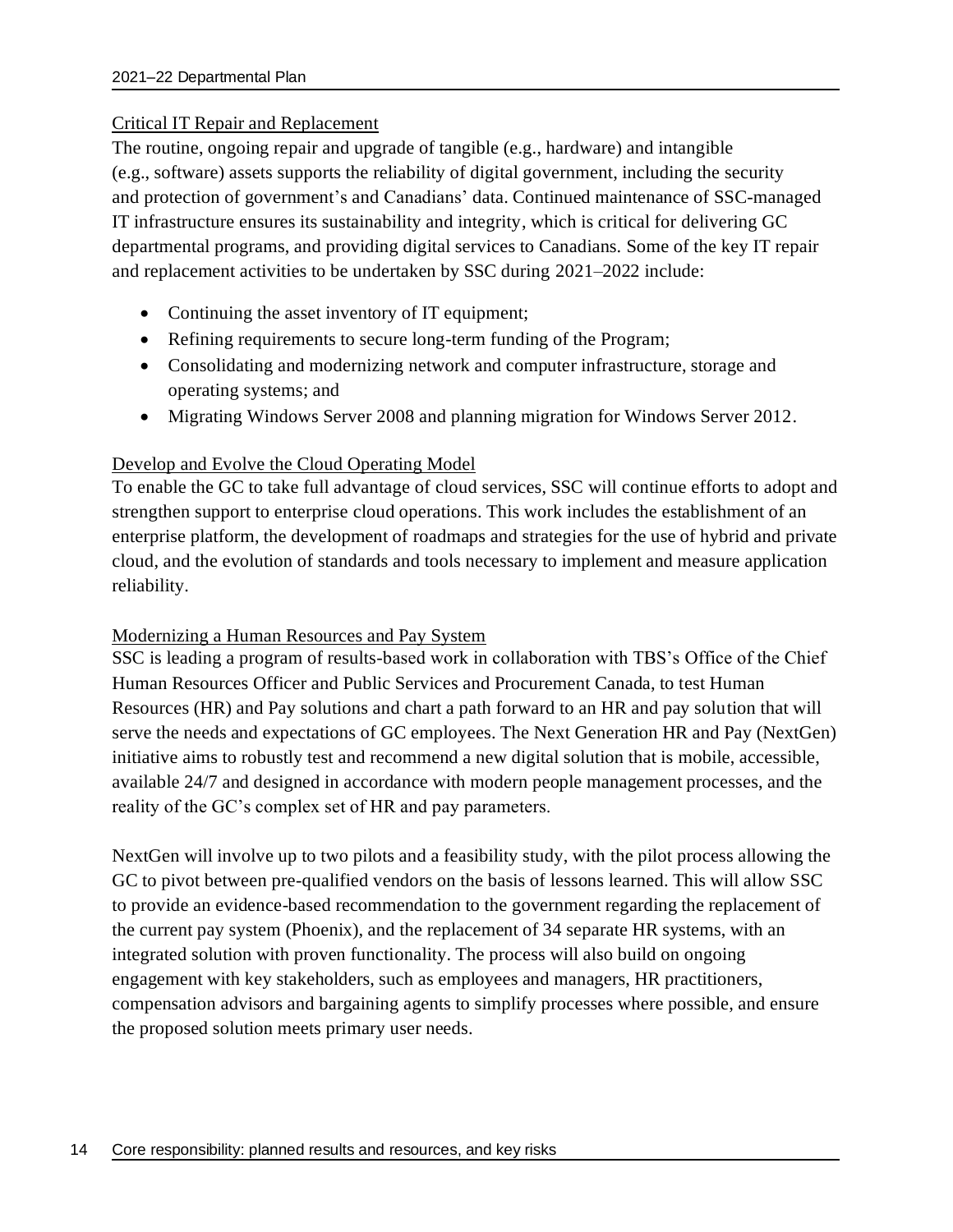NextGen's focus on using iterative testing of solutions and pilots is to support a well-informed final decision. The initiative has the objective of recommending a path forward for a transformational enterprise HR and Pay Solution that is easily adoptable, delivers results for the GC and its employees, and replaces a myriad of end-of-life HR systems throughout the GC.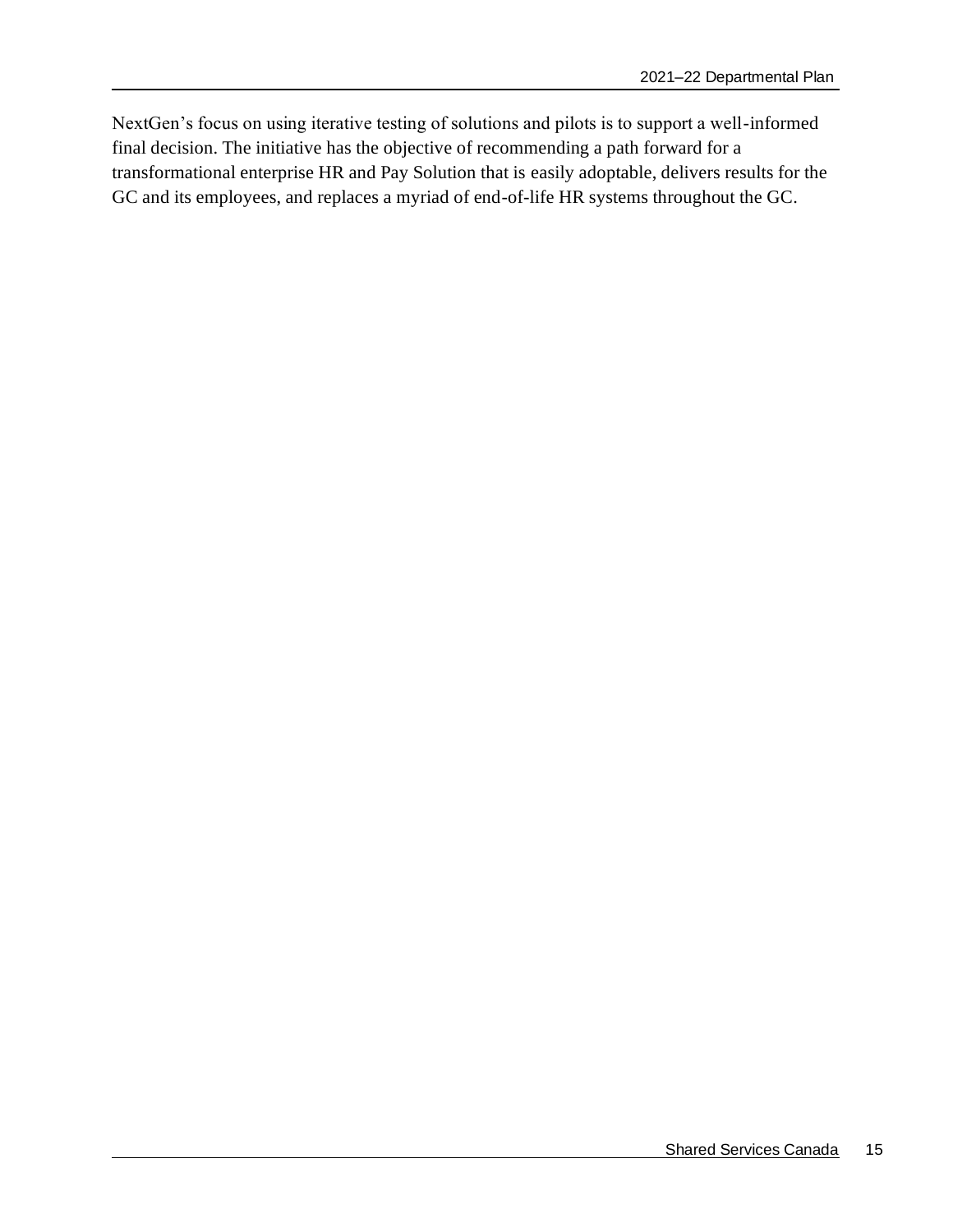# **ENABLING THE ENTERPRISE—PRIORITY 4**

As SSC furthers its digital and IT transformational efforts it recognizes there are critical elements needed for the successful transition to an enterprise approach. It also requires strategic alignment, oversight and integration as part of a larger change management effort.

#### DEPARTMENTAL RESULT

**Government departments and agencies receive e ffective IT project management:** IT Project Management includes project management processes, standards and tools to ensure projects are well-managed and therefore achieve their intended outcomes. IT Project Management provides sound governance and oversight to enable effective delivery of projects.

#### **Planning Highlights**

SSC is the authoritative source for the GC to provide enterprise IT infrastructure solution design, and often plays a supporting role in IT projects that are led by other departments to help them in achieving their goals for Canadians. In 2021–2022, SSC's department-wide project management framework will continue to enable project success and agility to ensure that projects adhere to GC policies and standards.

#### Customer-Led Projects

SSC works closely with other federal departments to provide support in customer-led projects. Some key customer-led projects include:

- Statistics Canada—Implementation of the 2021 Census of the Canadian Population;
- Immigration, Refugee and Citizenship Canada—Asylum Interoperability Project;
- Canada Border Services Agency—Assessment and Revenue Management Project; and
- Canada Border Services Agency—Enhanced Passenger Protect Program.

#### Deliver the Canadian Digital Exchange Platform

The Canadian Digital Exchange Platform (CDXP) will deliver a modern GC interoperability platform enabling sharing of information, data and resources throughout the GC and to Canadians. CDXP will deliver the GC Application Programming Interface Store and Event Broker platforms.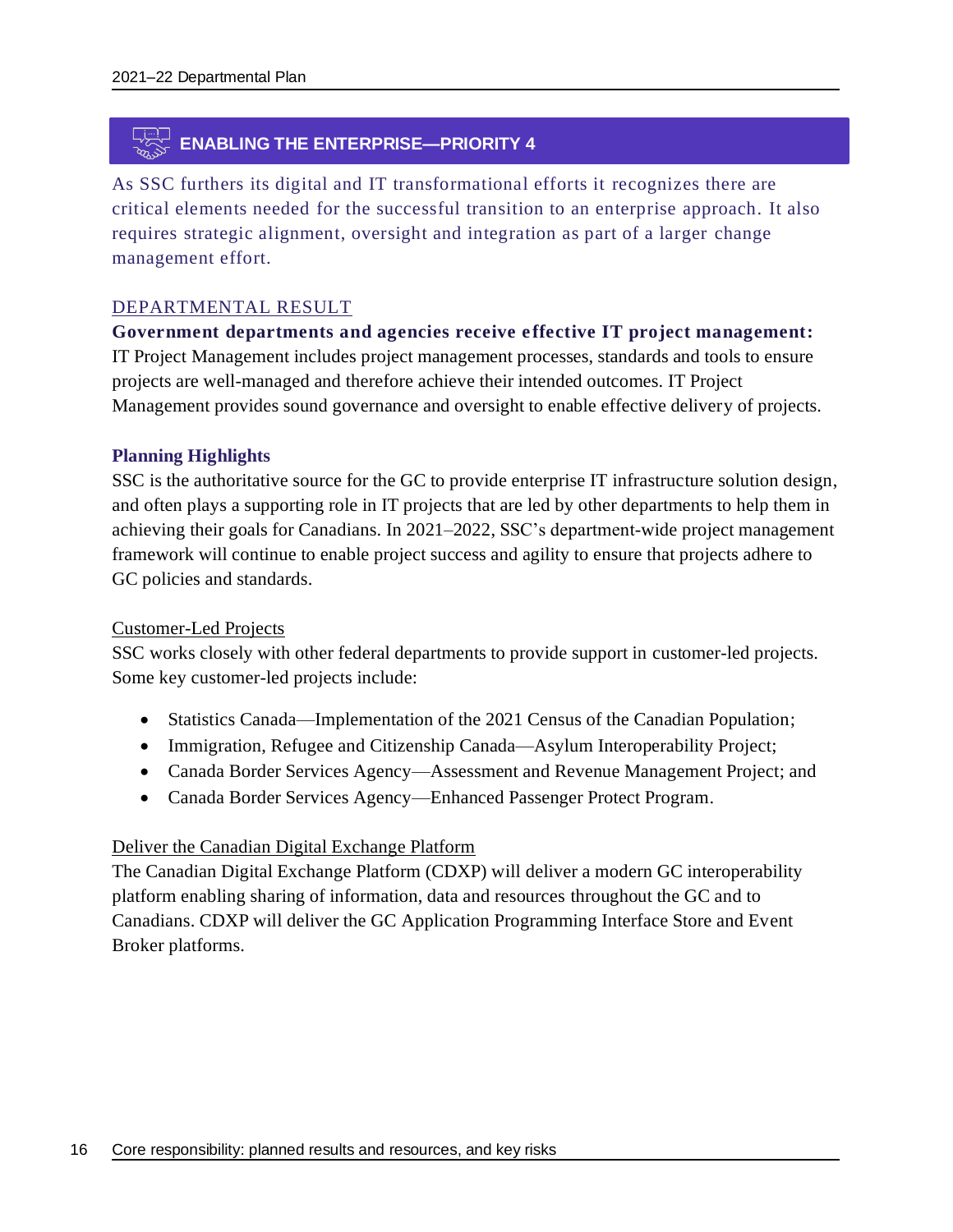# Establish Artificial Intelligence and Automation Service

Through the application of data science and artificial intelligence best practices, technologies and associated infrastructures, SSC will establish an Artificial Intelligence and Robotic Process Automation Centre of Excellence. Its capabilities will ensure SSC is able to derive business value from predictive analytics, big data, artificial intelligence and process automation and optimization.

# DEPARTMENTAL RESULT

# **Government departments and agencies receive effective IT service management:**

IT Service Management (ITSM) is the design, planning, delivery and operation of IT services. From a performance perspective, it addresses SSC's capacity to resolve issues affecting services, and whether these services meet the expectations of government departments and agencies. ITSM ensures government departments and agencies receive services that perform consistently, and that they are satisfied with these services.

## **Planning Highlights**

Over the past few years SSC has demonstrated a continuing commitment to providing effective ITSM to meet the expectations of other government departments and agencies. The implementation of its new Enterprise ITSM Tool will provide further improvements. During 2021–2022, SSC will also modernize its service management practices through a variety of other service improvement activities and projects. This will provide our partners with increased agility in delivering stable and secure digital services to their customers.

## Enterprise IT Service Management

SSC is establishing enterprise-wide ITSM processes aimed at improving the efficiency of operations and supporting consolidated performance reporting. These processes will be enabled through the implementation of SSC's new Enterprise ITSM Tool, which, through its initial release, will feature the configuration of 4 LEAN processes and 15 service offerings. This will standardize customers' points of entry for accessing SSC's services, create operational efficiencies and improve the quality of data that supports service standard analytics. The ITSM

## What is a LEAN process?

A LEAN process is defined as a process that seeks to maximize customer value, and to identify and eliminate waste from operations.

tool will enhance automation and streamline workflows, resulting in more responsive and integrated customer, partner and SSC ITSM activities.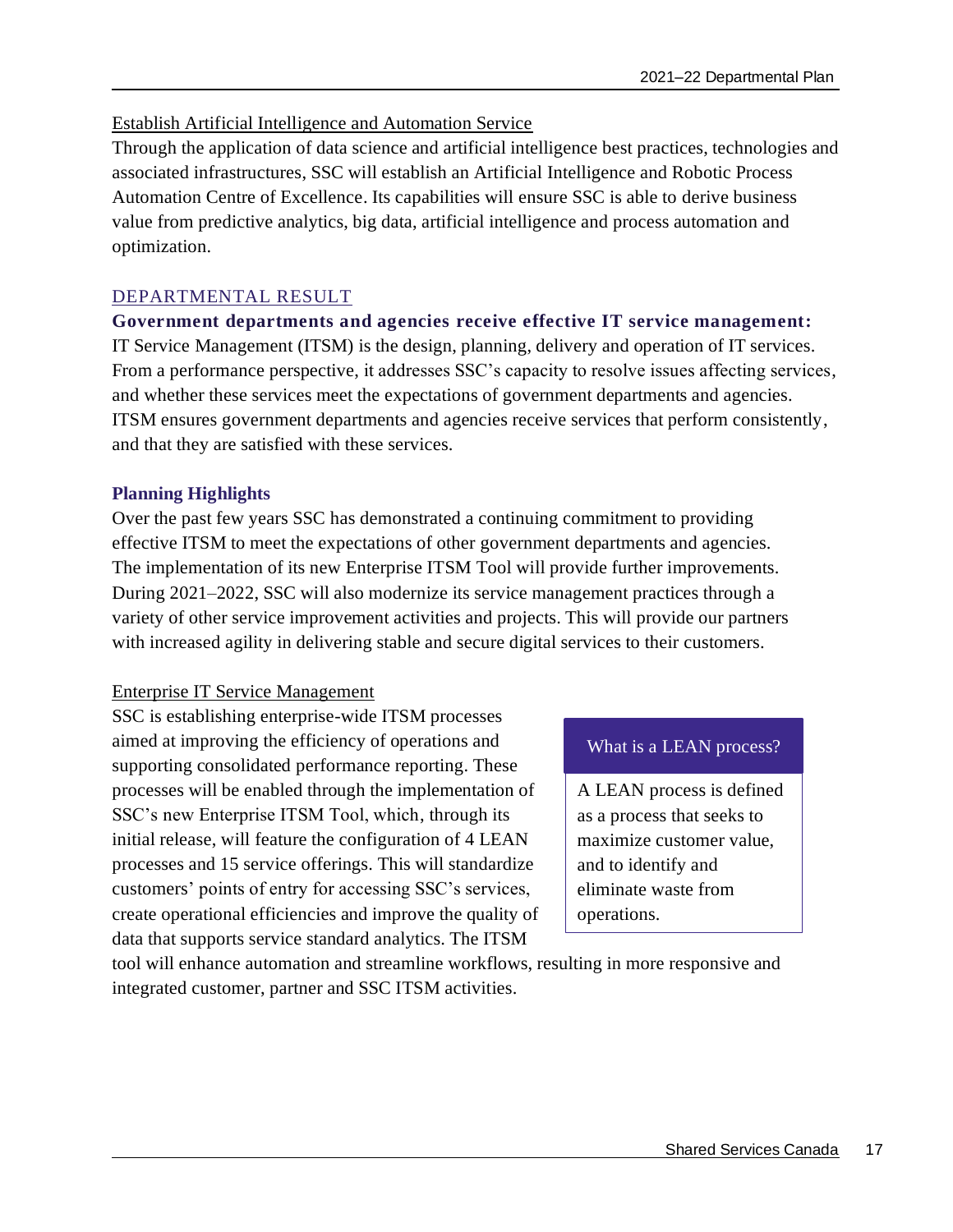#### Enterprise Service Delivery Solutions

SSC will continue to modernize its service management practices through a variety of continual service improvement activities and projects. The Application Performance Management Solution will allow SSC to increase and improve its ability to manage the GC's infrastructure and applications, which will further enable the GC to deliver stable and secure digital services to Canadians. The state-of-the-art Integrated Enterprise Command Centre facility in the National Capital Region will generate numerous operational benefits for the GC enterprise, including reducing the time to restore service after critical incidents occur. A refreshed service delivery approach for the GC's Enterprise Service Desk will introduce agility, scalability and increased value to partner departments and agencies, thereby improving overall partner satisfaction.

#### Funding Model for Enterprise IT Services

SSC will continue working with government departments and agencies on a revised funding model that will support an enterprise approach for IT service delivery. Coupled with Treasury Board standards and policy, the funding model will ensure a predictable, cost-effective and transparent provision of enterprise IT services to government departments and agencies and create incentives for departments to modernize.

## DEPARTMENTAL RESULT

#### **Government departments and agencies receive effective and cost-efficient IT**

**procurement:** SSC provides the digital backbone of the federal government, which underpins essential services and programs, and facilitates the delivery of high-quality services to Canadians. SSC's effective and cost-efficient IT procurement services enable this mandate and support the GC's digital agenda by allowing government departments and agencies to access negotiated contracts and technically-validated procurement vehicles.

#### **Planning Highlights**

SSC will continue to modernize procurement, achieve value, strengthen collaboration with public and private stakeholders and enhance services. SSC recognizes that the business community, including Canadian small and medium enterprises (SME), has a key role to play in providing technology solutions. The Department will continue to develop initiatives to support Canadian SMEs and other priority groups to participate in IT procurement processes.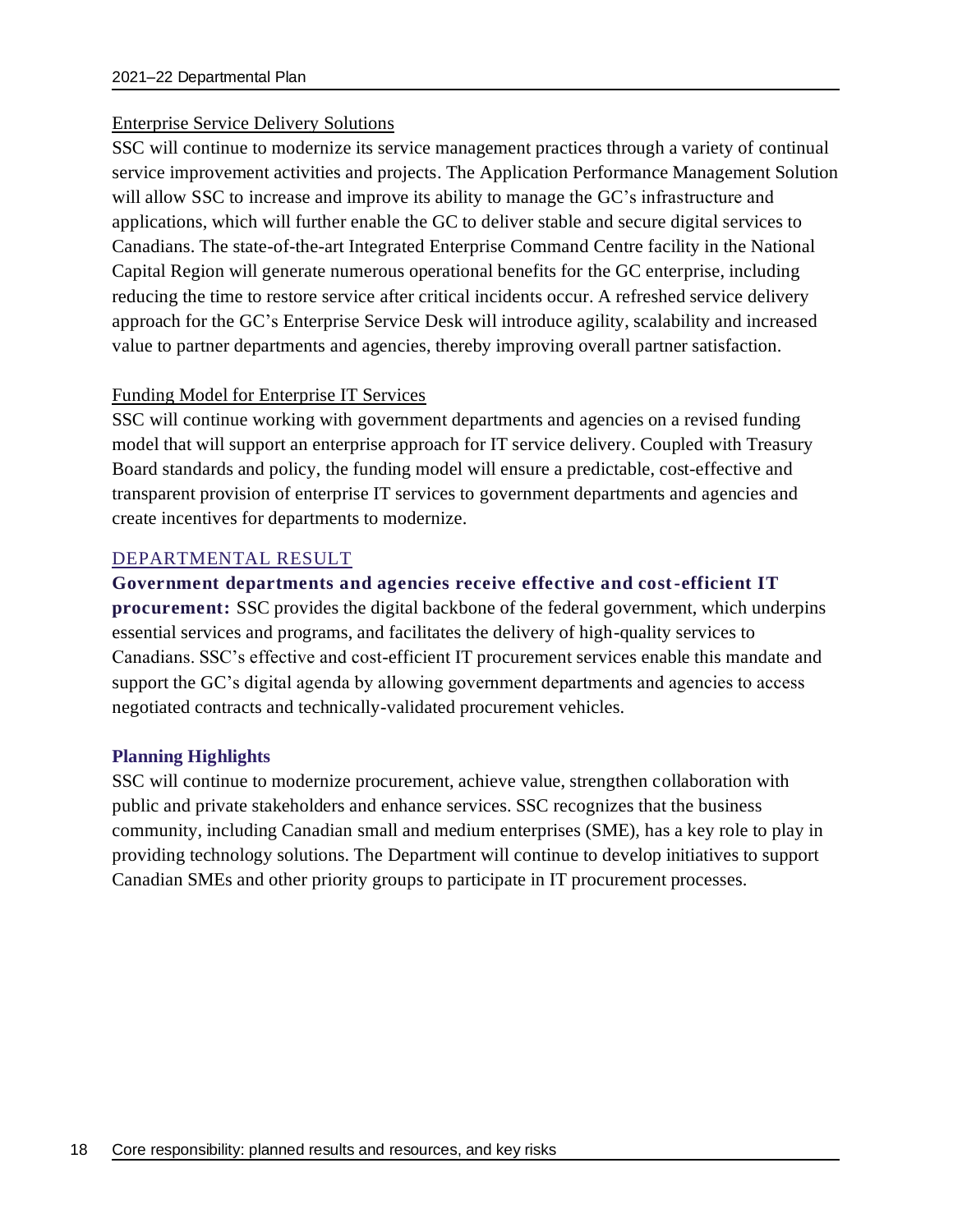## Modernization of IT Procurement

IT procurement drives innovation and economic growth, and advances environmental and socio-economic objectives, including relations with Indigenous peoples. New service offerings allow government departments and agencies to obtain standardized and secured IT equipment in an effective and cost-efficient manner. In 2021–2022, SSC will begin the next iteration of GC network managed services through the establishment of network services procurement vehicles that will enable delivery toward a reliable, fast and scalable network. The Department will qualify telecom vendors in the following five services areas:

- Core Network Services:
- Building Access Network Services,;
- Software Defined Wide Area Network Services;
- Optical Network Services; and
- Leased Dark Fibre.

SSC will establish the appropriate procurement vehicles and contracts in these areas. The GC is encouraging interested vendors to include in their response a socio-economic strategy to increase the participation of Canada's priority groups in this procurement process.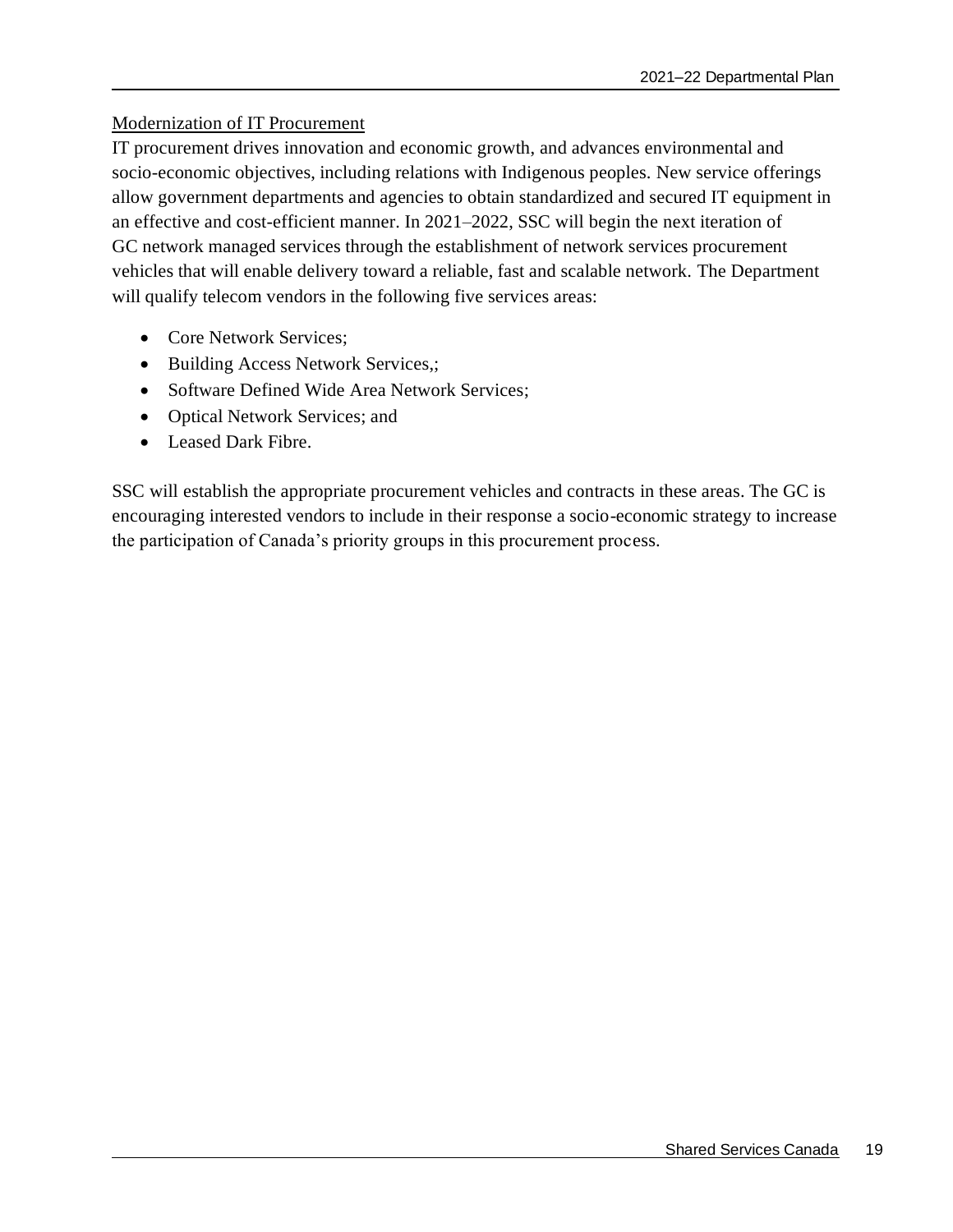# UNITED NATIONS' 2030 AGENDA FOR SUSTAINABLE DEVELOPMENT AND THE UNITED NATION'S SUSTAINABLE DEVELOPMENT GOALS

Planned activities under SSC's core responsibility "Common Government of Canada Information Technology Operations" support Canada's efforts to implement the United Nations' 2030 Agenda and the Sustainable Development Goals (SDG). For example:

#### **SDG 6: Ensure availability and sustainable management of water and sanitation for all**

• SSC establishes Enterprise Data Centres in Leadership in Energy and Environmental Design (LEED) silver certified facilities, which may use less or no water for cooling and integrate other water conservation features (e.g., re-use of rain water for toilets).

# **SDG 9: Build resilient infrastructure, promote inclusive and sustainable industrialization and foster innovation**

- Through [data centre consolidation](https://www.canada.ca/en/shared-services/corporate/data-centre-consolidation.html)<sup>i</sup>, SSC is replacing aging data centres with new state-of-the-art Enterprise Data Centres (e.g., minimum LEED silver certified) that have built-in green technology and energy efficiency.
- SSC and Environment and Climate Change Canada launched the Plastics Challenge: [Electronic waste](https://www.ic.gc.ca/eic/site/101.nsf/eng/00085.html)ii under the Innovative Solutions Canada Program to find a solution that will enable recycling and repurposing of electronic waste (plastics and metals) in Canada, while respecting domestic and international requirements and obligations.

## **SDG 12: Ensure sustainable consumption and production patterns**

- SSC requires most workplace technology devices it procures (e.g., computers) to be registered under the Electronic Product Environmental Assessment Tool (EPEAT) eco-label, reducing environmental impacts and encouraging environmental stewardship.
- SSC participates in the Innovation, Science and Economic Development Canada led Computer for Schools Program, which refurbishes donated digital devices and distributes them to schools, libraries, not-for-profit organizations, Indigenous communities and eligible low income Canadians. Equipment that cannot be re-used is recycled with the Electronic Product Recycling Association, which operates across nine provinces and ensures secure, efficient and ethical recycling of IT equipment.

# **Electronic Product Environmental Assessment Tool**

The EPEAT is a global eco-label for the IT sector that helps purchasers, manufacturers, resellers, and others buy and sell environmentally preferable electronic products. EPEAT-registered products must meet environmental performance criteria (e.g., supply chain greenhouse gas emissions reduction, design for circularity and product longevity, energy conservation, end-of-life management).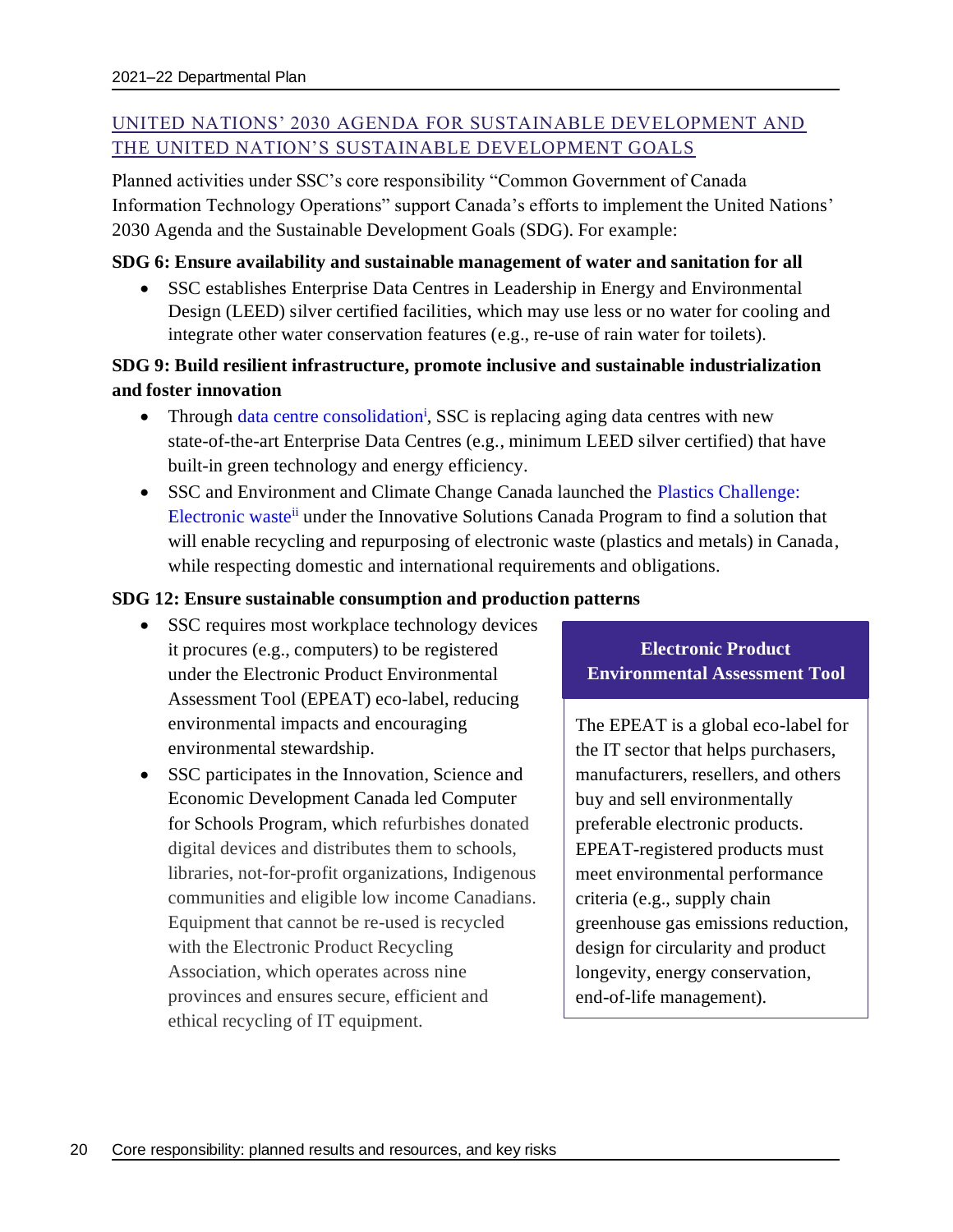## EXPERIMENTATION

SSC has a coordinated, Department-wide approach to experimentation. A plan is being developed to integrate experimentation more fully into the Department. Following the recent completion of the 2020 Phishing experiment, further experiments are in the planning phase for 2021–2022.

# KEY RISKS/OPPORTUNITIES

SSC 3.0's priorities will assist with managing the risks and/or opportunities associated with maintaining and improving the delivery of secure IT infrastructure services, and renewing the government's aging IT infrastructure.

SSC's numerous initiatives will also help in mitigating key risks that may impact the delivery of services to Canadians.

| <b>Internal Management</b>                        |                                                                                                                                                                                                                                                                                                                       |
|---------------------------------------------------|-----------------------------------------------------------------------------------------------------------------------------------------------------------------------------------------------------------------------------------------------------------------------------------------------------------------------|
| <b>Financial</b><br><b>Management</b>             | There is a risk that SSC may have limited access to sufficient ongoing funding<br>and limited capacity to apply the funds necessary to support and evolve<br>enterprise IT infrastructure requirements.                                                                                                               |
| <b>Human Resources</b><br><b>Management</b>       | There is a risk that SSC may not be able to establish the organizational culture,<br>tools and processes to attract and retain the necessary capacity and<br>competencies to support IT infrastructure and service modernization.                                                                                     |
| <b>Enterprise</b>                                 |                                                                                                                                                                                                                                                                                                                       |
| Organizational<br><b>Readiness</b>                | There is a risk that SSC and customer organizations lack the integrated capacity<br>and the organizational culture to achieve interdependent end-to-end IT solutions<br>to implement the SSC 3.0 priorities.                                                                                                          |
| <b>Enterprise IT Project</b><br><b>Management</b> | There is a risk that the lack of enterprise-wide decision-making, investment<br>prioritization and IT readiness may result in misunderstanding, inconsistent<br>buy-in, and poor engagement by stakeholders for the implementation of<br>end-to-end IT solutions, and the management of their respective life cycles. |
| <b>Operational</b>                                |                                                                                                                                                                                                                                                                                                                       |
| <b>Aging IT Infrastructure</b>                    | There is a risk that IT systems and assets beyond their normal useful life will<br>fail to meet the timely delivery of critical information and services to<br>Canadians.                                                                                                                                             |
| <b>Cyber and IT Security</b>                      | There is a risk that SSC will be unable to effectively respond to cyber and IT<br>security threats, resulting in government-held information and the privacy of<br>Canadians being compromised.                                                                                                                       |
| <b>Technological</b><br><b>Advancements</b>       | There is a risk that the GC lacks the agility, awareness and knowledge to keep<br>pace and leverage rapid technological advancements to modernize existing and<br>emerging IT infrastructure and service requirements                                                                                                 |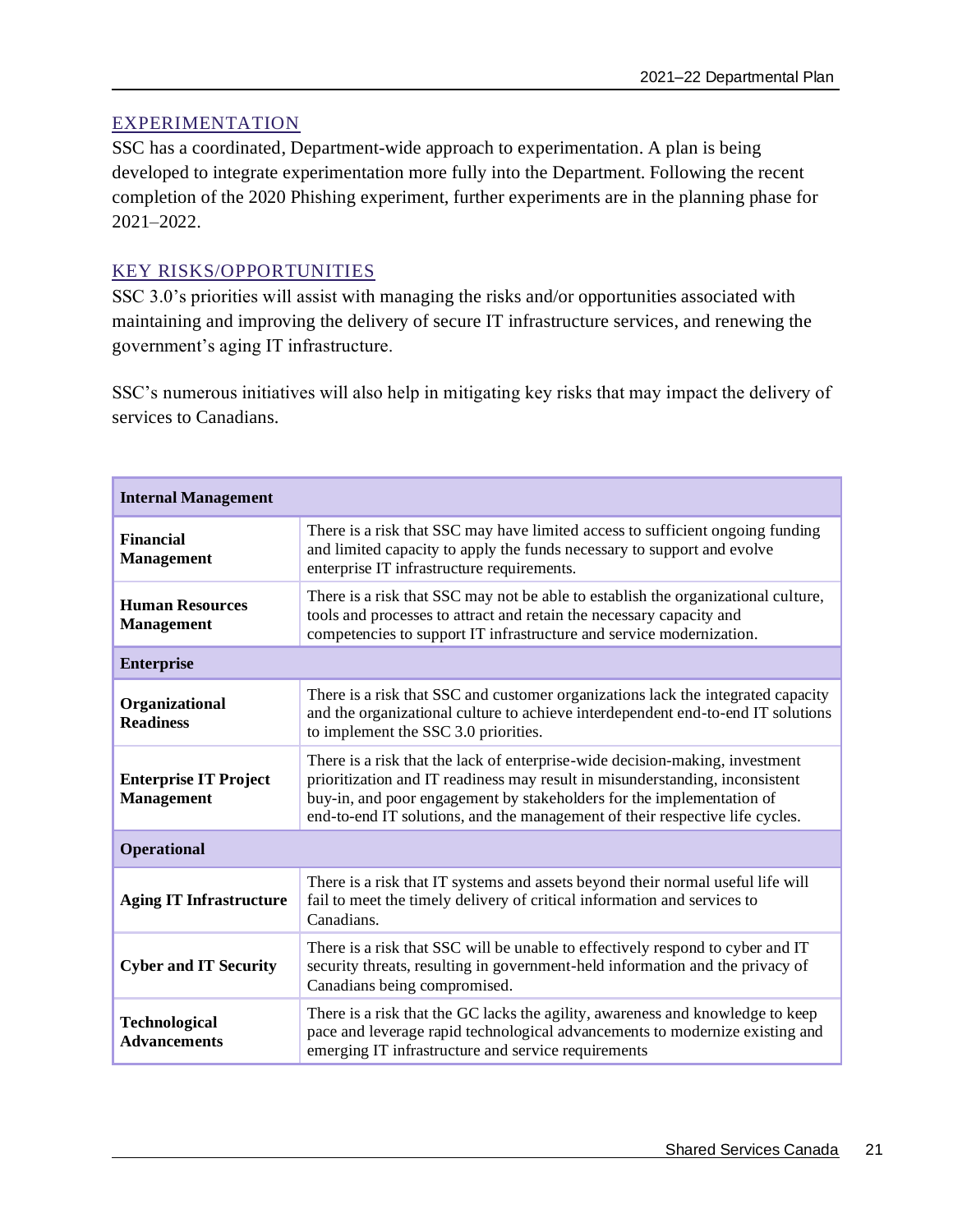| <b>Departmental</b><br>result                                                                                    | <b>Departmental result</b><br>indicator                                                  |                                                               | <b>Target</b> | Date to<br>achieve<br>target | $2017 - 18$<br>actual<br>result | 2018-19<br>actual<br>result | $2019 - 20$<br>actual<br>result |
|------------------------------------------------------------------------------------------------------------------|------------------------------------------------------------------------------------------|---------------------------------------------------------------|---------------|------------------------------|---------------------------------|-----------------------------|---------------------------------|
| Government<br>departments and<br>agencies receive<br>modern and<br>reliable network<br>services                  |                                                                                          | % of time the GC Edge<br>network connectivity is<br>available | 99.5%         | March 31,<br>2022            | N/A                             | N/A                         | N/A                             |
|                                                                                                                  | % of time<br>the<br>Mobile<br>Device                                                     | Contractor<br>1                                               |               | March 31,<br>2022            | N/A                             | Target<br>$Met*$            | Target<br>$Met^*$               |
|                                                                                                                  | Services<br>Cellular<br><b>Network</b><br>is<br>available                                | Contractor<br>$\overline{c}$                                  | 99.5%         |                              |                                 | Target<br>$Met*$            | Target<br>$Met*$                |
|                                                                                                                  | % of time the contact<br>centre service is<br>available                                  |                                                               | 99.95%        | March 31,<br>2022            | 100%                            | 99.96%                      | 99.99%                          |
|                                                                                                                  | % of circuits migrated<br>to the GC Network<br><b>Wide Area Network</b><br>(GCNet WAN)** |                                                               | 78%           | March 31,<br>2022            | N/A                             | N/A                         | N/A                             |
| Government<br>departments and<br>agencies receive<br>secure and<br>reliable IT<br>infrastructure<br>and services | % of time IT<br>infrastructure security<br>services are available                        |                                                               | 99.8%         | March 31,<br>2022            | N/A                             | 99.95%                      | 99.98%                          |

# **Planned results for Common Government of Canada Information Technology Operations**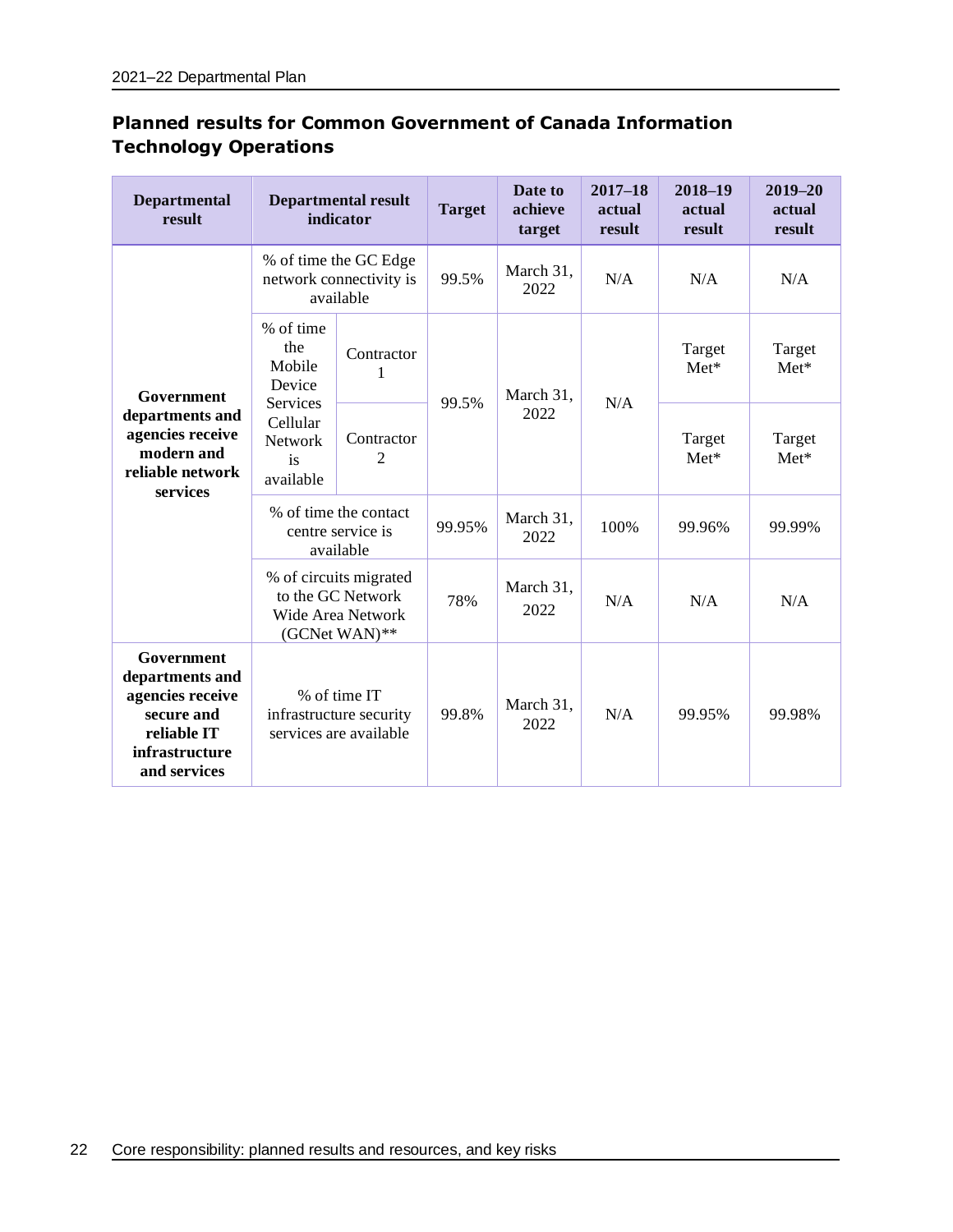| <b>Departmental</b><br>result                                                  | <b>Departmental result</b><br>indicator                                                                                           | <b>Target</b>     | Date to<br>achieve<br>target | $2017 - 18$<br>actual<br>result | $2018 - 19$<br>actual<br>result | $2019 - 20$<br>actual<br>result |
|--------------------------------------------------------------------------------|-----------------------------------------------------------------------------------------------------------------------------------|-------------------|------------------------------|---------------------------------|---------------------------------|---------------------------------|
|                                                                                | % of time the enterprise<br>email service is<br>available                                                                         | 99.9%             | March 31,<br>2022            | 100%                            | 100%                            | 100%                            |
|                                                                                | % of time email service<br>outages are restored<br>within established<br>service level standards                                  | 100%              | March 31,<br>2022            | N/A                             | 100%                            | 100%                            |
|                                                                                | # of critical incidents<br>impacting legacy email<br>systems***                                                                   | $\leq 90$         | March 31,<br>2022            | N/A                             | 28                              | 57                              |
| Government                                                                     | % of hardware requests<br>fulfilled within<br>established service<br>level standards<br>(emergency contracts /<br>time sensitive) | 90%               | March 31,<br>2022            | N/A                             | 80.83%                          | 100%                            |
| departments and<br>agencies receive<br>modern and<br>reliable<br>communication | % of hardware requests<br>fulfilled within<br>established service<br>level standards<br>(call-ups)                                | 90%               | March 31,<br>2022            | N/A                             | 55.83%                          | 96.51%                          |
| and workplace<br>technology<br>services                                        | % of hardware requests<br>fulfilled within<br>established service<br>90%<br>level standards<br>(virtual/inventory)                | March 31,<br>2022 | N/A                          | 94.17%                          | 97.21%                          |                                 |
|                                                                                | % of hardware requests<br>fulfilled within<br>established service<br>level standards<br>(requests for volume<br>discounts)        | 90%               | March 31,<br>2022            | N/A                             | 80.33%                          | 98.25%                          |
|                                                                                | % of software requests<br>fulfilled within<br>established service<br>level standards                                              | 90%               | March 31,<br>2022            | N/A                             | 71.71%                          | 97.11%                          |
|                                                                                | # of partner<br>departments that have<br>migrated their email in<br>the cloud (out of 43)                                         | $\geq$ 27         | March 31,<br>2022            | N/A                             | N/A                             | N/A                             |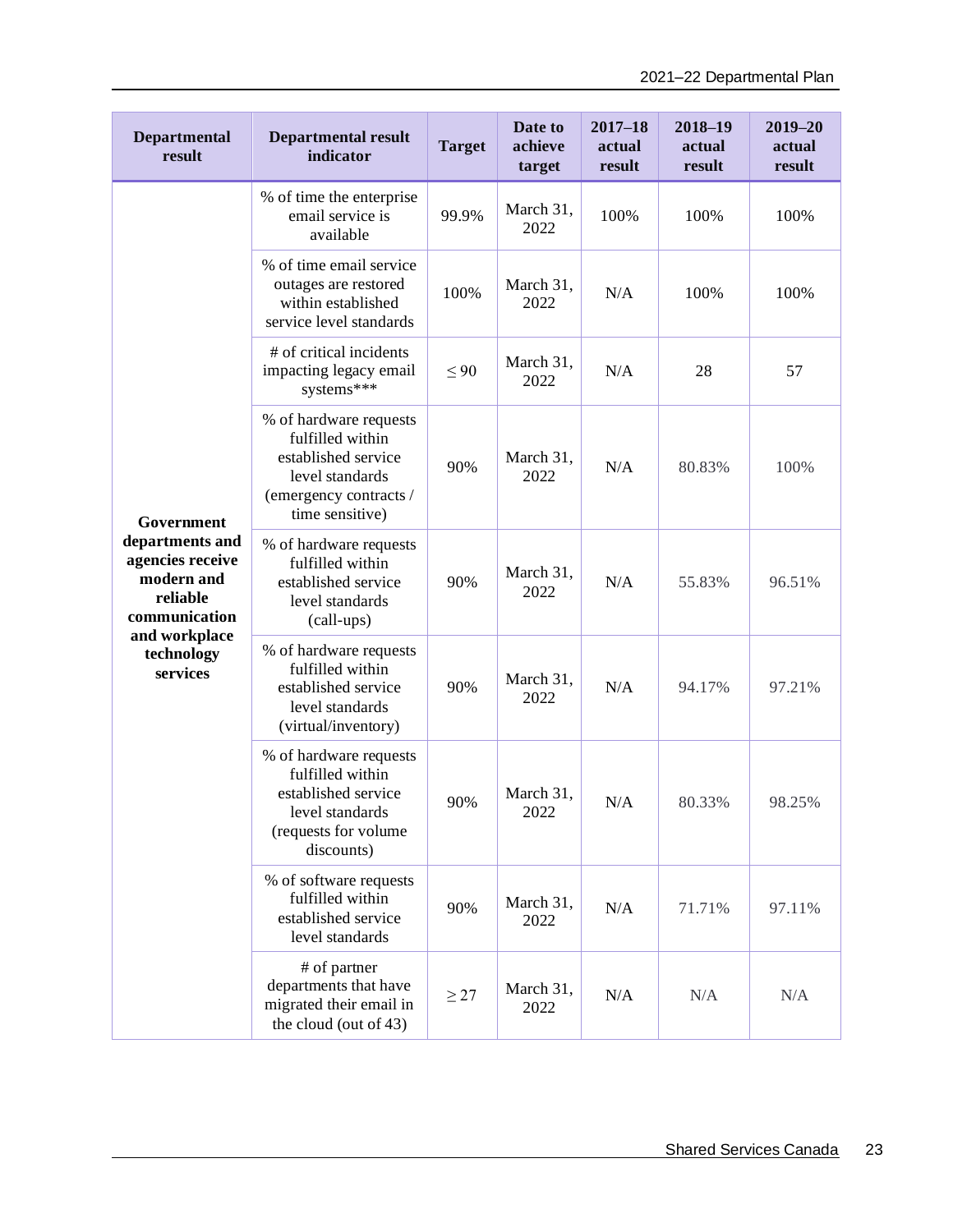#### 2021–22 Departmental Plan

| <b>Departmental</b><br>result                                                                          | <b>Departmental result</b><br>indicator                                                                          | <b>Target</b>         | Date to<br>achieve<br>target | $2017 - 18$<br>actual<br>result | $2018 - 19$<br>actual<br>result | $2019 - 20$<br>actual<br>result |
|--------------------------------------------------------------------------------------------------------|------------------------------------------------------------------------------------------------------------------|-----------------------|------------------------------|---------------------------------|---------------------------------|---------------------------------|
|                                                                                                        | % of time the enterprise<br>data centre facilities are<br>available                                              | 99.98%                | March 31,<br>2022            | 100%                            | 100%                            | 100%                            |
| Government<br>departments and<br>agencies receive                                                      | % of time legacy data<br>centre facilities are<br>available                                                      | 99.67%                | March 31,<br>2022            | N/A                             | N/A                             | N/A                             |
| modern and<br>reliable hosting<br>solutions and                                                        | # of critical incidents<br>impacting legacy data<br>centre facilities                                            | $\leq$ 24<br>per year | March 31,<br>2022            | N/A                             | 11                              | 7                               |
| platforms                                                                                              | % of cloud brokering<br>requests fulfilled within<br>established service<br>level standards                      | 90%                   | March 31,<br>2022            | N/A                             | 98.17%                          | 90.06%                          |
| Government<br>departments and<br>agencies receive<br>effective IT<br>project<br>management             | % of SSC-led and<br>customer-led projects<br>rated as on time, on<br>scope and on budget                         | 70%                   | March 31,<br>2022            | N/A                             | 72%                             | 61%                             |
| Government<br>departments and<br>agencies receive<br>effective IT<br>service<br>management             | % of critical incidents<br>under SSC control<br>resolved within<br>established service<br>level standards        | 60%                   | March 31,<br>2022            | N/A                             | 60%                             | 59.34%                          |
|                                                                                                        | Average rating<br>provided in response to<br>the General Satisfaction<br>Questionnaire<br>(five-point scale)     | 3.6/5                 | March 31,<br>2022            | 3.4/5                           | 3.42/5                          | 3.67/5                          |
|                                                                                                        | Average rating<br>provided in response to<br>the Services<br>Satisfaction<br>Questionnaire<br>(five-point scale) | 3.6/5                 | March 31,<br>2022            | N/A                             | N/A                             | N/A                             |
| Government<br>departments and<br>agencies receive<br>effective and cost<br>efficient IT<br>procurement | Cost of procurement<br>per each \$100 of<br>contracts awarded                                                    | $\leq$ \$1.75         | March 31,<br>2022            | N/A                             | \$0.82                          | \$1.02                          |

Note: Actual Results with N/A (not available) were not previously measured or reported by SSC.

\* In accordance with contract confidentiality clauses, results are input as "target met" or "target not met".<br>\*\* This is a multi-vear target that measures progress and will increase over the vears until complete

\*\* This is a multi-year target that measures progress and will increase over the years until complete.<br>\*\*\* A critical incident is any event that is not part of the standard operation of the email service and the

A critical incident is any event that is not part of the standard operation of the email service and that causes a full outage of the email service for 50,000 or more users.

#### 24 Core responsibility: planned results and resources, and key risks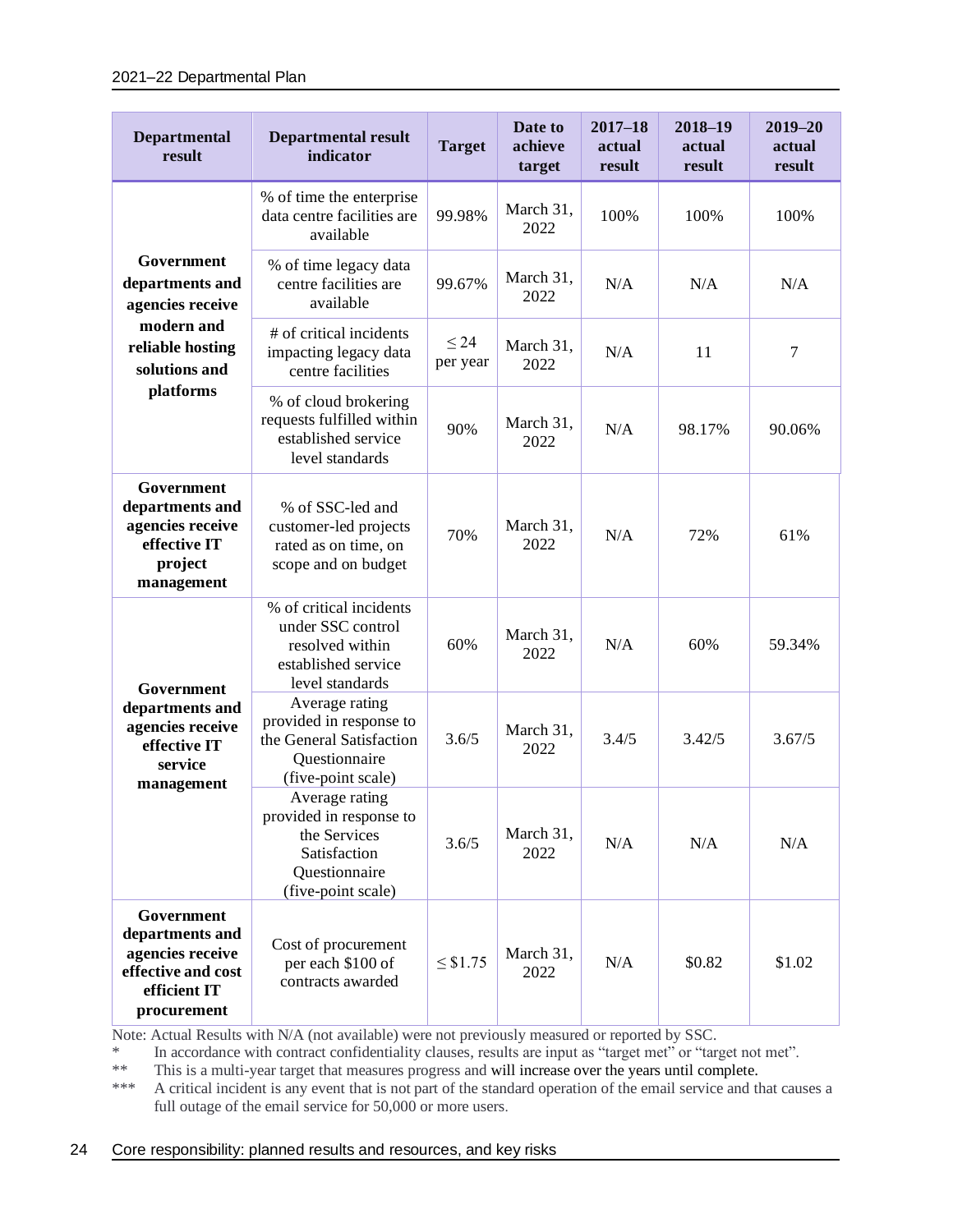Planned budgetary financial resources for Common Government of Canada Information Technology Operations (dollars)

| $2021 - 2022$ budgetary<br>spending (as indicated<br>in Main Estimates) | $2021 - 2022$<br>planned spending | 2022–2023<br>planned spending | 2023-2024<br>planned spending |
|-------------------------------------------------------------------------|-----------------------------------|-------------------------------|-------------------------------|
| 1,665,953,050                                                           | 1,665,953,050                     | 1,636,949,140                 | 1,597,853,521                 |

Planned human resources for Common Government of Canada Information Technology Operations

| $2021 - 2022$                 | $2022 - 2023$                 | 2023-2024                     |
|-------------------------------|-------------------------------|-------------------------------|
| planned full-time equivalents | planned full-time equivalents | planned full-time equivalents |
| 5.652                         | 5.651                         | 5.567                         |

Financial, human resources and performance information for SSC's Program Inventory is available in the [GC InfoBase](https://www.tbs-sct.gc.ca/ems-sgd/edb-bdd/index-eng.html#orgs/dept/305/infograph/intro)<sup>iii</sup>.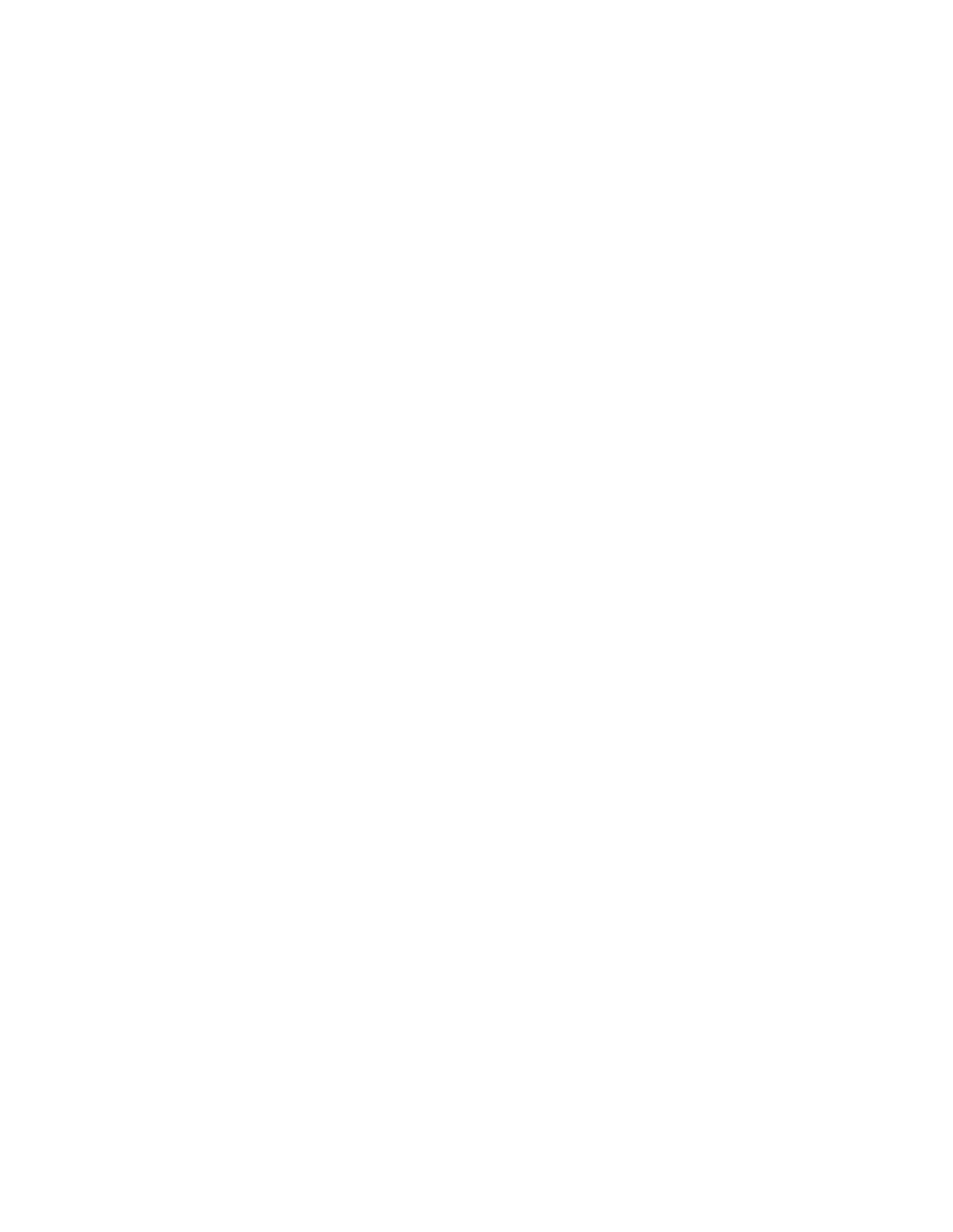# <span id="page-30-0"></span>**INTERNAL SERVICES: PLANNED RESULTS**

# DESCRIPTION

Internal Services are those groups of related activities and resources the federal government considers to be services in support of programs and/or required to meet corporate obligations of an organization. Internal Services refers to the activities and resources of the ten distinct services that support program delivery in the organization, regardless of the Internal Services delivery model in a department. These services are:

- Management and Oversight Services
- Communications Services
- Legal Services
- Human Resources Management Services
- Financial Management Services
- Information Management Services
- Information Technology Services
- Real Property Management Services
- Materiel Management Services
- Acquisition Management Services

## PLANNING HIGHLIGHTS

Internal services will be vital to the success of SSC 3.0. Many of the initiatives associated with Internal Services will contribute significantly to the goal of having employees that are engaged, enabled, empowered and accountable.

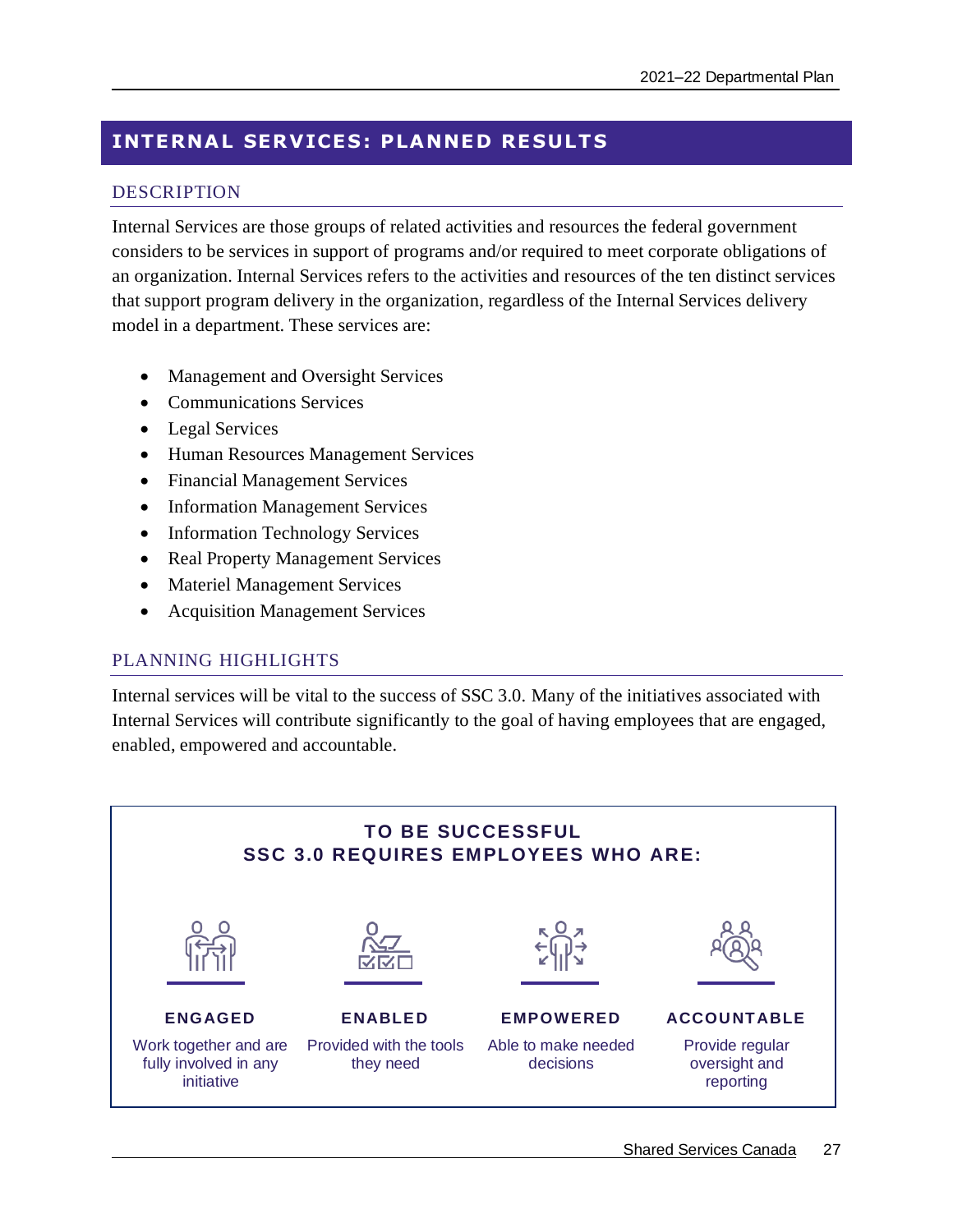#### SSC's People Strategy

The goal of SSC's People Strategy is to promote an engaged, enabled, empowered and accountable workforce. To that end, SSC will focus on the following four strategic pillars:

- Workforce Planning: Analyze, plan and design workforce and organizational structure to meet future needs for talent, skills and ways of working;
- Recruitment, Succession and Talent Management: Attract, recruit and select best IT talent, and promote a diverse and inclusive workplace that represents Canada's workforce;
- Learning and Development: Invest in workforce skills, competencies and leadership development to build strong talent within SSC; and
- Workplace Wellness: Commit to creating a culture that embraces strong values and ethics and promotes a respectful and engaging workplace.

## SSC Leadership Development

SSC is focused on developing the leadership talent of current and future leaders. Key initiatives to support leadership development include:

- The Leadership Pathway, which is client-centric and digital, offering a unique opportunity for employees to take control of their learning and development and adapt them to their individual needs to enhance leadership competencies;
- The Aspiring Leaders Program and the "Know Yourself as a Leader" course, which are critical to support the Executive (EX) feeder group and the renewal of leadership talent, will have dedicated cohorts for equity seeking groups;
- Annual recruitment targets specifically for the Executive (EX) and EX feeder group to ensure the Department is deliberate in its actions, and making use of anonymized recruitment processes to reduce the possibility of biases;
- The Networks and Leadership Talks initiatives will provide a forum for the leadership community to address challenges within the current operating context;
- Senior leadership committed to mentoring and sponsoring members of equity-seeking groups and supporting the Women's Mentorship pilot that will expand to non-executives roles, and to help support diversity and address underrepresentation of employment equity groups; and
- Continued investments in coaching to further provide support for SSC leadership development.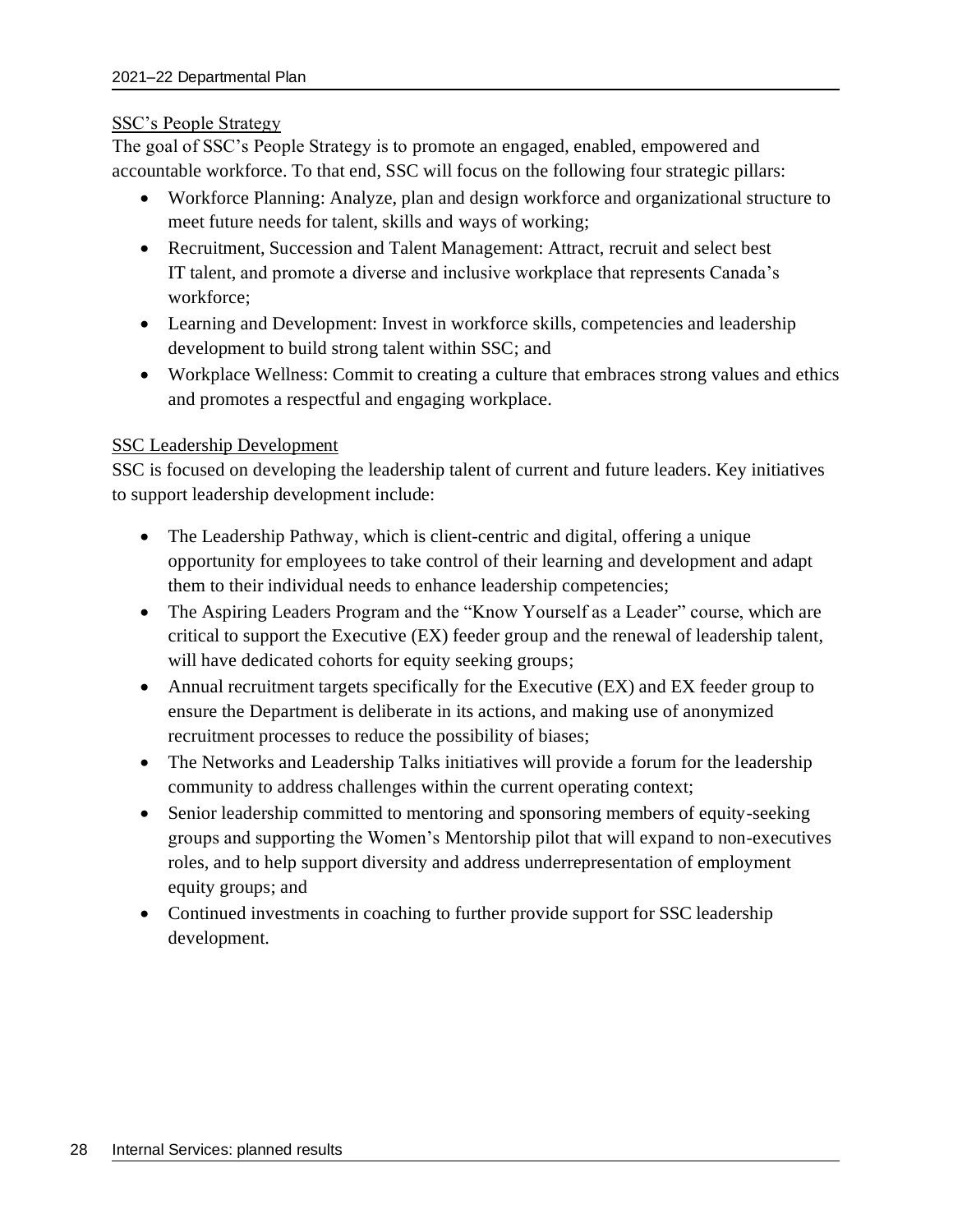#### Future of Work at SSC

SSC is leading the Future of Work initiative, including the development of a Distributed Workforce Strategy. This includes a blended model of employees continuing to work virtually and onsite. Onsite workspaces will be equipped with modern tools and optimized spaces for operational requirements. The Future of Work strategy will bring together short-, medium- and long-term initiatives to support emerging considerations related to the workforce, workplace and technology throughout the GC.

#### Process Improvements

SSC is focused on process improvements throughout the Department to improve efficiency and effectiveness. SSC is committed to continuous improvement as demonstrated by the implementation of digital signatures, accelerated delivery of collaboration tools and improvements to onboarding. Building on these improvements, SSC will:

- Produce functional organizational charts, provide onboarding guidance for managers, implement robotic process automation and establish a Centre of Excellence for process improvements; and
- Conduct lean exercises on human resources processes to increase efficiencies and to leverage digital technology to better serve our customers.

## Advancing Accessibility at SSC and Throughout the GC

SSC provides adaptive, accessible solutions, accommodations and tools to employees both within SSC and throughout the GC. As part of the Accessibility, Accommodation and Adaptive Computer Technology Program's key initiatives, SSC will:

- Continue to assist building accessible workplaces government-wide, particularly in support of the GC's commitment to hire 5,000 employees with disabilities by 2025;
- Develop a multi-year SSC accessibility plan, feedback loop and progress reports that meet and exceed accessibility obligations;
- Evolve the Lending Library service that mitigates procurement delays for short-term accessibility requirements, and eases the hiring process for employees with disabilities;
- Develop and implement a data and performance measurement strategy;
- Continue to embed accessibility into the procurement of information and communications technology; and
- Lead and influence federal government inter-departmental working groups.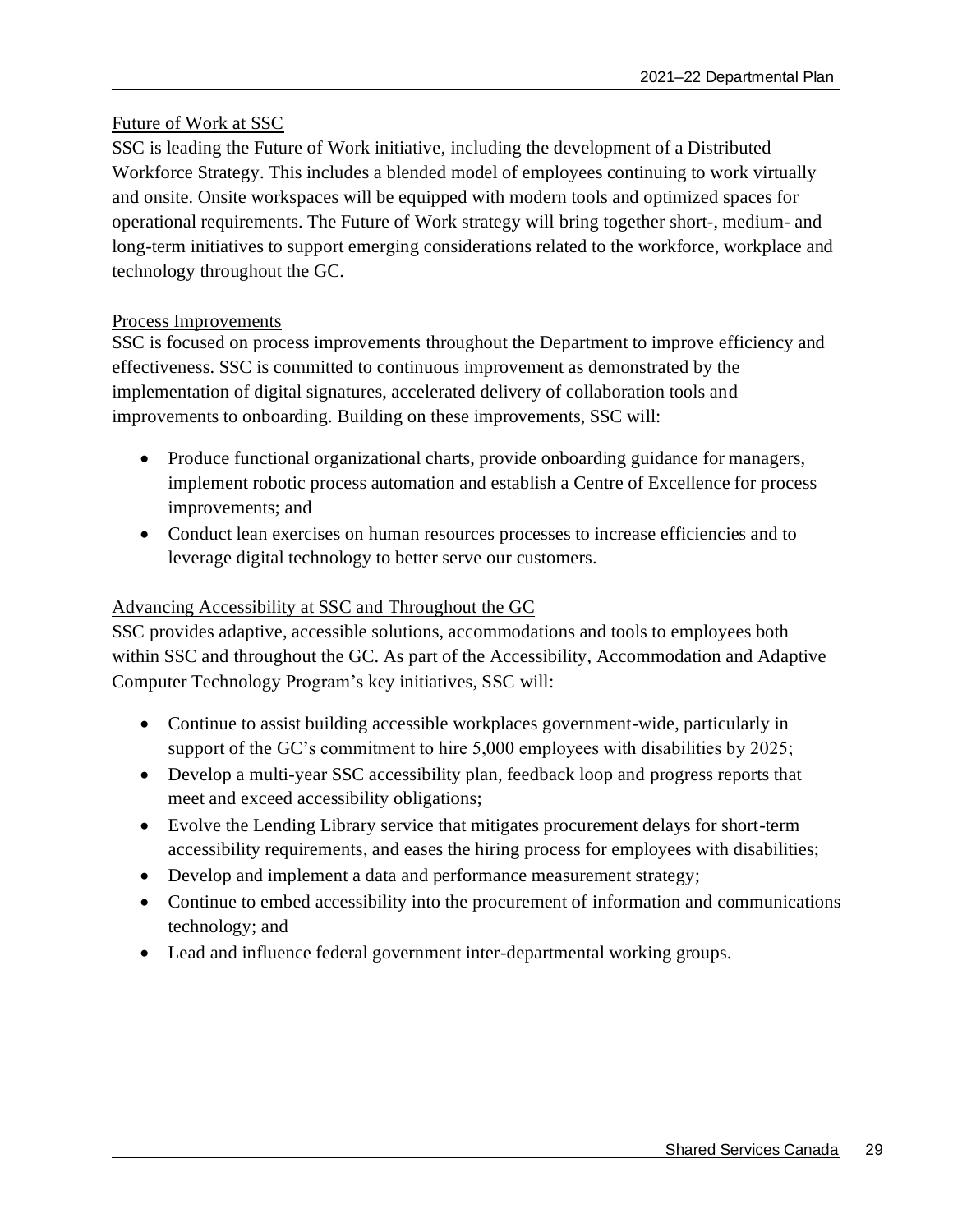#### Data Analytics Centre of Excellence

The Data Analytics Centre of Excellence is developing enterprise data and analytics capabilities. Key activities include:

- Capturing data in the Enterprise Data Warehouse to provide an authoritative single source of information for reporting and decision making;
- Providing analytical capabilities and leveraging cloud technology;
- Establishing data management frameworks and practices within SSC;
- Developing a Data Literacy program that will support employees' knowledge and expertise in data management; and
- Implementing SSC's Data Strategy, to be supported by implementing a human resources strategy focused on data analytics.

## Agile Procurement

SSC is developing an agile contracting framework to execute procurement projects that will result in better contract outcomes, faster delivery, improved leverage of private sector expertise and that better meets the needs of the end-user.

#### Departmental Financial Management System Optimization

SSC is working to optimize the departmental Financial Management System (i.e. SAP) to enhance user functionality for budgeting, planning, forecasting, management of project financials and management of funds from initial "sale" to revenue within the system.

## Planned budgetary financial resources for Internal Services (dollars)

| $2021 - 2022$ budgetary<br>spending (as indicated<br>in Main Estimates) | $2021 - 2022$<br>planned spending | $2022 - 2023$<br>planned spending | 2023-2024<br>planned spending |
|-------------------------------------------------------------------------|-----------------------------------|-----------------------------------|-------------------------------|
| 242,101,984                                                             | 242,101,984                       | 229,912,110                       | 201,566,657                   |

## Planned human resources for Internal Services

| $2021 - 2022$                 | $2022 - 2023$                 | 2023-2024                     |
|-------------------------------|-------------------------------|-------------------------------|
| planned full-time equivalents | planned full-time equivalents | planned full-time equivalents |
| 1.340                         | 1.340                         | 1.315                         |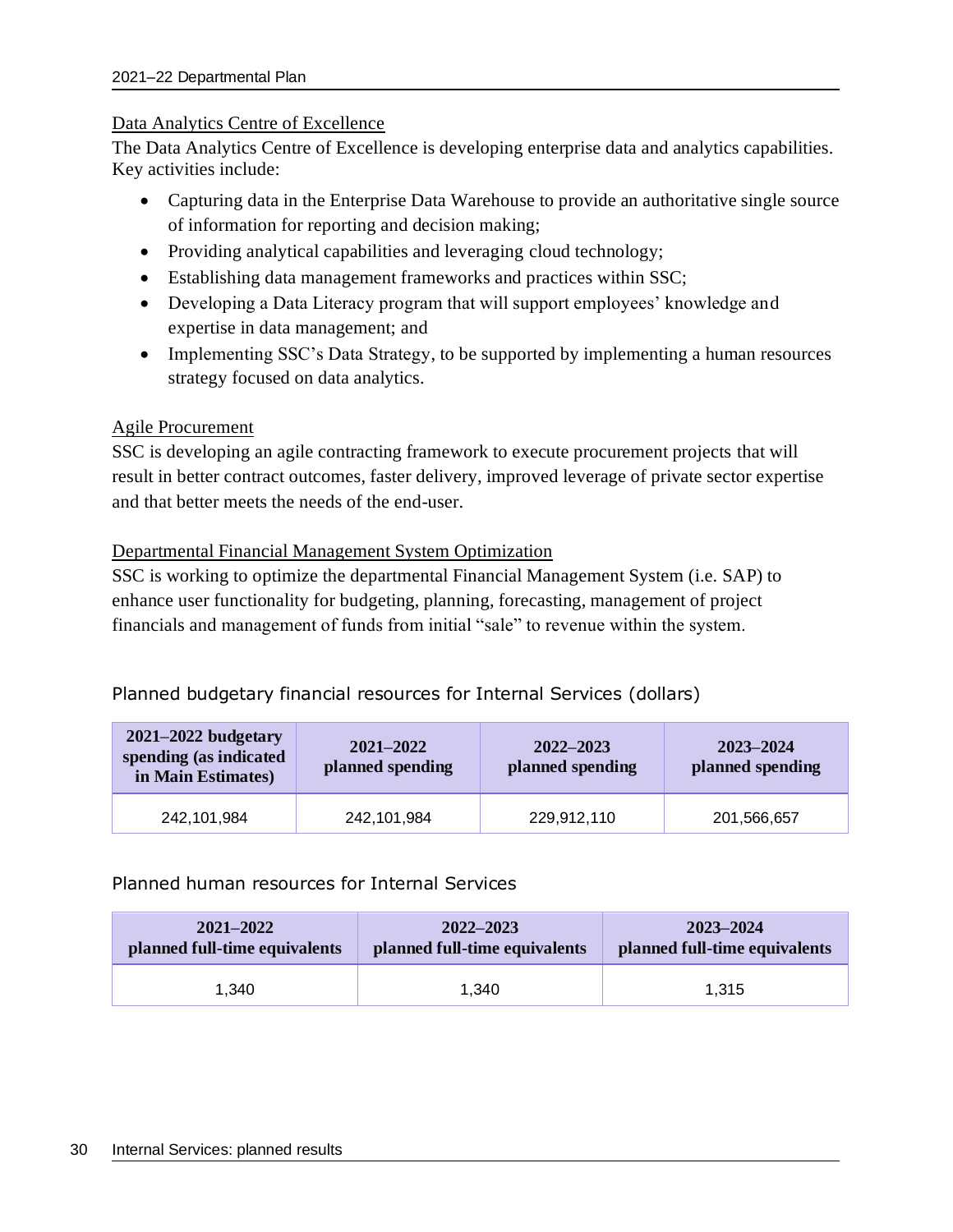# <span id="page-34-0"></span>**SPENDING AND HUMAN RESOURCES**

This section provides an overview of the Department's planned spending and human resources for the next three consecutive fiscal years, and compares planned spending for the upcoming year with the current and previous years' actual spending.

<span id="page-34-1"></span>

Departmental spending 2018–2019 to 2023–2024

The following graph presents planned (voted and statutory) spending over time.

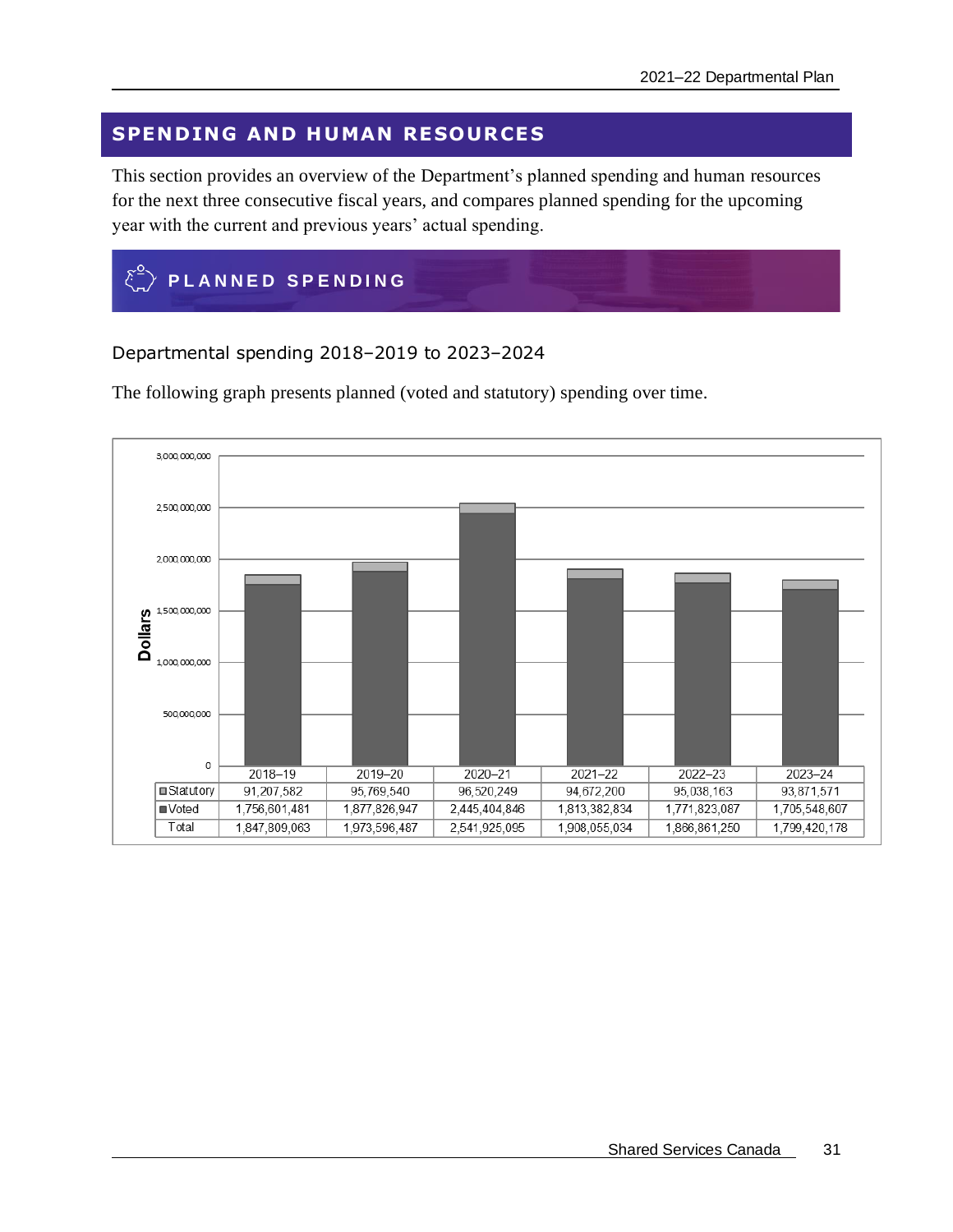# Budgetary planning summary for core responsibility and Internal Services (dollars)

The following table shows actual, forecast and planned spending for SSC's core responsibility and to Internal Services for the years relevant to the current planning year.

| <b>Core</b><br>responsibility<br>and Internal<br><b>Services</b> | 2018-2019<br>expenditures | 2019-2020<br>expenditures | 2020-2021<br>forecast<br>spending | 2021-2022<br>budgetary<br>spending (as<br>indicated in<br><b>Main</b><br><b>Estimates</b> ) | 2021-2022<br>planned<br>spending | $2022 - 2023$<br>planned<br>spending | 2023-2024<br><b>planned</b><br>spending |
|------------------------------------------------------------------|---------------------------|---------------------------|-----------------------------------|---------------------------------------------------------------------------------------------|----------------------------------|--------------------------------------|-----------------------------------------|
| Common<br>Government of<br>Canada IT<br><i><b>Operations</b></i> | 1,640,638,039             | 1,729,100,577             | 2,279,636,412                     | 1,665,953,050                                                                               | 1,665,953,050                    | 1,636,949,140                        | 1,597,853,521                           |
| <b>Subtotal</b>                                                  | 1,640,638,039             | 1,729,100,577             | 2,279,636,412                     | 1,665,953,050                                                                               | 1,665,953,050                    | 1,636,949,140                        | 1,597,853,521                           |
| Internal<br>Services                                             | 207,171,024               | 244,495,910               | 262,288,683                       | 242,101,984                                                                                 | 242,101,984                      | 229,912,110                          | 201,566,657                             |
| <b>Total</b>                                                     | 1,847,809,063             | 1,973,596,487             | 2,541,925,095                     | 1,908,055,034                                                                               | 1,908,055,034                    | 1,866,861,250                        | 1,799,420,178                           |

SSC's planned spending reflects the amounts approved by Parliament to support the Department's core responsibility. The approved amount is net of vote-netted revenue of \$665 million.

The total expenditures net increase from 2018–2019 to 2019–2020 is mainly due to Budget 2018 new funding received including, Service Integrity, Refresh of Infrastructure Technology, Cyber Security and the Workload Migration Program.

The forecast spending for 2020–2021 relate to authorities to date, and includes items such as the carry-forward from 2019–2020 and funding for newly signed collective agreements, for supporting IT Services, for Infrastructure and Cyber Security during COVID-19, for the Refresh of Infrastructure Technology and for improving the Management of IT.

The decrease from 2020–2021 forecast spending to 2021–2022 planned spending is mainly owing to the sunsetting of Budget 2018 funding related to the Workload Migration Program and other temporary funding to address immediate priorities, such as Information Technology Services, Infrastructure and Cyber Security, and Communications Services during COVID-19.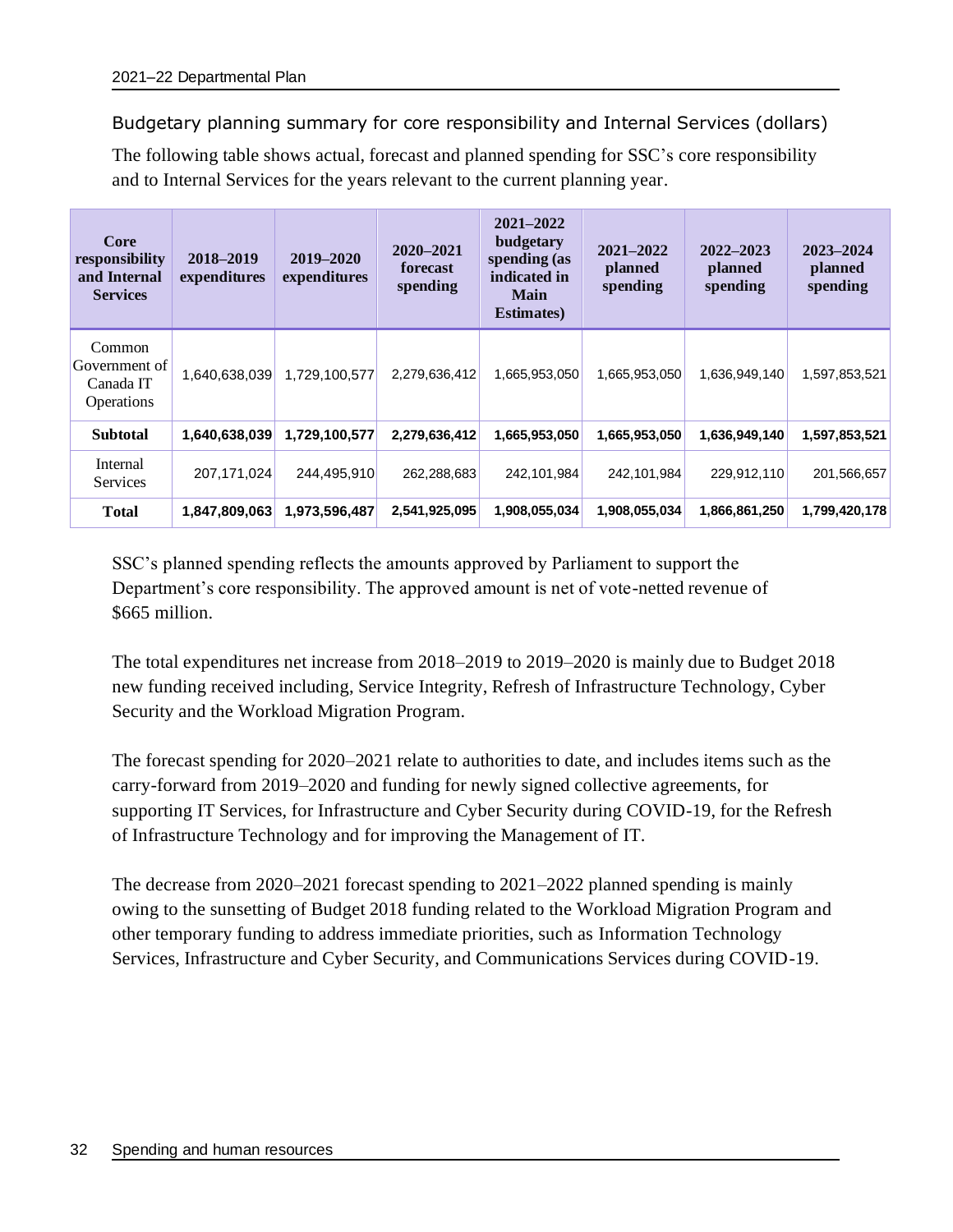# 2021–2022 Budgetary planned gross spending summary (dollars)

The following table reconciles gross planned spending with net planned spending for 2021–2022.

| <b>Core responsibility</b><br>and Internal Services    | $2021 - 2022$<br>planned gross spending | $2021 - 2022$<br>planned revenues netted<br>against expenditures | 2021-2022<br>planned net spending |
|--------------------------------------------------------|-----------------------------------------|------------------------------------------------------------------|-----------------------------------|
| Common Government<br>of Canada IT<br><b>Operations</b> | 2,330,953,050                           | (665,000,000)                                                    | 1,665,953,050                     |
| <b>Subtotal</b>                                        | 2,330,953,050                           | (665,000,000)                                                    | 1,665,953,050                     |
| <b>Internal Services</b>                               | 242,101,984                             |                                                                  | 242,101,984                       |
| <b>Total</b>                                           | 2,573,055,034                           | (665,000,000)                                                    | 1,908,055,034                     |

Note: SSC does not have any specified purpose accounts in 2021–2022.

# <span id="page-36-0"></span>**PLANNED HUMAN RESOURCES**

The following table shows actual, forecast and planned full-time equivalents (FTE) for each core responsibility in SSC's departmental results framework, and to Internal Services for the years relevant to the current planning year.

Human resources planning summary for core responsibility and Internal Services

| Core<br>responsibility and<br><b>Internal Services</b>                         | 2018-2019<br>actual<br>full-time<br>equivalents | $2019 - 2020$<br>actual<br>full-time<br>equivalents | $2020 - 2021$<br>forecast<br>full-time<br>equivalents | $2021 - 2022$<br>planned<br>full-time<br>equivalents | $2022 - 2023$<br>planned<br>full-time<br>equivalents | 2023-2024<br>planned<br>full-time<br>equivalents |
|--------------------------------------------------------------------------------|-------------------------------------------------|-----------------------------------------------------|-------------------------------------------------------|------------------------------------------------------|------------------------------------------------------|--------------------------------------------------|
| Common<br>Government of<br>Canada Information<br>Technology (IT)<br>Operations | 5,338                                           | 5,688                                               | 5,680                                                 | 5,652                                                | 5,651                                                | 5,567                                            |
| <b>Subtotal</b>                                                                | 5,338                                           | 5,688                                               | 5,680                                                 | 5,652                                                | 5,651                                                | 5,567                                            |
| <b>Internal Services</b>                                                       | 1,230                                           | 1,369                                               | 1,298                                                 | 1,340                                                | 1,340                                                | 1,315                                            |
| <b>Total</b>                                                                   | 6,568                                           | 7,057                                               | 6,964                                                 | 6,992                                                | 6,991                                                | 6,882                                            |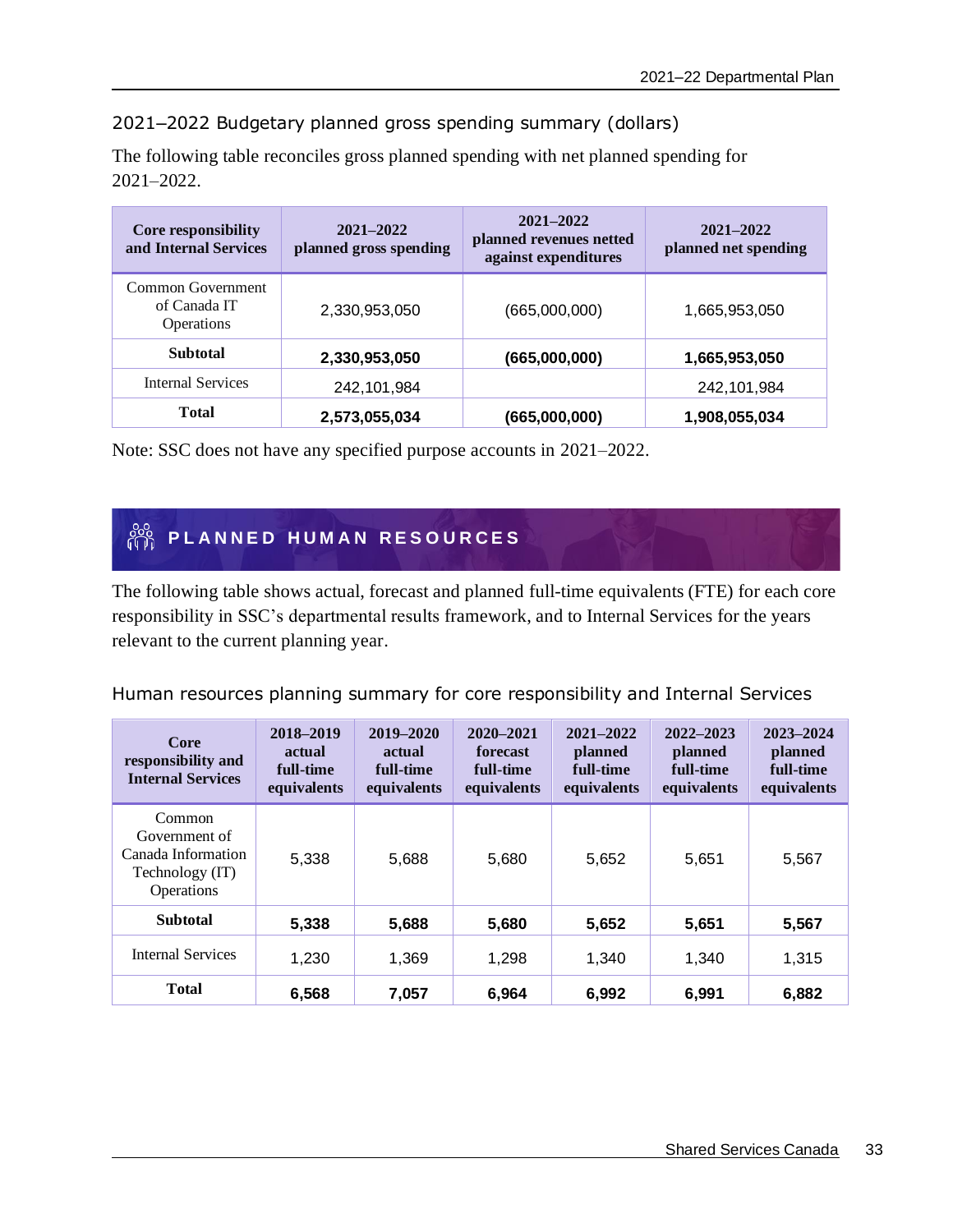FTE increase from 2018–2019 to 2019–2020 was mainly owing to the funding announced in Budget 2018 and additional FTEs that were approved throughout 2019–2020 to pursue the growth of SSC's workforce and to support service delivery improvements. The FTE increase from 2020–2021 to 2021–2022 is mainly owing to the realignment of SSC authority from Operating to Personnel to support projects and services that respond to SSC priorities, including Vote-Netted Revenue requirements, and new funding received from Budgets 2018 and 2019.

The decrease from 2022–2023 to 2023–2024 is owing to a reduction in funding related to time-limited initiatives, such as mission-critical projects.

#### <span id="page-37-0"></span>**88 ESTIMATES BY VOTE**

Information on SSC's organizational appropriations is available in the [2021–2022](http://www.tbs-sct.gc.ca/hgw-cgf/finances/pgs-pdg/gepme-pdgbpd/index-eng.asp) Main [Estimates](http://www.tbs-sct.gc.ca/hgw-cgf/finances/pgs-pdg/gepme-pdgbpd/index-eng.asp)[.](http://www.tpsgc-pwgsc.gc.ca/recgen/cpc-pac/index-eng.html) iv

#### <span id="page-37-1"></span>**C O N D E N S E D F U T U R E - O R I E N T E D S T A T E M E N T O F**  請 **O P E R A T I O N S**

The condensed future-oriented statement of operations provides an overview of SSC's operations for 2020–2021 to 2021–2022.

The amounts for forecast and planned results in this statement of operations were prepared on an accrual basis. The amounts for forecast and planned spending presented in other sections of the Departmental Plan were prepared on an expenditure basis. Amounts may therefore differ.

A more [detailed future-oriented statement of operations](https://www.canada.ca/en/shared-services/corporate/publications/future-oriented-statement-operations-2021-22.html)<sup>v</sup> and associated notes, including a reconciliation of the net cost of operations to the requested authorities, are available on SSC's website.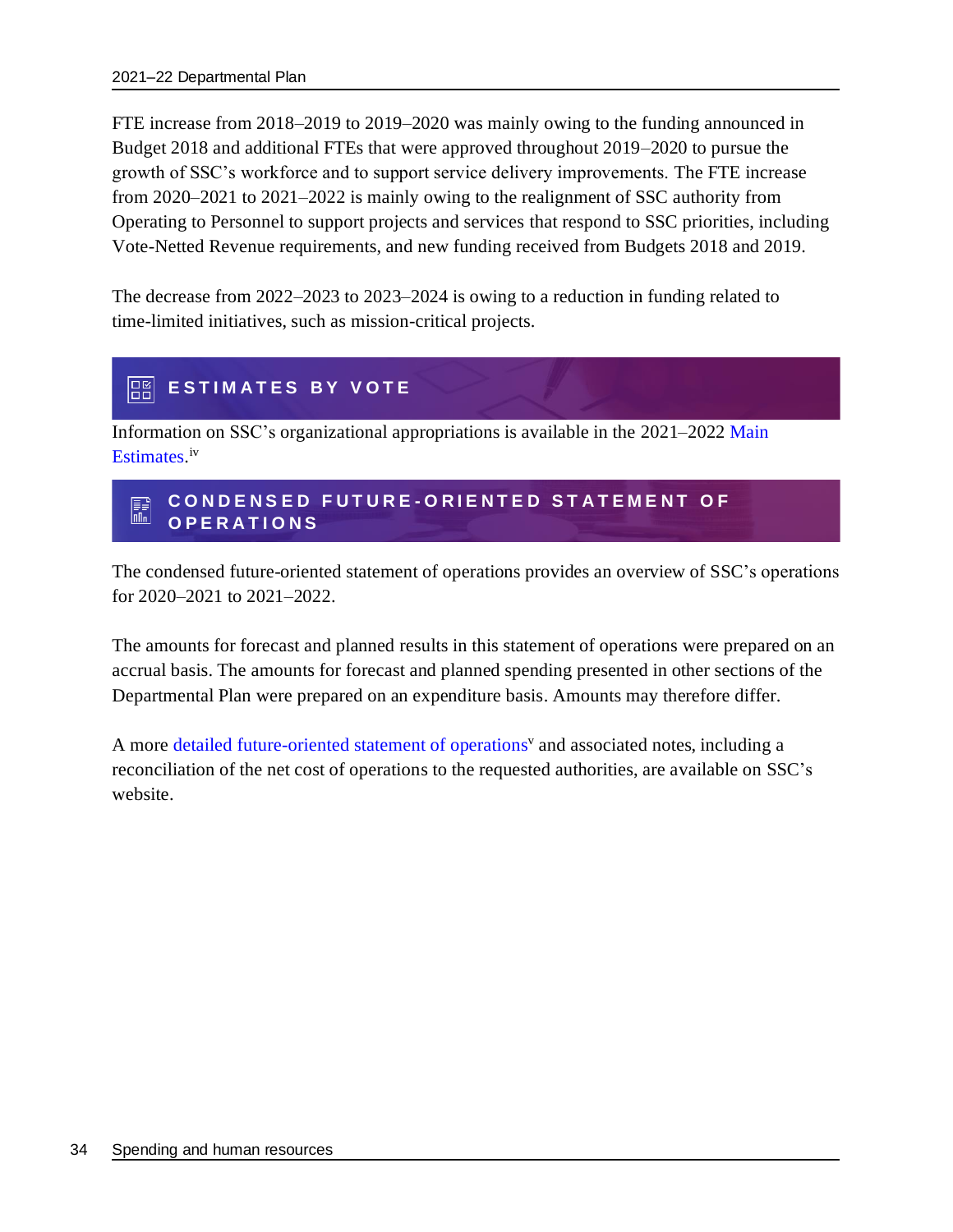| <b>Financial information</b>                                         | 2020–2021 forecast<br>results | 2021-2022 planned<br>results | <b>Difference</b><br>$(2021 - 2022$ planned<br>results minus<br>2020–2021 forecast<br>results) |  |
|----------------------------------------------------------------------|-------------------------------|------------------------------|------------------------------------------------------------------------------------------------|--|
| <b>Total expenses</b>                                                | 3,279,231,421                 | 2,749,477,050                | (529, 754, 371)                                                                                |  |
| <b>Total revenues</b>                                                | 774,434,939                   | 665,364,707                  | (109,070,232)                                                                                  |  |
| Net cost of operations<br>before government funding<br>and transfers | 2,504,796,482                 | 2,084,112,343                | (420, 684, 139)                                                                                |  |

Condensed future-oriented statement of operations for the year ending March 31, 2022 (dollars)

The decrease in planned expenses from 2020–2021 to 2021–2022 is mainly due to Budget 2018 sunsetting funding related to the Workload Migration Program and other temporary funding to address immediate priorities, such as Information Technology Services, Infrastructure and Cyber Security, and Communications Services during COVID-19.

Revenue authority levels were temporarily increased to \$774 million in 2020–2021 to meet various urgent COVID-19 requirements, and for 2021–2022 they return to pre-existing approved levels of \$665 million.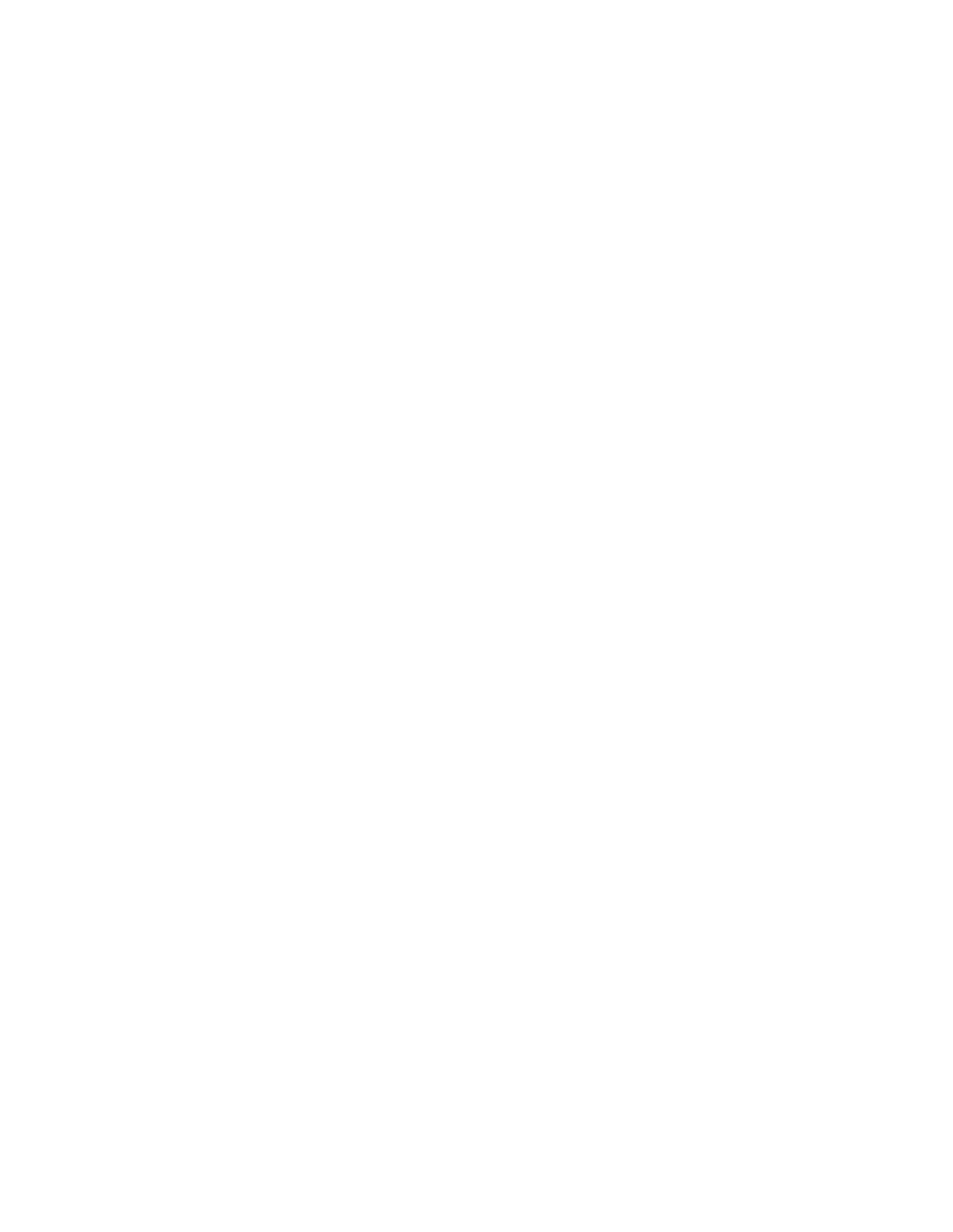# <span id="page-40-0"></span>**CORPORATE INFORMATION**

# <span id="page-40-1"></span>**OR GANIZATIONAL PROFILE**

**Appropriate minister:** The Honourable Joyce Murray, P.C., M.P.

**Institutional Head:** Paul Glover, President, Shared Services Canada

**Ministerial portfolio:** Digital Government, and Minister responsible for Shared Services Canada

**Enabling instrument(s):** *[Shared Services Canada Act](http://laws-lois.justice.gc.ca/eng/acts/S-8.9/)* vi

**Year of incorporation / commencement:** 2011

**Other:** Associated *Orders-in-Council* include Privy Council Numbers [2011-0877](https://orders-in-council.canada.ca/attachment.php?attach=24554&lang=en)vii; [2011-1297](https://orders-in-council.canada.ca/attachment.php?attach=24978&lang=en)<sup>viii</sup>; [2012-0958](https://orders-in-council.canada.ca/attachment.php?attach=26384&lang=en)<sup>ix</sup>; [2012-0960](https://orders-in-council.canada.ca/attachment.php?attach=26386&lang=en)<sup>x</sup>; [2013-0366](https://orders-in-council.canada.ca/attachment.php?attach=27572&lang=en)<sup>xi</sup>; [2013-0367](https://orders-in-council.canada.ca/attachment.php?attach=27596&lang=en)<sup>xii</sup>; [2013-0368](https://orders-in-council.canada.ca/attachment.php?attach=27597&lang=en)<sup>xiii</sup>; [2015-1071](https://orders-in-council.canada.ca/attachment.php?attach=31527&lang=en)<sup>xiv</sup>, [2016-0003](https://orders-in-council.canada.ca/attachment.php?attach=31674&lang=en)<sup>xv</sup> and [2019-1372](https://orders-in-council.canada.ca/attachment.php?attach=38707&lang=en)<sup>xvi</sup>

<span id="page-40-2"></span>**R A I S O N D ' Ê T R E , M A N D A T E A N D R O L E :** WHO WE ARE AND WHAT WE DO

["Raison d'être, mandate and role: who we are and what we do](https://www.canada.ca/en/shared-services/corporate/publications/2021-22-departmental-plan/raison-etre-mandate-role.html)<sup>xvii</sup>" section is available on SSC's website.

For more information on the Department's organizational mandate letter commitments, see the ["Minister's mandate letter](https://pm.gc.ca/en/mandate-letters/minister-digital-government-mandate-letter)<sup>xviii</sup>".

<span id="page-40-3"></span>

Information on the [operating context](https://www.canada.ca/en/shared-services/corporate/publications/2021-22-departmental-plan/operating-context-2021-22.html)<sup>xix</sup> is available on SSC's website.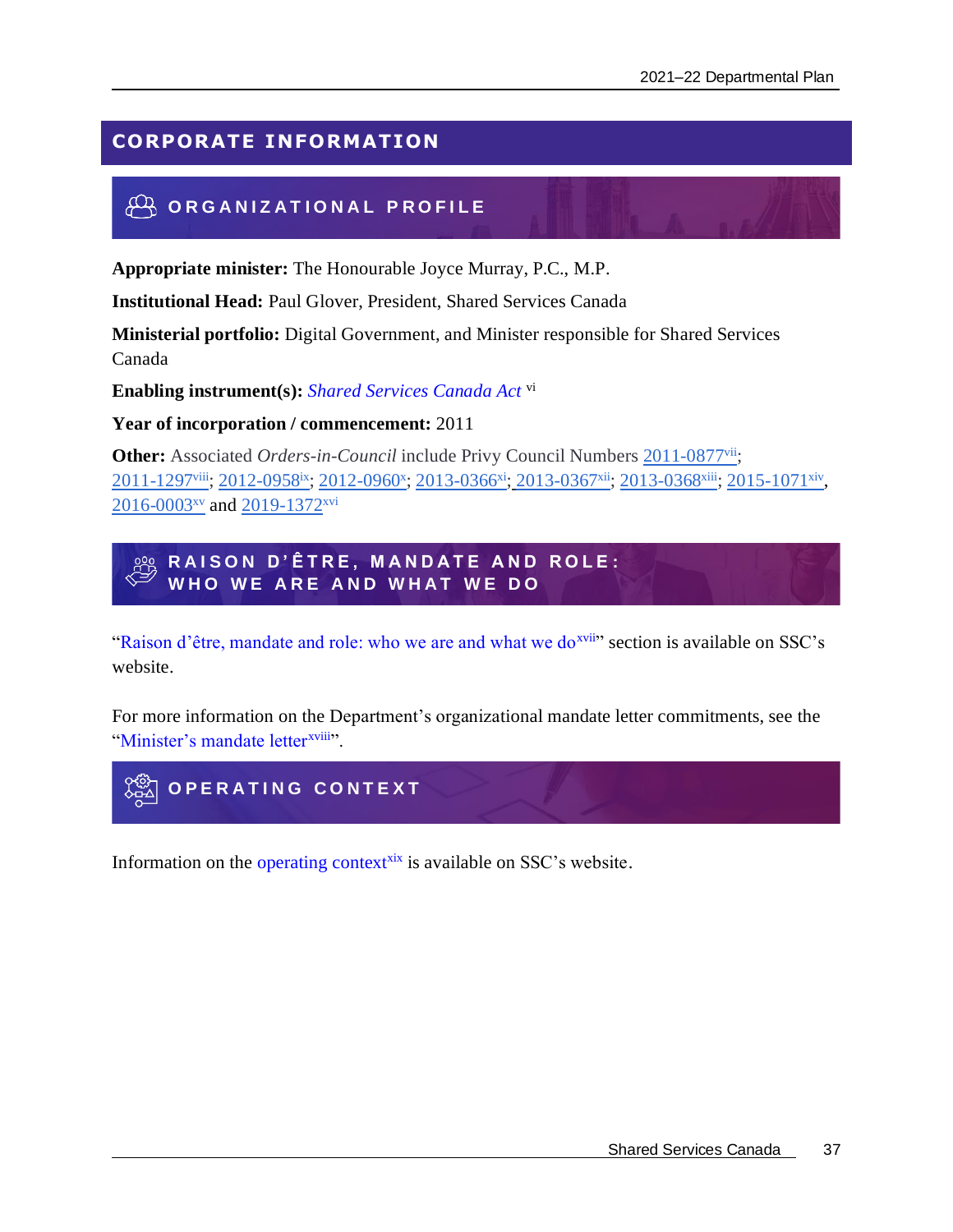# <span id="page-41-0"></span>**REPORTING FRAMEWORK**

SSC's approved Departmental Results Framework and Program Inventory for 2021–2022 are as follows.

|                                                                                                      | Percentage of time the GC Edge<br>$\bullet$<br>network connectivity is available                                                                                                                                                                 |
|------------------------------------------------------------------------------------------------------|--------------------------------------------------------------------------------------------------------------------------------------------------------------------------------------------------------------------------------------------------|
| Government departments and agencies<br>receive modern and reliable network<br>services               | Percentage of time the Mobile Device<br>$\bullet$<br>Services Cellular Network is available<br>Percentage of time the contact centre<br>$\bullet$<br>service is available<br>Percentage of circuits migrated to<br>$\bullet$<br><b>GCNet WAN</b> |
| Government departments and agencies<br>receive secure and reliable IT<br>infrastructure and services | Percentage of time IT infrastructure<br>$\bullet$<br>security services are available                                                                                                                                                             |
|                                                                                                      | Percentage of time the enterprise email<br>$\bullet$<br>service is available                                                                                                                                                                     |
|                                                                                                      | Percentage of time email service<br>$\bullet$<br>outages are restored within established<br>service-level standards                                                                                                                              |
| Government departments and agencies                                                                  | Number of critical incidents impacting<br>$\bullet$<br>legacy email systems                                                                                                                                                                      |
| receive modern and reliable<br>communication and workplace<br>technology services                    | Percentage of hardware requests<br>$\bullet$<br>fulfilled within established<br>service-level standards                                                                                                                                          |
|                                                                                                      | Percentage of software requests<br>$\bullet$<br>fulfilled within established<br>service-level standards                                                                                                                                          |
|                                                                                                      | Number of partner departments that<br>$\bullet$<br>have migrated their email in the cloud<br>(out of $43$ )                                                                                                                                      |
|                                                                                                      | Percentage of time the enterprise data<br>$\bullet$<br>centre facilities are available                                                                                                                                                           |
| Government departments and agencies                                                                  | Percentage of time legacy data centre<br>$\bullet$<br>facilities are available                                                                                                                                                                   |
| receive modern and reliable hosting<br>solutions and platforms                                       | Number of critical incidents impacting<br>$\bullet$<br>legacy data centre facilities                                                                                                                                                             |
|                                                                                                      | Percentage of cloud brokering requests<br>$\bullet$<br>fulfilled within established<br>service-level standards                                                                                                                                   |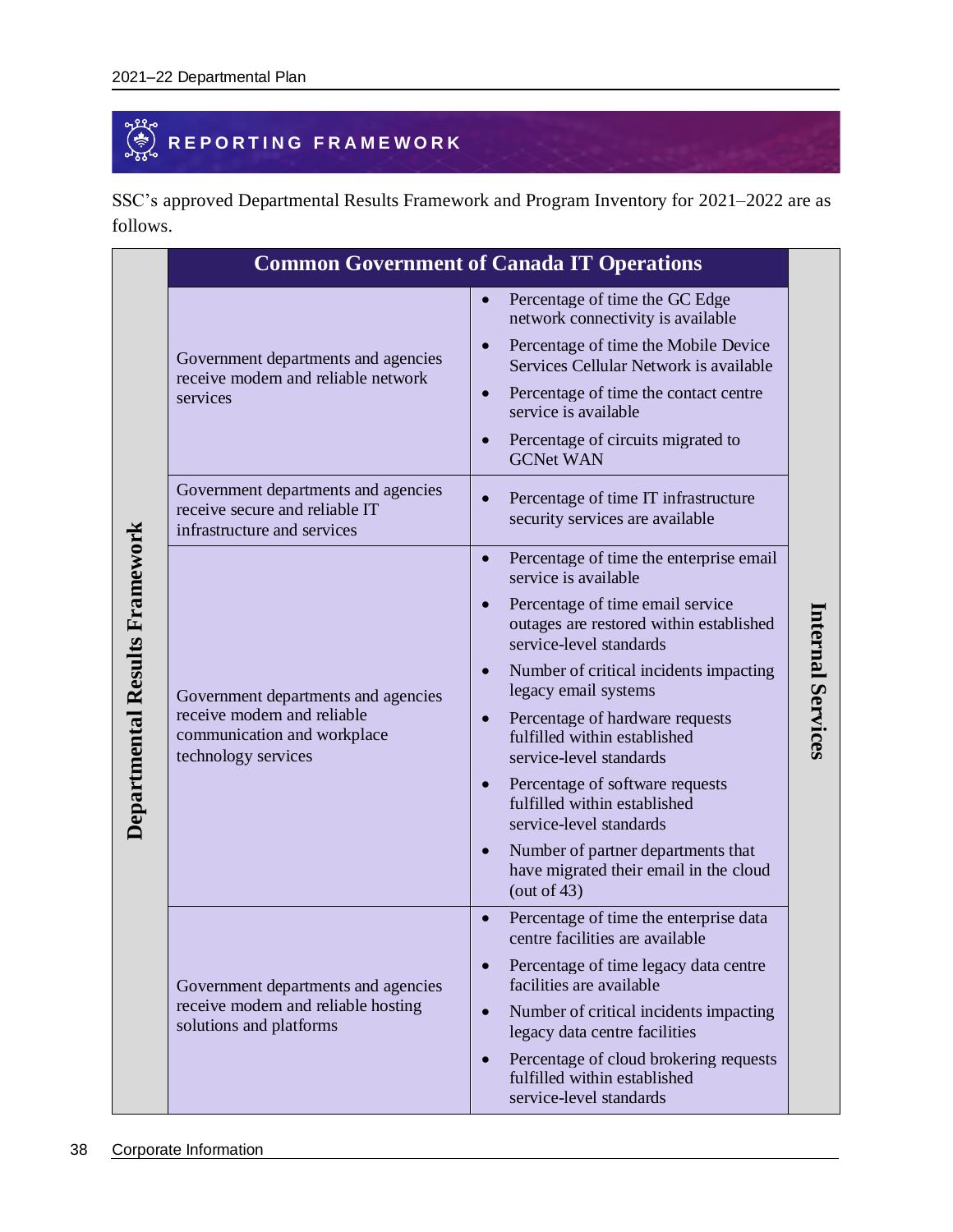|                                | Government departments and agencies                                                           | Percentage of SSC-led and<br>customer-led projects rated as on time,                                                      |                  |  |
|--------------------------------|-----------------------------------------------------------------------------------------------|---------------------------------------------------------------------------------------------------------------------------|------------------|--|
|                                | receive effective IT project management                                                       | on scope and on budget                                                                                                    |                  |  |
| Departmental Results Framework |                                                                                               | Percentage of critical incidents under<br>$\bullet$<br>SSC control resolved within<br>established service-level standards |                  |  |
|                                | Government departments and agencies<br>receive effective IT service management                | Average rating provided in response to<br>the General Satisfaction Questionnaire<br>(five-point scale)                    |                  |  |
|                                |                                                                                               | Average rating provided in response to<br>$\bullet$<br>the Services Satisfaction Questionnaire<br>(five-point scale)      |                  |  |
|                                | Government departments and agencies<br>receive effective and cost efficient IT<br>procurement | Cost of procurement for each \$100 of<br>contracts awarded                                                                | nternal Services |  |
|                                |                                                                                               | <b>Workplace Technologies</b>                                                                                             |                  |  |
|                                | <b>Data Centre Information Technology Operations</b>                                          |                                                                                                                           |                  |  |
|                                | <b>Cloud</b>                                                                                  |                                                                                                                           |                  |  |
|                                | <b>Telecommunications</b>                                                                     |                                                                                                                           |                  |  |
|                                | <b>Networks</b>                                                                               |                                                                                                                           |                  |  |
| Program inventory              | <b>Security</b>                                                                               |                                                                                                                           |                  |  |
|                                |                                                                                               | <b>Enterprise Services Design and Delivery</b>                                                                            |                  |  |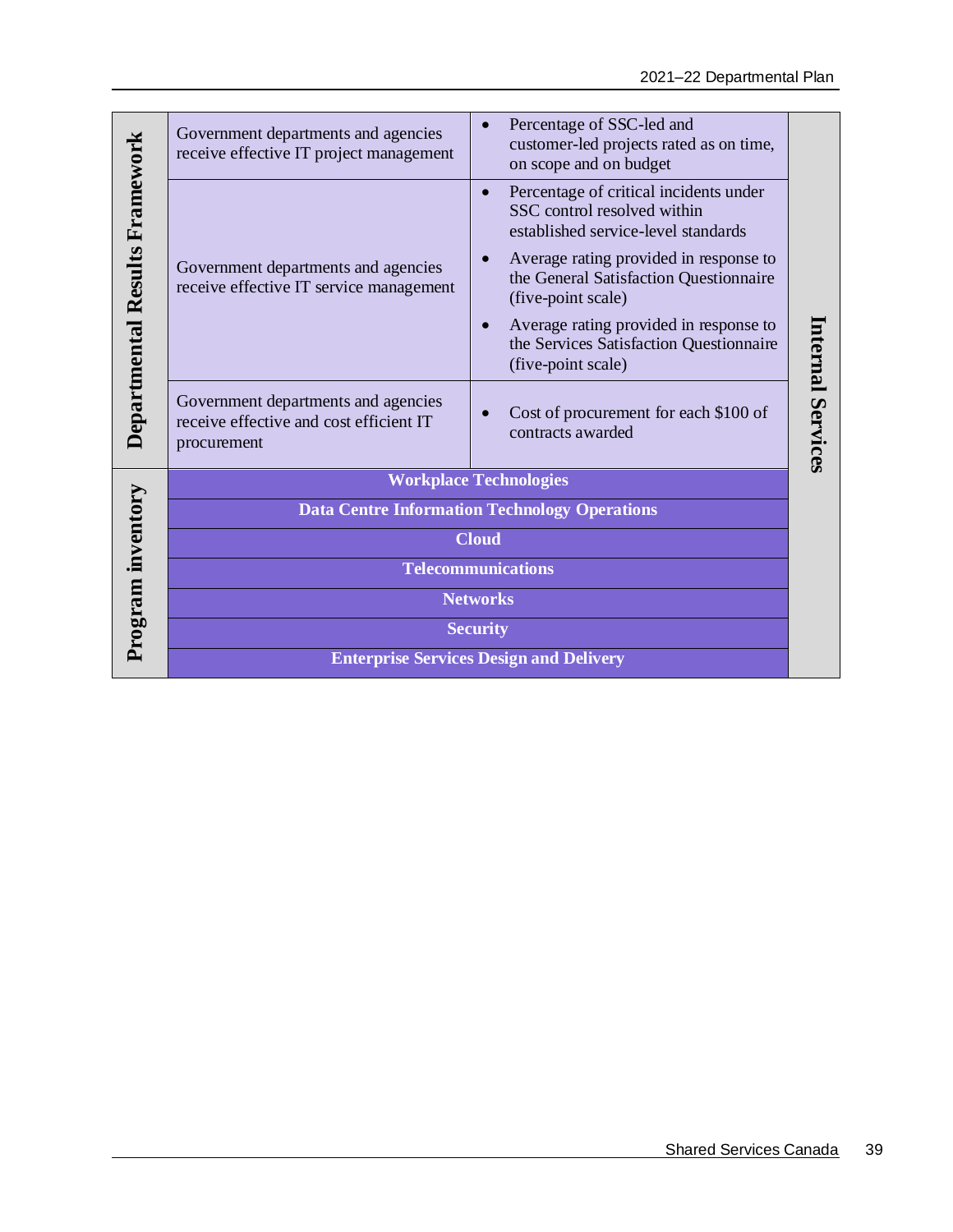## Changes to the approved reporting framework since 2020–2021

Below are changes to the approved reporting framework since 2020–2021. The new Core Responsibility will provide the Department with an updated, streamlined framework for tracking, measuring and reporting on its key results on a year-over-year basis. This will enable better decision-making through a strategic reporting tool that tells SSC's performance story as accurately as possible. The Department can articulate how planned and ongoing activities will enable modernization and transformation and the shift towards digital government.

| <b>Structure</b>                     | 2021-2022                                                  | 2020-2021                                                  | <b>Change</b> | <b>Reason</b><br>for<br>change |
|--------------------------------------|------------------------------------------------------------|------------------------------------------------------------|---------------|--------------------------------|
| <b>CORE</b><br><b>RESPONSIBILITY</b> | <b>Common Government</b><br>of Canada IT<br>Operations     | N/A                                                        | <b>New</b>    | Note 1                         |
| <b>CORE</b><br><b>RESPONSIBILITY</b> | N/A                                                        | Email and Workplace<br>Technology                          | Ended         | Note 1                         |
| <b>PROGRAM</b>                       | Workplace<br>Technologies                                  | Workplace<br>Technologies                                  | No change     | N/A                            |
| <b>CORE</b><br><b>RESPONSIBILITY</b> | N/A                                                        | <b>Data Centres</b>                                        | Ended         | Note 1                         |
| <b>PROGRAM</b>                       | Data Centre<br><b>Information Technology</b><br>Operations | Data Centre<br><b>Information Technology</b><br>Operations | No change     | N/A                            |
| <b>PROGRAM</b>                       | Cloud                                                      | Cloud                                                      | No change     | N/A                            |
| <b>CORE</b><br><b>RESPONSIBILITY</b> | N/A                                                        | Telecommunications                                         | Ended         | Note 1                         |
| <b>PROGRAM</b>                       | Telecommunications                                         | Telecommunications                                         | No change     | N/A                            |
| <b>PROGRAM</b>                       | <b>Networks</b>                                            | <b>Networks</b>                                            | No change     | N/A                            |
| <b>CORE</b><br><b>RESPONSIBILITY</b> | N/A                                                        | Cyber and IT Security                                      | Ended         | Note 1                         |
| <b>PROGRAM</b>                       | Security                                                   | Security                                                   | No change     | N/A                            |
| <b>CORE</b><br><b>RESPONSIBILITY</b> | N/A                                                        | <b>Customer Relationships</b><br>and Service<br>Management | Ended         | Note 1                         |
| <b>PROGRAM</b>                       | <b>Enterprise Services</b><br>Design and Delivery          | <b>Enterprise Services</b><br>Design and Delivery          | No change     | N/A                            |

**Note 1**: The Core Responsibilities were consolidated into one strategic Core Responsibility to reflect the overarching enterprise approach SSC is following. This change allows for more flexibility and adaptability considering the modernization and evolution of technology in the GC.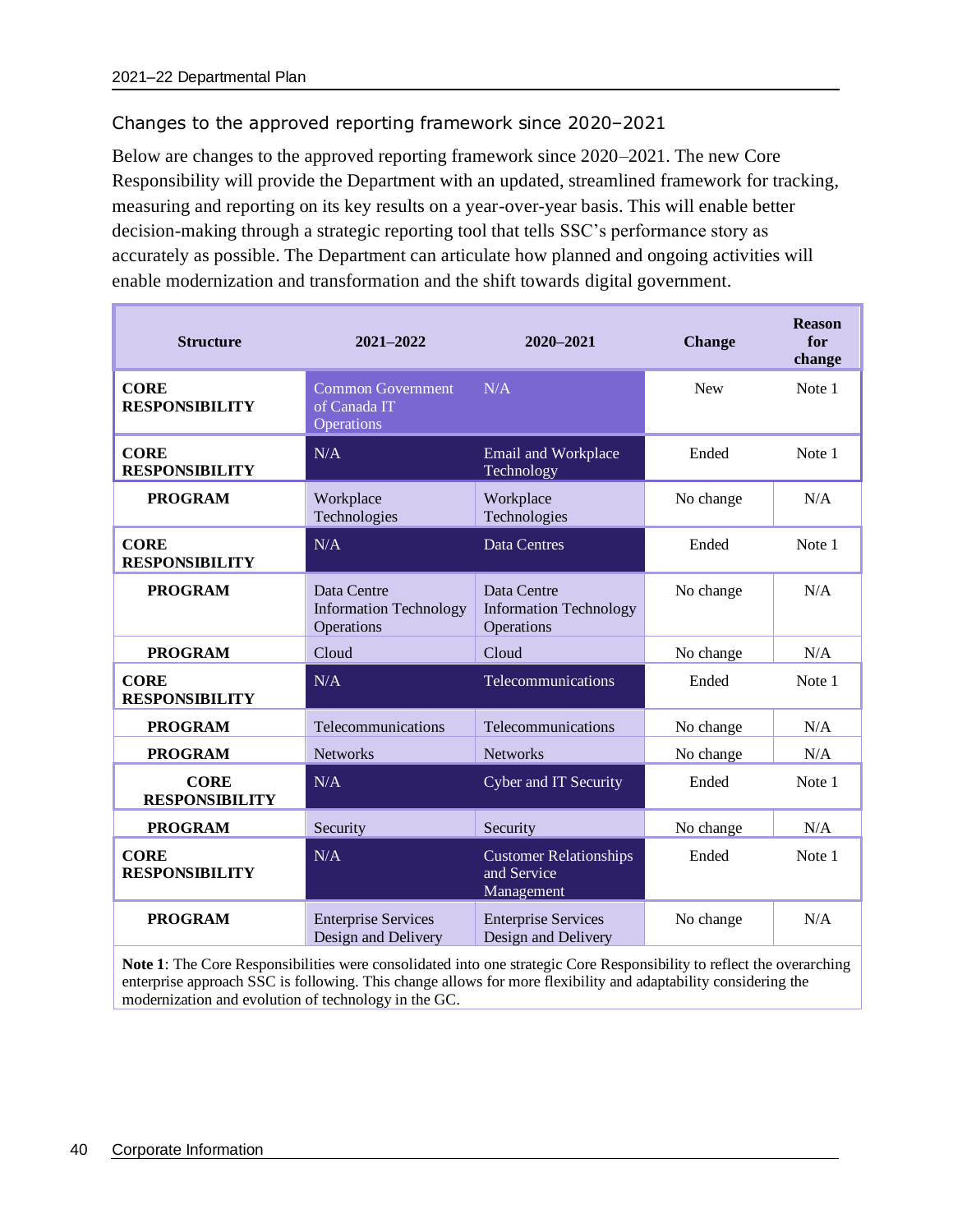# <span id="page-44-0"></span>**SU PPORT ING INFORMATION ON THE PROGRAM INVENTOR Y**

Supporting information on planned expenditures, human resources, and results related to SSC's Program Inventory is available in the [GC InfoBase](https://www.tbs-sct.gc.ca/ems-sgd/edb-bdd/index-eng.html#orgs/dept/305/infograph/intro)[iii](https://www.tbs-sct.gc.ca/ems-sgd/edb-bdd/index-eng.html#orgs/dept/305/infograph/intro).

# <span id="page-44-1"></span>**SUPPLEMENTARY INFORMATION TABLES**

The following supplementary information tables are available on SSC's website:

- [Sustainable Development Goals](https://www.canada.ca/en/shared-services/corporate/publications/2021-22-departmental-plan/supplementary-tables/united-nations-agenda-sustainable-development-goals-2030.html)<sup>xx</sup>
- [Departmental Sustainable Development Strategy](https://www.canada.ca/en/shared-services/corporate/publications/2021-22-departmental-plan/supplementary-tables/departmental-sustainable-development-strategy-2020-23.html)<sup>xxi</sup>
- [Gender-based analysis plus](https://www.canada.ca/en/shared-services/corporate/publications/2021-22-departmental-plan/supplementary-tables/gender-based-analysis-plus.html)<sup>xxii</sup>

# <span id="page-44-2"></span>**FEDE RAL TA X E XPENDITURE S**

SSC's Departmental Plan does not include information on tax expenditures that relate to its planned results for 2021–2022.

Tax expenditures are the responsibility of the Minister of Finance, and the Department of Finance Canada publishes cost estimates and projections for government-wide tax expenditures each year in the [Report on Federal Tax Expenditures.](https://www.canada.ca/en/department-finance/services/publications/federal-tax-expenditures.html)<sup>xxiii</sup> This report provides detailed information on tax expenditures, including objectives, historical background and references to related federal spending programs, as well as research papers and gender-based analysis. The tax measures presented in this report are solely the responsibility of the Minister of Finance.

# <span id="page-44-3"></span>**ORGANIZATIONAL CONTACT INFORMATION**

#### GENERAL INQUIRIES

Please send your inquiries to the following email address: [SSC.information-information.SPC@canada.ca.](mailto:SSC.information-information.SPC@canada.ca)

## MEDIA INQUIRIES

Please send your inquiries by email to [SSC.media-medias.SPC@canada.ca](mailto:SSC.media-medias.SPC@canada.ca) or to the Media Relations Office by telephone at 613-670-1626.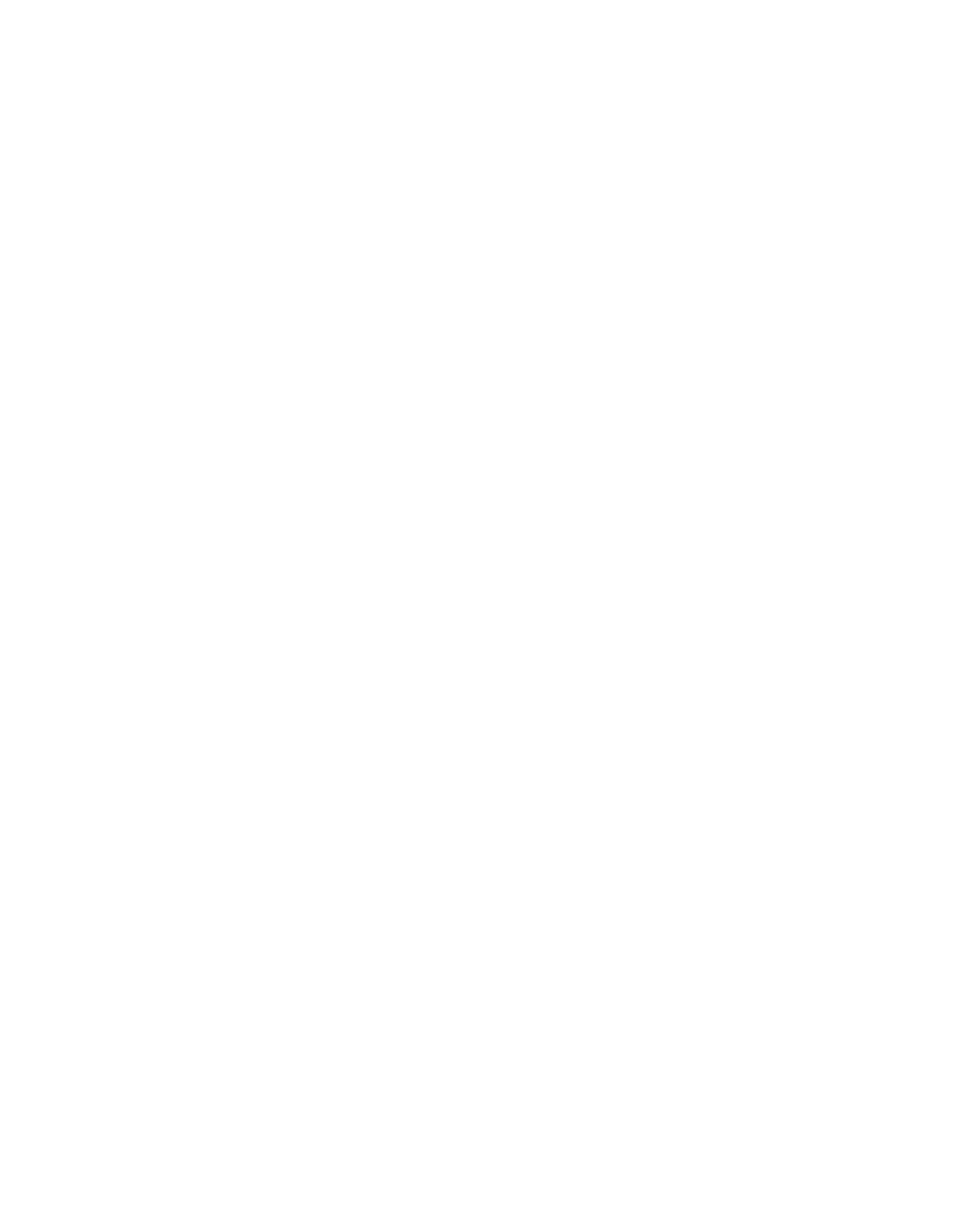# <span id="page-46-0"></span>**APPENDIX: DEF IN ITION S**

#### **Appropriation (crédit)**

Any authority of Parliament to pay money out of the Consolidated Revenue Fund.

#### **Budgetary expenditures (dépenses budgétaires)**

Operating and capital expenditures; transfer payments to other levels of government, organizations or individuals; and payments to Crown corporations.

#### **Core responsibility (responsabilité essentielle)**

An enduring function or role performed by a department. The intentions of the department with respect to a core responsibility are reflected in one or more related departmental results that the department seeks to contribute to or influence.

#### **Departmental Plan (plan ministériel)**

A report on the plans and expected performance of a department over a three-year period. Departmental Plans are tabled in Parliament each spring.

#### **Departmental priority (priorité ministérielle)**

A plan or project that a department has chosen to focus and report on during the planning period. Departmental priorities represent the things that are most important or what must be done first to support the achievement of the desired departmental results.

#### **Departmental result (résultat ministériel)**

A consequence or outcome that a department seeks to achieve. A departmental result is often outside departments' immediate control, but it should be influenced by program-level outcomes.

#### **Departmental result indicator (indicateur de résultat ministériel)**

A factor or variable that provides a valid and reliable means to measure or describe progress on a departmental result.

#### **Departmental results framework (cadre ministériel des résultats)**

A framework that consists of the department's core responsibilities, departmental results and departmental result indicators.

#### **Departmental Results Report (rapport sur les résultats ministériels)**

A report on a department's actual accomplishments against the plans, priorities and expected results set out in the corresponding Departmental Plan.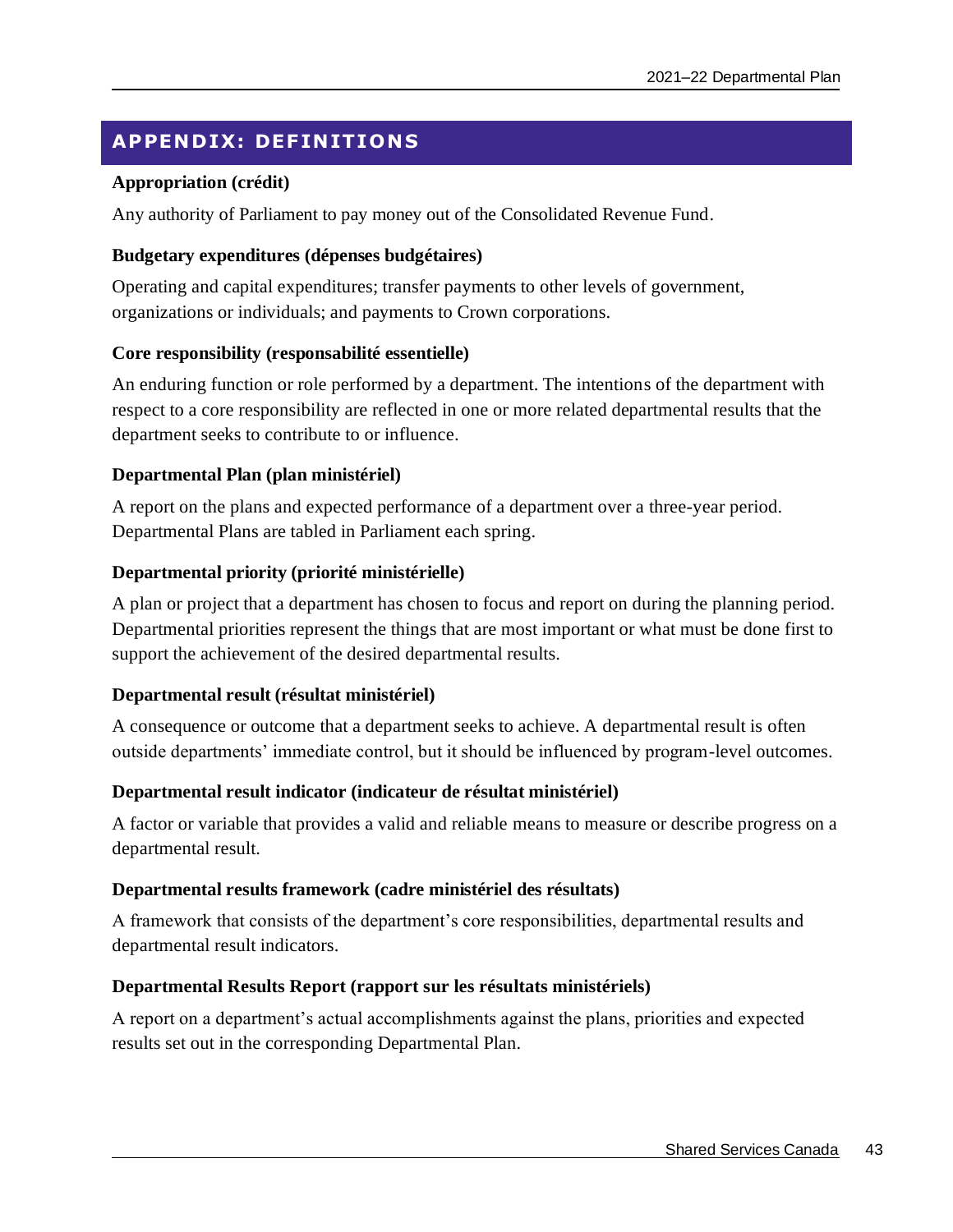#### **Experimentation (expérimentation)**

The conducting of activities that seek to first explore, then test and compare, the effects and impacts of policies and interventions in order to inform evidence-based decision-making, and improve outcomes for Canadians, by learning what works and what doesn't. Experimentation is related to, but distinct form innovation (the trying of new things), because it involves a rigorous comparison of results. For example, using a new website to communicate with Canadians can be an innovation; systematically testing the new website against existing outreach tools or an old website to see which one leads to more engagement, is experimentation.

#### **Full-time equivalent (équivalent temps plein)**

A measure of the extent to which an employee represents a full person-year charge against a departmental budget. Full-time equivalents are calculated as a ratio of assigned hours of work to scheduled hours of work. Scheduled hours of work are set out in collective agreements.

#### **Gender-based analysis plus (GBA+) (analyse comparative entre les sexes plus [ACS+])**

An analytical process used to assess how diverse groups of women, men and gender-diverse people experience policies, programs and services based on multiple factors including race, ethnicity, religion, age, and mental or physical disability.

#### **Government-wide priorities (priorités pangouvernementales)**

For the purpose of the 2021–2022 Departmental Plan, government-wide priorities refers to those high-level themes outlining the government's agenda in the 2020 Speech from the Throne, namely: Protecting Canadians from COVID-19; Helping Canadians through the pandemic; Building back better – a resiliency agenda for the middle class; The Canada we're fighting for.

#### **Horizontal initiative (initiative horizontale)**

An initiative in which two or more federal organizations are given funding to pursue a shared outcome, often linked to a government priority.

#### **Non-budgetary expenditures (dépenses non budgétaires)**

Net outlays and receipts related to loans, investments and advances, which change the composition of the financial assets of the Government of Canada.

#### **Performance (rendement)**

What an organization did with its resources to achieve its results, how well those results compare to what the organization intended to achieve, and how well lessons learned have been identified.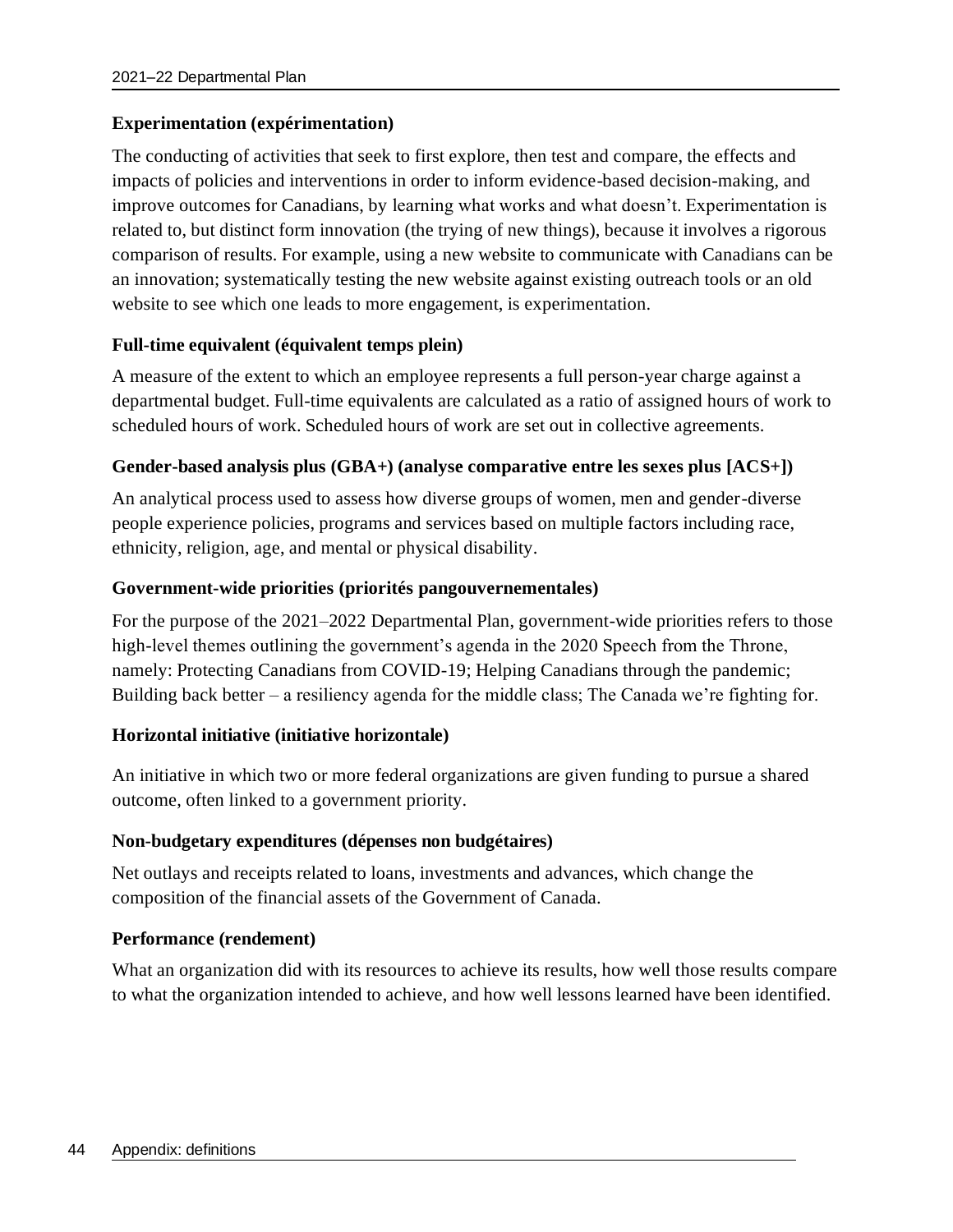# **Performance indicator (indicateur de rendement)**

A qualitative or quantitative means of measuring an output or outcome, with the intention of gauging the performance of an organization, program, policy or initiative respecting expected results.

## **Performance reporting (production de rapports sur le rendement)**

The process of communicating evidence-based performance information. Performance reporting supports decision-making, accountability and transparency.

# **Plan (plan)**

The articulation of strategic choices, which provides information on how an organization intends to achieve its priorities and associated results. Generally a plan will explain the logic behind the strategies chosen and tend to focus on actions that lead up to the expected result.

# **Planned spending (dépenses prévues)**

For Departmental Plans and Departmental Results Reports, planned spending refers to those amounts presented in the Main Estimates.

A department is expected to be aware of the authorities that it has sought and received. The determination of planned spending is a departmental responsibility, and departments must be able to defend the expenditure and accrual numbers presented in their Departmental Plans and Departmental Results Reports.

## **Program (programme)**

Individual or groups of services, activities or combinations thereof that are managed together within the department and focus on a specific set of outputs, outcomes or service levels.

# **Program inventory (répertoire des programmes)**

Identifies all of the department's programs and describes how resources are organized to contribute to the department's core responsibilities and results.

## **Result (résultat)**

An external consequence attributed, in part, to an organization, policy, program or initiative. Results are not within the control of a single organization, policy, program or initiative; instead they are within the area of the organization's influence.

## **Software-defined infrastructure (infrastructure logicielle)**

Software-defined infrastructure (SDI) refers to the entire operating environment (server, storage, security and network) leveraging the software-defined networking architecture strategy.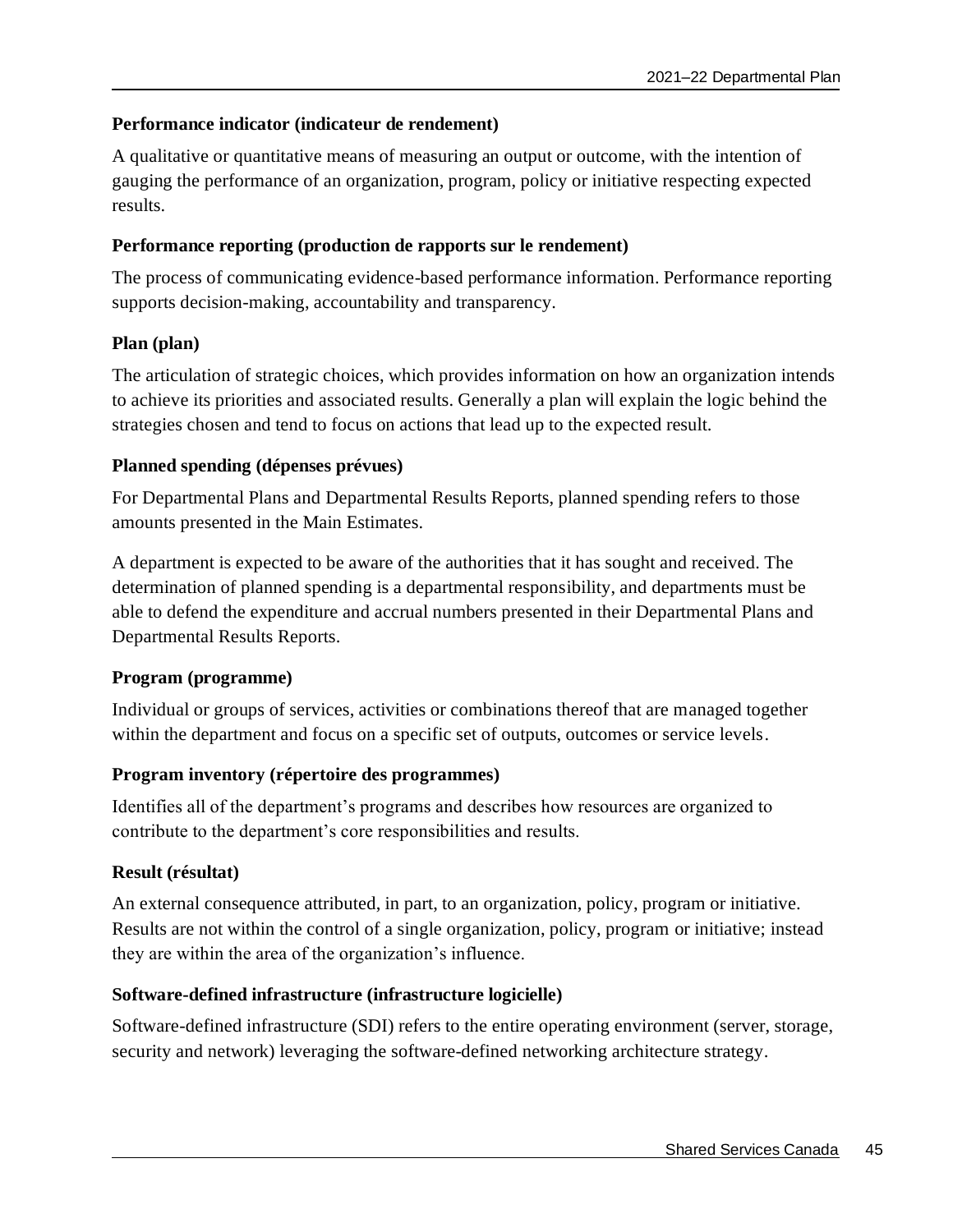## **Software-defined networking (réseau défini par logiciel)**

Software-defined networking (SDN) is a network architecture strategy that enables the network to be intelligently automated and centrally programmed using software applications.

## **Statutory expenditures (dépenses législatives)**

Expenditures that Parliament has approved through legislation other than appropriation acts. The legislation sets out the purpose of the expenditures and the terms and conditions under which they may be made.

# **Strategic outcome (résultat stratégique)**

A long-term and enduring benefit to Canadians that is linked to the organization's mandate, vision and core functions.

# **Target (cible)**

A measurable performance or success level that an organization, program or initiative plans to achieve within a specified time period. Targets can be either quantitative or qualitative.

# **Network as a utility (réseau utilitaire ou réseau en tant qu'utilitaire)**

Network as a utility captures the sense of users being able to connect securely and seamlessly to a departmental network, the Internet or the cloud. A reliable network "utility" is always on, available anywhere, reliable, fast and scales up based on changing needs.

## **Voted expenditures (dépenses votées)**

Expenditures that Parliament approves annually through an Appropriation Act. The vote wording becomes the governing conditions under which these expenditures may be made.

## **Wide area network (Réseau étendu)**

A wide area network (WAN) is a telecommunications network that extends over a large geographic area.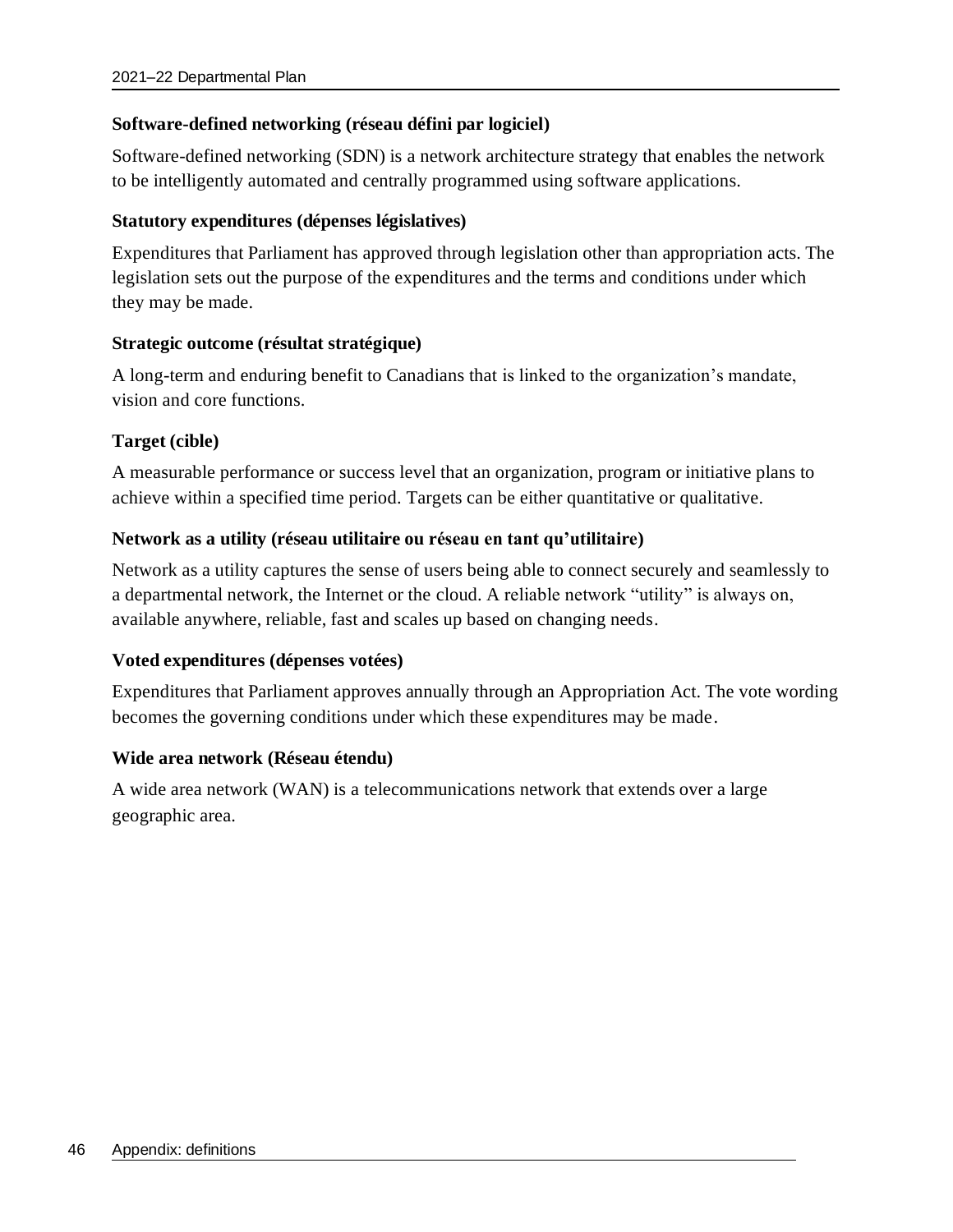# <span id="page-50-0"></span>**ENDNOTES**

- i Data Centre consolidation, [https://www.canada.ca/en/shared-services/corporate/data](https://www.canada.ca/en/shared-services/corporate/data-centre-consolidation.html)[centre-consolidation.html](https://www.canada.ca/en/shared-services/corporate/data-centre-consolidation.html)
- ii Plastics Challenge: Electronic waste, https://www.ic.gc.ca/eic/site/101.nsf/eng/00085.html
- iii GC Infobase, [https://www.tbs-sct.gc.ca/ems-sgd/edb-bdd/index](https://www.tbs-sct.gc.ca/ems-sgd/edb-bdd/index-eng.html#orgs/dept/305/infograph/intro)[eng.html#orgs/dept/305/infograph/intro](https://www.tbs-sct.gc.ca/ems-sgd/edb-bdd/index-eng.html#orgs/dept/305/infograph/intro)
- iv Main Estimates, [https://www.canada.ca/en/treasury-board-secretariat/services/planned](https://www.canada.ca/en/treasury-board-secretariat/services/planned-government-spending/government-expenditure-plan-main-estimates.html)[government-spending/government-expenditure-plan-main-estimates.html](https://www.canada.ca/en/treasury-board-secretariat/services/planned-government-spending/government-expenditure-plan-main-estimates.html)
- v Future-Oriented Statement of Operations, [https://www.canada.ca/en/shared](https://www.canada.ca/en/shared-services/corporate/publications/future-oriented-statement-operations-2021-22.html)[services/corporate/publications/future-oriented-statement-operations-2021-22.html](https://www.canada.ca/en/shared-services/corporate/publications/future-oriented-statement-operations-2021-22.html)
- vi *Shared Services Canada Act*,<http://laws-lois.justice.gc.ca/eng/acts/S-8.9/>
- vii Order-in-council 2011-0877[, https://orders-in](https://orders-in-council.canada.ca/attachment.php?attach=24554&lang=en)[council.canada.ca/attachment.php?attach=24554&lang=en](https://orders-in-council.canada.ca/attachment.php?attach=24554&lang=en)
- viii Order-in-council 2011-1297[, https://orders-in](https://orders-in-council.canada.ca/attachment.php?attach=24978&lang=en)[council.canada.ca/attachment.php?attach=24978&lang=en](https://orders-in-council.canada.ca/attachment.php?attach=24978&lang=en)
- ix Order-in-council 2012-0958[, https://orders-in](https://orders-in-council.canada.ca/attachment.php?attach=26384&lang=en)[council.canada.ca/attachment.php?attach=26384&lang=en](https://orders-in-council.canada.ca/attachment.php?attach=26384&lang=en)
- x Order-in-council 2012-0960[, https://orders-in](https://orders-in-council.canada.ca/attachment.php?attach=26386&lang=en)[council.canada.ca/attachment.php?attach=26386&lang=en](https://orders-in-council.canada.ca/attachment.php?attach=26386&lang=en)
- xi Order-in-council 2013-0366[, https://orders-in](https://orders-in-council.canada.ca/attachment.php?attach=27572&lang=en)[council.canada.ca/attachment.php?attach=27572&lang=en](https://orders-in-council.canada.ca/attachment.php?attach=27572&lang=en)
- xii Order-in-council 2013-0367[, https://orders-in](https://orders-in-council.canada.ca/attachment.php?attach=27596&lang=en)[council.canada.ca/attachment.php?attach=27596&lang=en](https://orders-in-council.canada.ca/attachment.php?attach=27596&lang=en)
- xiii Order-in-council 2013-0368[, https://orders-in](https://orders-in-council.canada.ca/attachment.php?attach=27597&lang=en)[council.canada.ca/attachment.php?attach=27597&lang=en](https://orders-in-council.canada.ca/attachment.php?attach=27597&lang=en)
- xiv Order-in-council 2015-1071[, https://orders-in](https://orders-in-council.canada.ca/attachment.php?attach=31527&lang=en)[council.canada.ca/attachment.php?attach=31527&lang=en](https://orders-in-council.canada.ca/attachment.php?attach=31527&lang=en)
- xv Order-in-council 2016-0003[, https://orders-in](https://orders-in-council.canada.ca/attachment.php?attach=31674&lang=en)[council.canada.ca/attachment.php?attach=31674&lang=en](https://orders-in-council.canada.ca/attachment.php?attach=31674&lang=en)
- xvi Order-in-council 2019-1372[, https://orders-in](https://orders-in-council.canada.ca/attachment.php?attach=38707&lang=en)[council.canada.ca/attachment.php?attach=38707&lang=en](https://orders-in-council.canada.ca/attachment.php?attach=38707&lang=en)
- xvii Raison d'être, mandate and role: who we are and what we do, [https://www.canada.ca/en/shared-services/corporate/publications/2021-22-departmental](https://www.canada.ca/en/shared-services/corporate/publications/2021-22-departmental-plan/mandate-role.html)[plan/raison-etre-mandate-role.html](https://www.canada.ca/en/shared-services/corporate/publications/2021-22-departmental-plan/mandate-role.html)
- xviii Minister's Mandate Letter, [https://pm.gc.ca/en/mandate-letters/2019/12/13/minister](https://pm.gc.ca/en/mandate-letters/2019/12/13/minister-digital-government-mandate-letter)[digital-government-mandate-letter](https://pm.gc.ca/en/mandate-letters/2019/12/13/minister-digital-government-mandate-letter)